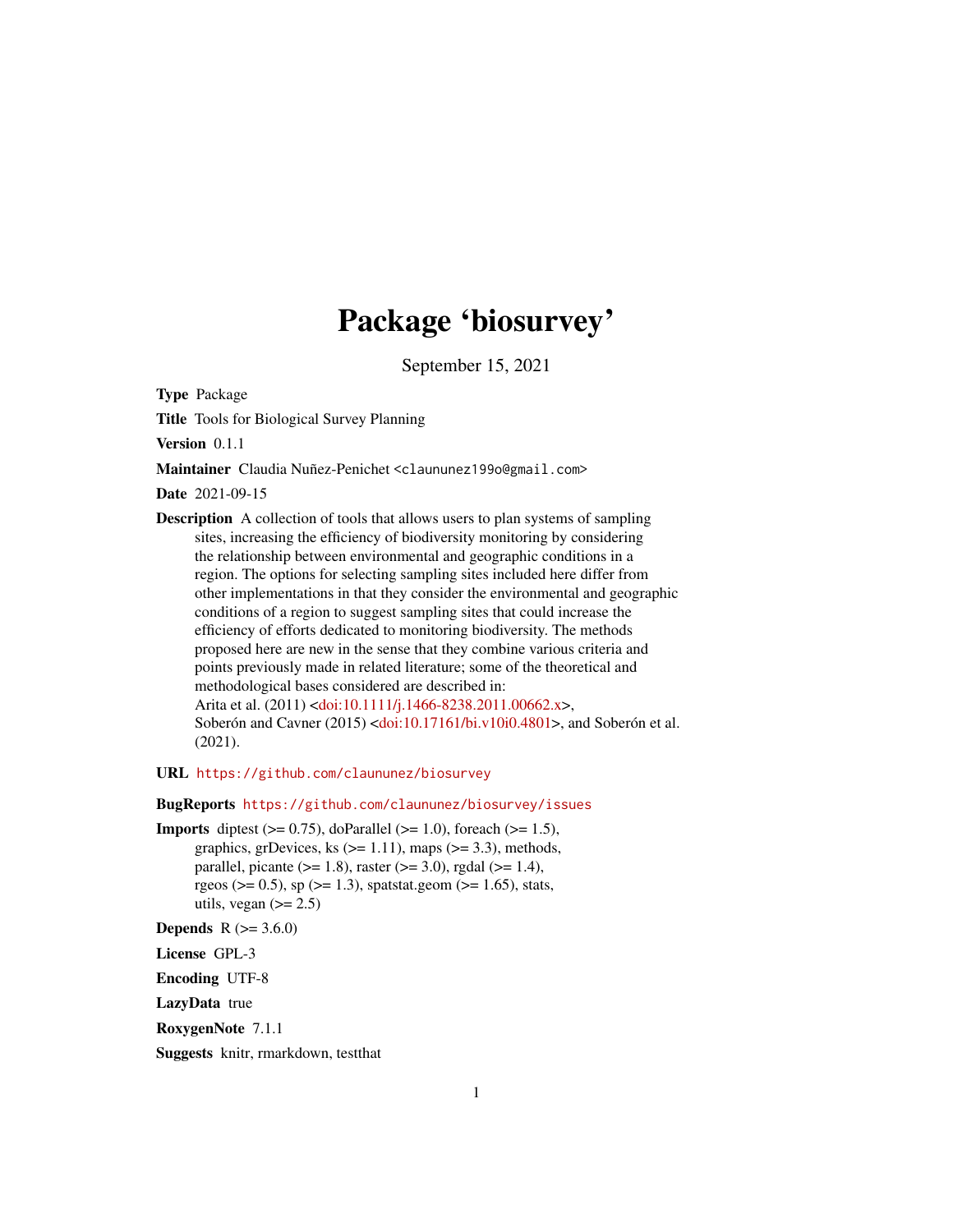# VignetteBuilder knitr

# NeedsCompilation no

Author Claudia Nuñez-Penichet [aut, cre] (<<https://orcid.org/0000-0001-7442-8593>>), Marlon E. Cobos [aut] (<<https://orcid.org/0000-0002-2611-1767>>), Jorge Soberón [aut] (<<https://orcid.org/0000-0003-2160-4148>>), Tomer Gueta [aut] (<<https://orcid.org/0000-0003-1557-8596>>), Narayani Barve [aut] (<<https://orcid.org/0000-0002-7893-8774>>), Vijay Barve [aut] (<<https://orcid.org/0000-0002-4852-2567>>), Adolfo G. Navarro-Sigüenza [aut] (<<https://orcid.org/0000-0003-2652-7719>>), A. Townsend Peterson [aut] (<<https://orcid.org/0000-0003-0243-2379>>)

# Repository CRAN

Date/Publication 2021-09-15 21:10:07 UTC

# R topics documented:

| 3                  |
|--------------------|
| 5                  |
| 5                  |
| 6                  |
| $\overline{7}$     |
| 8                  |
| 9                  |
| 10                 |
| 11                 |
| 11                 |
| 12                 |
| 13                 |
| 16                 |
| 17                 |
| 18                 |
| 20                 |
| 20                 |
| $legend_bar$<br>21 |
| 22                 |
| 23                 |
| 24                 |
| 25                 |
| 25                 |
| 26                 |
| 26                 |
| 27                 |
| 28                 |
| 29                 |
| 29                 |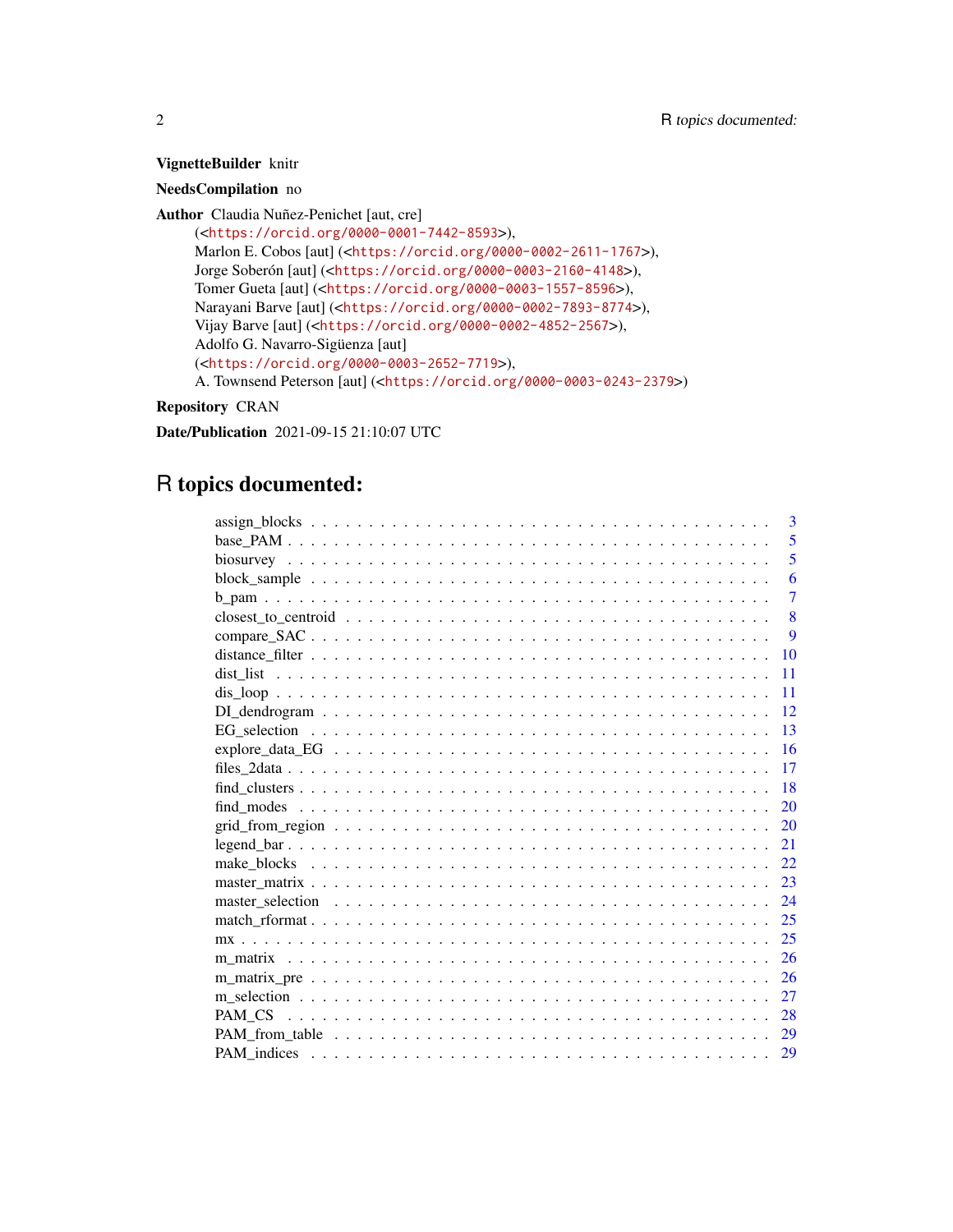<span id="page-2-0"></span>

| Index | 72       |
|-------|----------|
|       | 70       |
|       | 70       |
|       | 69       |
|       | 67       |
|       | 65       |
|       | 64       |
|       | 63       |
|       | 62       |
|       | 62       |
|       | 61       |
|       | 61       |
|       | 60       |
|       | 59       |
|       | 58       |
|       | 58       |
|       | 57       |
|       | 56       |
|       | 55       |
|       | 53       |
|       | 53       |
|       | 52       |
|       | 51       |
|       | 50       |
|       | 49       |
|       | 47       |
|       | 45       |
|       | 44       |
|       | 42       |
|       | 41       |
|       | 39       |
|       | 38       |
|       | 37       |
|       | 35       |
|       | 32<br>34 |
|       |          |
|       | 31       |

<span id="page-2-1"></span>assign\_blocks *Helper to assign block numbers to data according to variables and limits*

# Description

Helper to assign block numbers to data according to variables and limits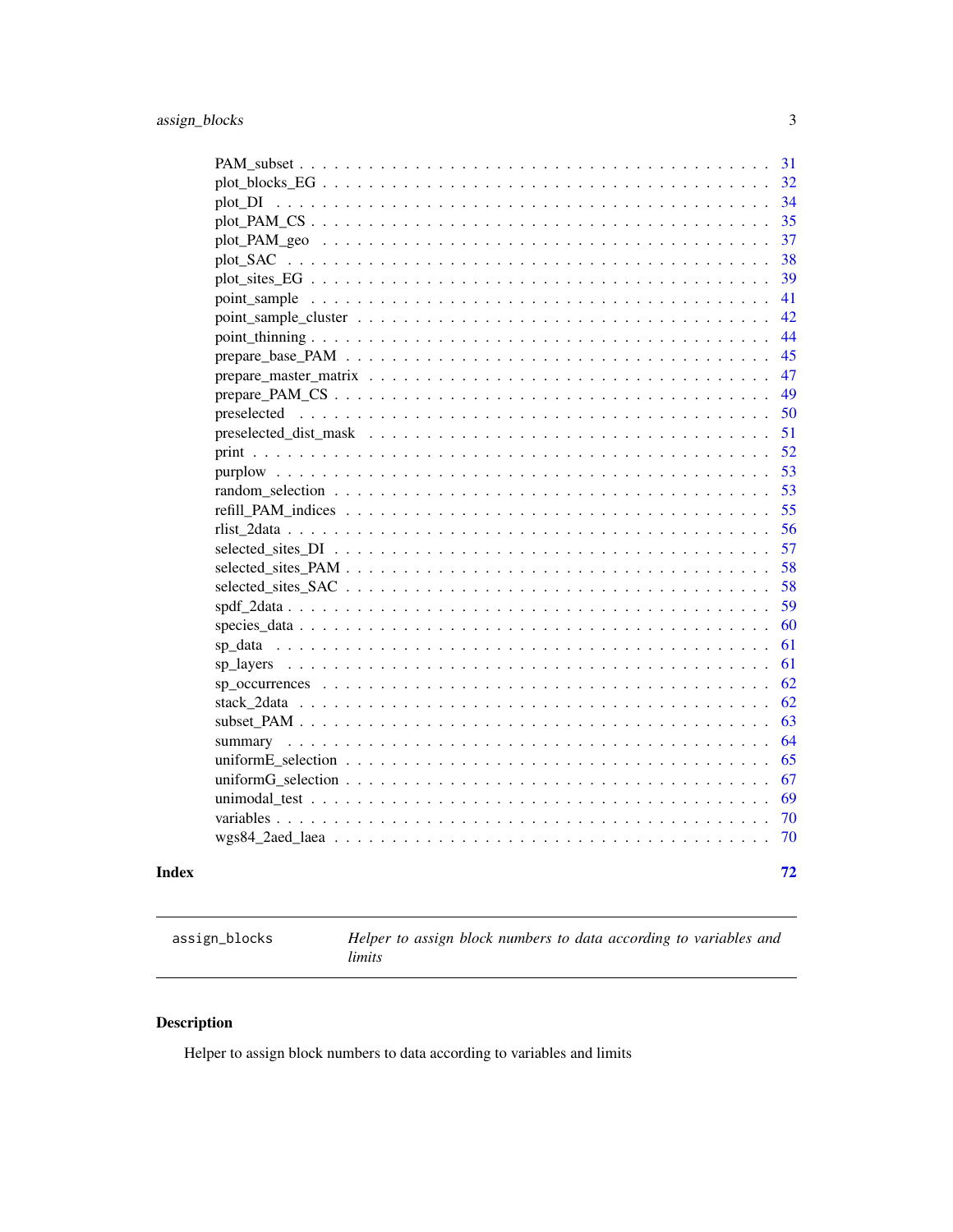#### Usage

```
assign_blocks(data, variable_1, variable_2, n_cols, n_rows = NULL,
              xlb, ylb = NULL, block_type = "equal_area")
```
#### Arguments

| data       | matrix or data.frame that contains at least four columns: "Longitude" and "Lat-<br>itude" to represent geographic position, and two other columns to represent the<br>variables of the 2D environmental space.                                                                                                                    |
|------------|-----------------------------------------------------------------------------------------------------------------------------------------------------------------------------------------------------------------------------------------------------------------------------------------------------------------------------------|
| variable_1 | (character or numeric) name or position of the first variable (x-axis) to be used<br>to create blocks.                                                                                                                                                                                                                            |
| variable_2 | (character or numeric) name or position of the second variable (y-axis) to be<br>used to create blocks (must be different from the first one).                                                                                                                                                                                    |
| n_cols     | (numeric) number of columns of a grid used to create blocks and split the bi-<br>dimensional space.                                                                                                                                                                                                                               |
| n_rows     | (numeric) number of rows of a grid used to create blocks and split the bi-<br>dimensional space. If NULL, the default, n_rows = n_cols.                                                                                                                                                                                           |
| xlb        | (numeric) vector of values of extremes for all blocks considering variable_1.                                                                                                                                                                                                                                                     |
| ylb        | (numeric) vector of values of extremes for all blocks considering variable_2.<br>Needed when block_type = "equal_area". Default = NULL.                                                                                                                                                                                           |
| block_type | (character) type of blocks to be used for dividing the bi-dimensional space. Two<br>options are available: "equal_area" and "equal_points". Default = "equal_area".<br>Note that this option has important association regarding full representation of<br>the extreme values of environmental variables across the study region. |

#### Value

Original element defined in data plus a new column named "Block" defining the block that correspond to each of the points represented in rows.

# Examples

```
# Data
dat <- matrix(runif(800), ncol = 4)
xlims <- quantile(dat[, 3])
ylims <- quantile(dat[, 4])
# Assigning blocks
datb <- assign_blocks(dat, variable_1 = 3, variable_2 = 4, n_cols = 10,
                      xlb = xlims, ylb = ylims, block_type = "equal_area")
```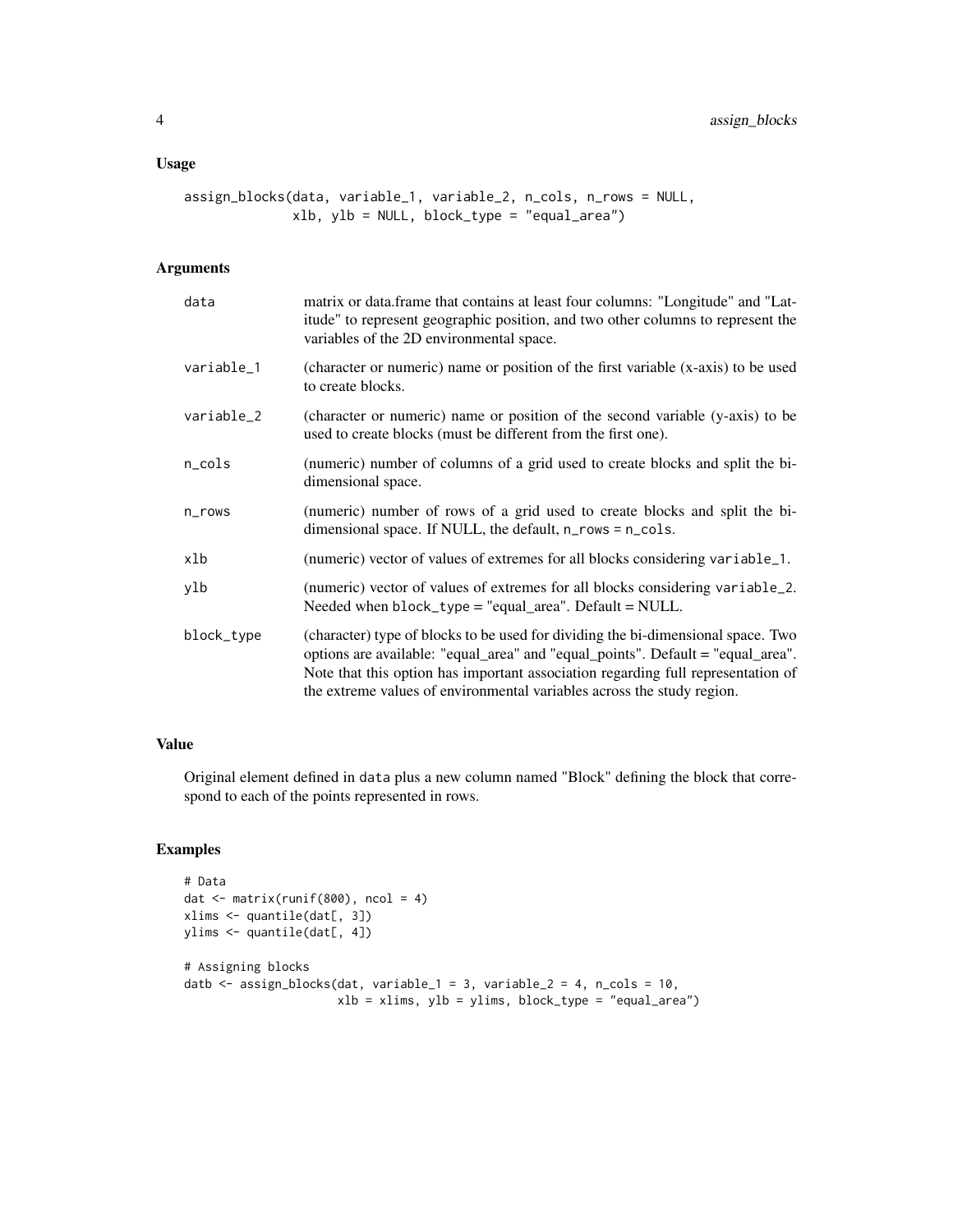<span id="page-4-0"></span>

#### **Description**

Constructor of S3 objects of class base\_PAM

#### Usage

```
new_base_PAM(PAM = new("SpatialPolygonsDataFrame"), PAM_indices = NULL)
```
#### Arguments

| PAM         | SpatialPolygonsDataFrame object associated with information about presence<br>and absence of species in a geographic grid. |
|-------------|----------------------------------------------------------------------------------------------------------------------------|
| PAM indices | list of indices derived from a PAM. Default = NULL.                                                                        |

#### Value

An object of class base\_PAM.

biosurvey *biosurvey: Tools for Biological Survey Planning*

#### Description

biosurvey is a collection of tools that allow users to plan sampling sites. The methods presented increase the efficiency of biodiversity monitoring by considering the relationship between environmental and geographic conditions in a region.

# Details

Three main modules are included: 1) data preparation, 2) selection of sets of sites for biodiversity sampling, and 3) tools for testing efficiency of distinct sets of sampling sites. Data are prepared in ways that avoid the need for more data in posterior analyses, and allow concentrating in critical methodological decisions to select sampling sites. Various algorithms for selecting sampling sites are available, and options for considering pre-selected sites (known to be important for biodiversity monitoring) are included. Visualization is a critical component in this set of tools and most of the results obtained can be plotted to help to understand their implications. The options for selecting sampling sites included here differ from other implementations in that they consider the environmental and geographic structure of a region to suggest sampling sites that could increase the efficiency of efforts dedicated to monitoring biodiversity.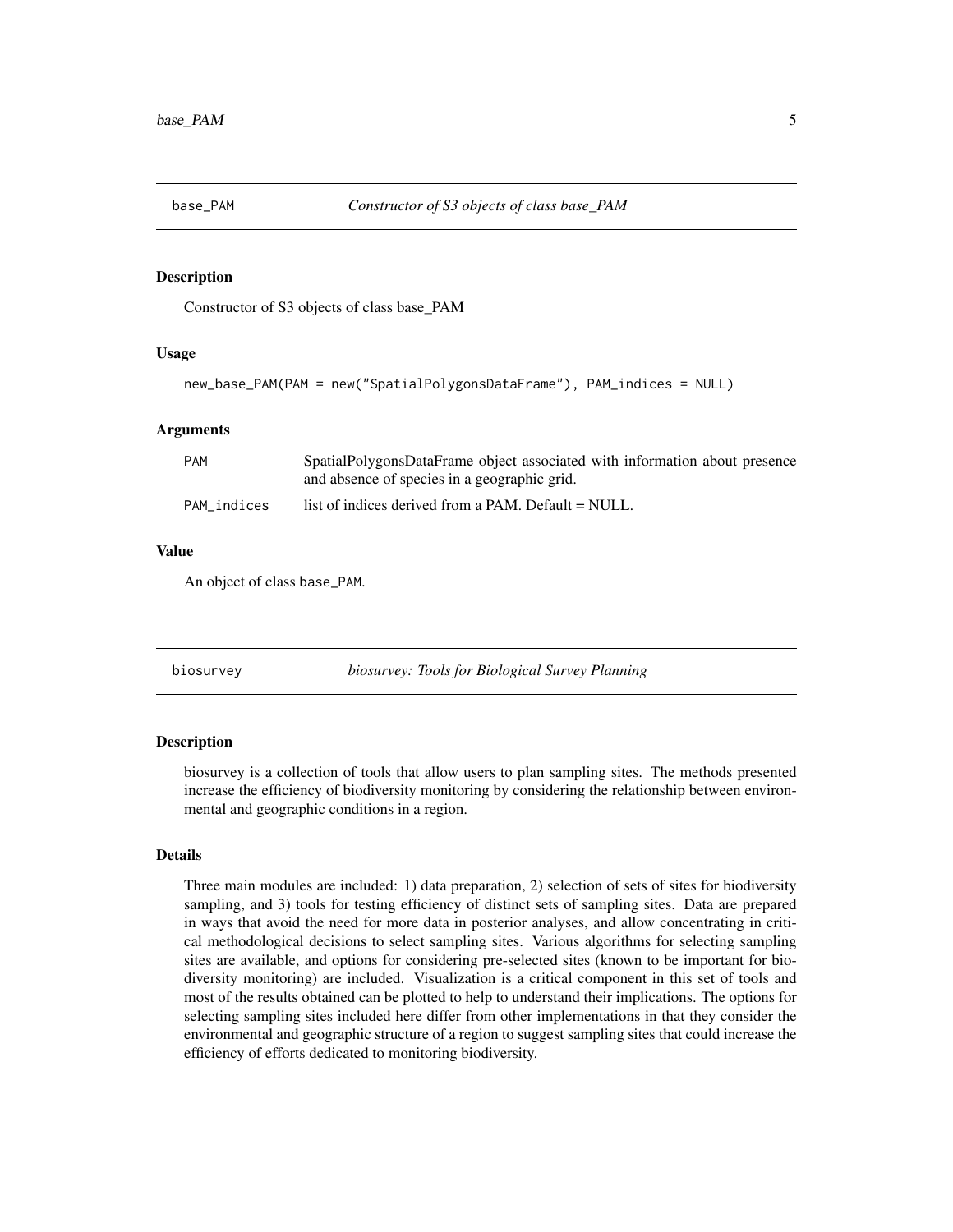#### <span id="page-5-0"></span>Main functions in biosurvey

[block\\_sample](#page-5-1), [compare\\_SAC](#page-8-1), [EG\\_selection](#page-12-1), [DI\\_dendrogram](#page-11-1), [explore\\_data\\_EG](#page-15-1), [make\\_blocks](#page-21-1), [PAM\\_indices](#page-28-1), [plot\\_blocks\\_EG](#page-31-1), [plot\\_DI](#page-33-1), [plot\\_PAM\\_geo](#page-36-1), [plot\\_PAM\\_CS](#page-34-1), [plot\\_SAC](#page-37-1), [plot\\_sites\\_EG](#page-38-1), [prepare\\_base\\_PAM](#page-44-1), [prepare\\_master\\_matrix](#page-46-1), [prepare\\_PAM\\_CS](#page-48-1) [random\\_selection](#page-52-1), [selected\\_sites\\_DI](#page-56-1) [selected\\_sites\\_SAC](#page-57-1), [subset\\_PAM](#page-62-1), [uniformE\\_selection](#page-64-1), [uniformG\\_selection](#page-66-1)

#### Other functions (important helpers)

[assign\\_blocks](#page-2-1), [closest\\_to\\_centroid](#page-7-1), [distance\\_filter](#page-9-1), [files\\_2data](#page-16-1), [find\\_clusters](#page-17-1), [find\\_modes](#page-19-1), [grid\\_from\\_region](#page-19-2), [match\\_rformat](#page-24-1), [PAM\\_from\\_table](#page-28-2), [point\\_sample](#page-40-1), [point\\_sample\\_cluster](#page-41-1), [point\\_thinning](#page-43-1), [refill\\_PAM\\_indices](#page-54-1), [rlist\\_2data](#page-55-1), [selected\\_sites\\_PAM](#page-57-2), [spdf\\_2data](#page-58-1), [stack\\_2data](#page-61-1), [unimodal\\_test](#page-68-1), [wgs84\\_2aed\\_laea](#page-69-1)

#### Data included

[b\\_pam](#page-6-1), [distance\\_filter](#page-9-1), [dist\\_list](#page-10-1), [files\\_2data](#page-16-1), [m\\_matrix](#page-25-1), [m\\_matrix\\_pre](#page-25-2), [m\\_selection](#page-26-1), [mx](#page-24-2), [preselected](#page-49-1), [sp\\_data](#page-60-1), [species\\_data](#page-59-1), [sp\\_layers](#page-60-2), [sp\\_occurrences](#page-61-2), [variables](#page-69-2),

<span id="page-5-1"></span>block\_sample *Selection of blocks in environmental space*

#### Description

Select a user-defined number of blocks in environmental space to be used in further analysis to define sampling sites for a survey system.

#### Usage

```
block_sample(master, expected_blocks, selection_type = "uniform",
             replicates = 10, set_seed = 1)
```

| master          | master_matrix object derived from the function prepare_master_matrix or a<br>master_selection object derived from functions random_selection, uniformG_selection,<br>or uniformE_selection. |
|-----------------|---------------------------------------------------------------------------------------------------------------------------------------------------------------------------------------------|
| expected_blocks |                                                                                                                                                                                             |
|                 | (numeric) number of blocks to be selected.                                                                                                                                                  |
|                 | selection_type (character) type of selection. Two options are available: "uniform" and "ran-<br>$dom$ ". Default = "uniform".                                                               |
| replicates      | (numeric) number of thinning replicates performed to select blocks uniformly.<br>Default $= 10$ .                                                                                           |
| set seed        | (numeric) integer value to specify a initial seed. Default $= 1$ .                                                                                                                          |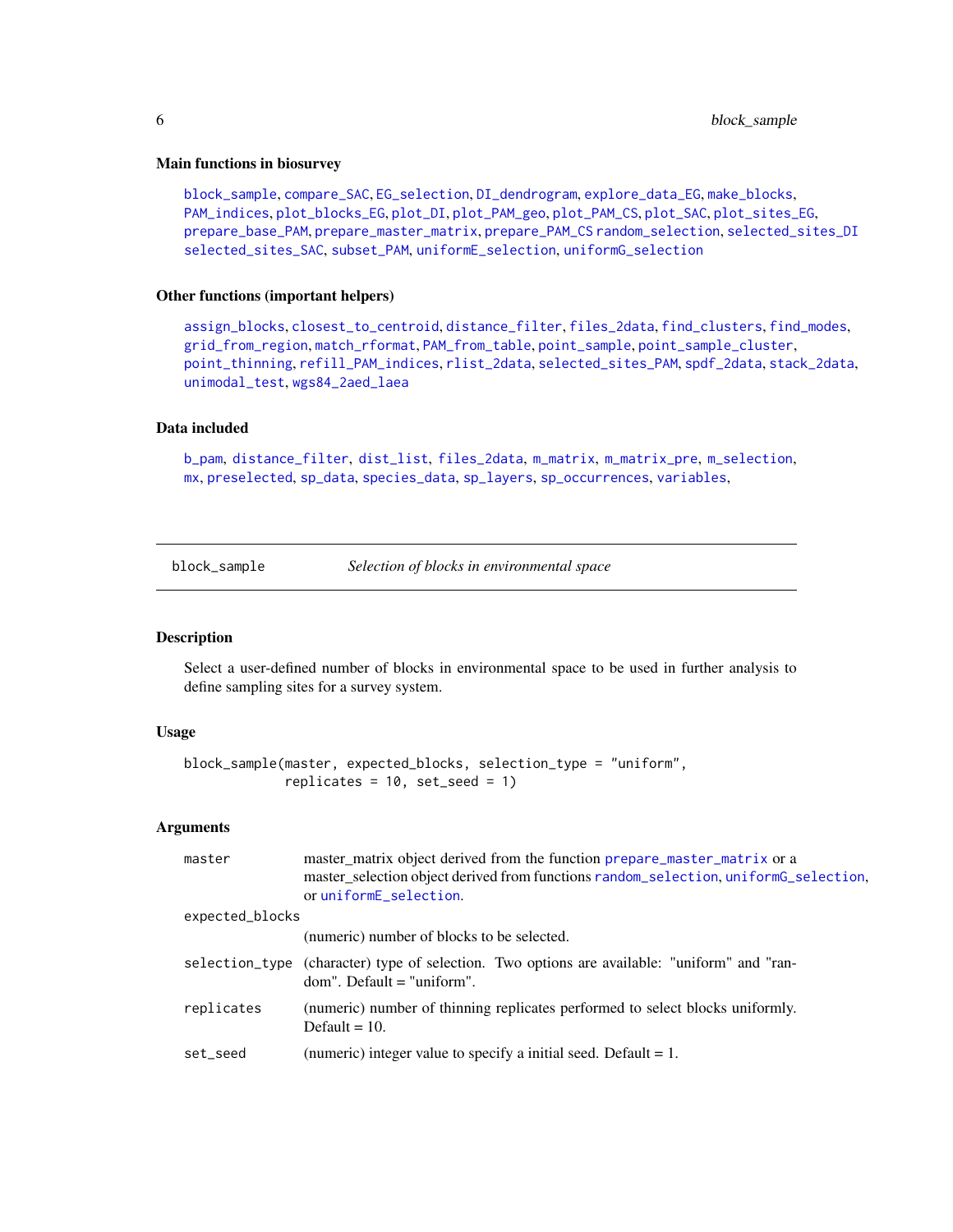#### <span id="page-6-0"></span>b\_pam 7

# Details

When blocks in master are defined using the option "equal\_points" (see [make\\_blocks](#page-21-1)), "uniform" selection\_type could result in blocks with high density per area being overlooked.

#### Value

An S3 object of class master\_matrix or master\_selection, containing the same elements found in the input object, with an additional column in the master\_matrix data.frame containing a binary code for selected (1) and non-selected (0) blocks.

# Examples

```
# Data
data("m_matrix", package = "biosurvey")
# Making blocks for analysis
m_blocks <- make_blocks(m_matrix, variable_1 = "PC1",
                        variable_2 = "PC2", n_cols = 10, n_crows = 10,block_type = "equal_area")
# Checking column names and values in variables to define initial distance
colnames(m_blocks$data_matrix)
summary(m_blocks$data_matrix[, c("PC1", "PC2")])
# Selecting blocks uniformly in E space
block_sel <- block_sample(m_blocks, expected_blocks = 10,
                          selection_type = "uniform")
head(block_sel$data_matrix)
```
<span id="page-6-1"></span>b\_pam *Example of object obtained from using the function base\_PAM*

#### Description

An S3 object of class base\_PAM. See functions [prepare\\_base\\_PAM](#page-44-1).

#### Usage

b\_pam

#### Format

A list of 2 elements:

PAM SpatialPolygonsDataFrame with 306 features

PAM\_indices a list of 11 elements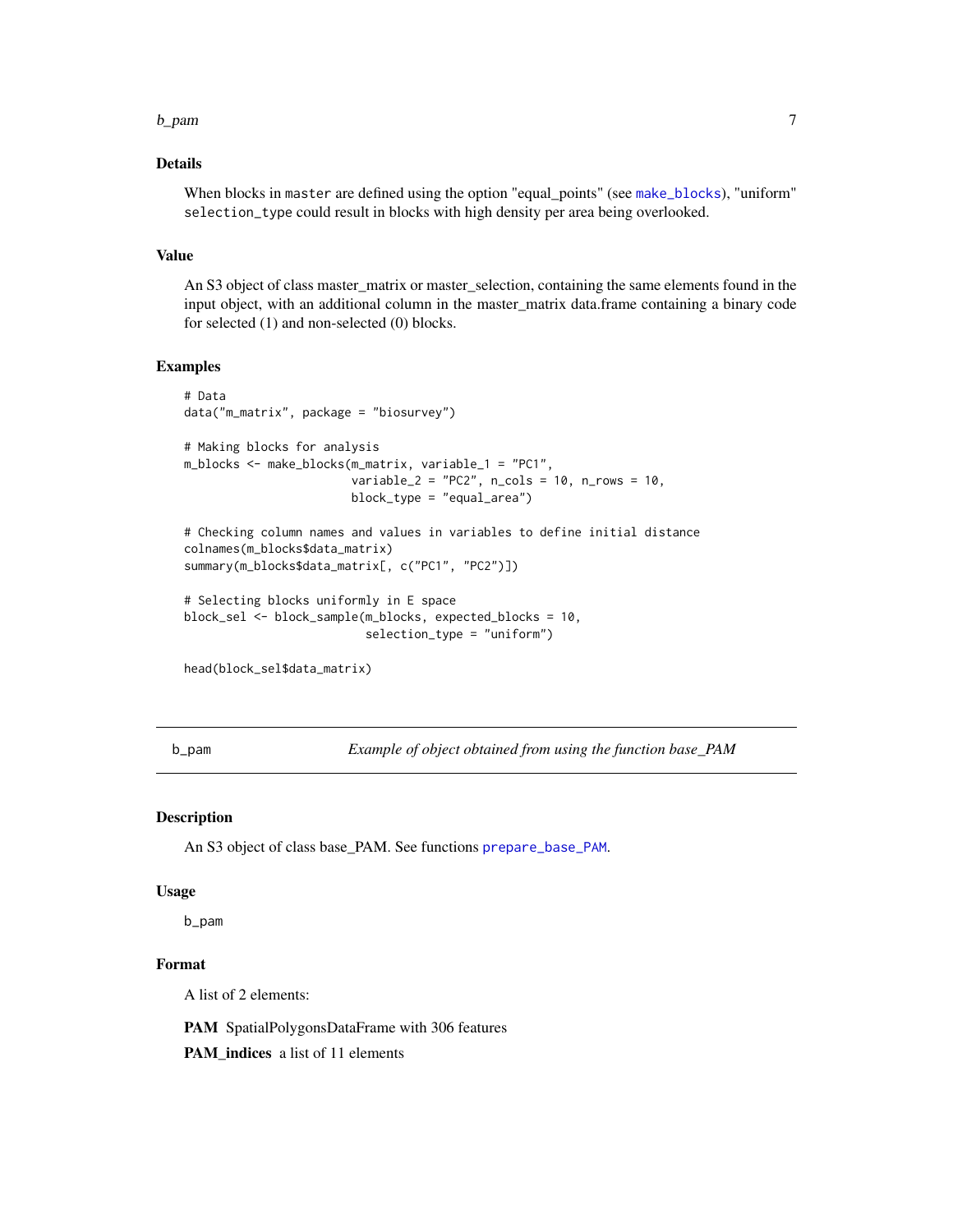# Examples

```
data("b_pam", package = "biosurvey")
print(b_pam)
```
<span id="page-7-1"></span>closest\_to\_centroid *Detection of the closest points to the centroid of a cloud of points*

# Description

Detection of the closest points to the centroid of a cloud of points

#### Usage

```
closest_to_centroid(data, x_column, y_column, space, n = 1, id_column = NULL)
```
# Arguments

| data      | matrix or data. frame that contains at least two columns.                                                                                                                                  |
|-----------|--------------------------------------------------------------------------------------------------------------------------------------------------------------------------------------------|
| x column  | (character) the name of the x-axis.                                                                                                                                                        |
| y_column  | (character) the name of the y-axis.                                                                                                                                                        |
| space     | (character) space in which the thinning will be performed. There are two op-<br>tions available: "G", if it will be in geographic space, and "E", if it will be in<br>environmental space. |
| n         | (numeric) number of points that are close to the centroid to be detected. Default<br>$= 1.$                                                                                                |
| id_column | (character or numeric) name or numeric index of the column in data containing<br>identifiers of one or distinct sets of points. If, NULL, the default, only one set is<br>assumed.         |

#### Value

A data.frame containing n rows corresponding to the point or points that are the closest to the centroid of all other points of reference.

# Examples

```
# Data
data("m_matrix", package = "biosurvey")
data1 <- m_matrix$data_matrix
# Finding the closest point to the centroid
centroid <- closest_to_centroid(data1, x_column = "Longitude",
                                y_column = "Latitude", space = "G",
                                n = 1, id_{column} = NULL
```
<span id="page-7-0"></span>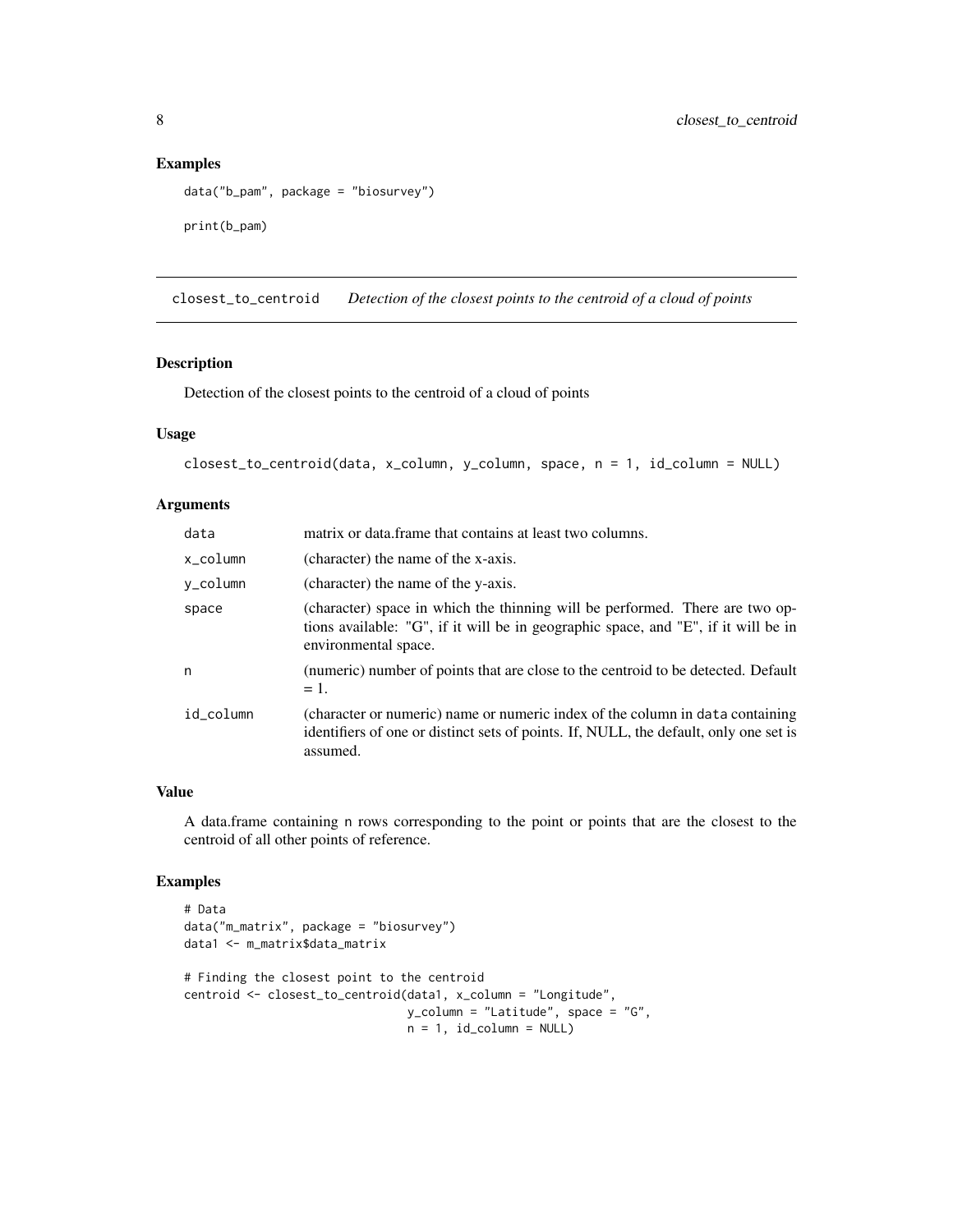<span id="page-8-1"></span><span id="page-8-0"></span>

#### Description

creates comparative plots of two species accumulation curves from information contained in lists obtained with the function [selected\\_sites\\_SAC](#page-57-1).

# Usage

```
compare_SAC(SAC_selected_sites, element_1, element_2, col_mean1 = "blue",
           col_CII = "lightblue", col_mean2 = "gray15",col_CI2 = "gray65", lty1 = 1, lty2 = 2,alpha_mean = 0.9, alpha_CI = 0.3,
           xlab = "Number of sites", ylab = "Species",
           line_for_multiple = TRUE, add_legend = TRUE, ...)
```
# Arguments

SAC\_selected\_sites

|                   | nested list of "specaccum" objects obtained with function selected_sites_SAC.                                                                                                                            |
|-------------------|----------------------------------------------------------------------------------------------------------------------------------------------------------------------------------------------------------|
|                   |                                                                                                                                                                                                          |
| element_1         | (numeric or character) index of position or character indicator of the first ele-<br>ment (type of selection) in SAC_selected_sites to be plotted. Character op-<br>tions are: "random", "E", "G", "EG". |
| element_2         | (numeric or character) index of position or character indicator of the second<br>element (type of selection) in SAC_selected_sites to be plotted. Character<br>options are: "random", "E", "G", "EG".    |
| col_mean1         | (character) color for mean value of curve in element_1; default = "blue".                                                                                                                                |
| $col_CII$         | (character) color for confidence interval region for the curve in element_1; de-<br>$fault = "lightblue".$                                                                                               |
| $col_mean2$       | (character) color for mean value of curve in element_2; $\delta$ default = "gray15".                                                                                                                     |
| col_CI2           | (character) color for confidence interval region for the curve in element_2; de-<br>fault = " $gray65$ ".                                                                                                |
| lty1              | type of line for element_1. See lty in par.                                                                                                                                                              |
| lty2              | type of line for element_2. See lty in par.                                                                                                                                                              |
| alpha_mean        | (numeric) alpha level for line representing the mean, values from 0 to 1; default<br>$= 0.9$ . Values close to 0 increase transparency.                                                                  |
| alpha_CI          | (numeric) alpha level for the region representing the confidence interval; default<br>$= 0.3.$                                                                                                           |
| xlab              | (character) label for x-axis of plot; default = "Number of sites".                                                                                                                                       |
| ylab              | (character) label for y-axis of plot; default = "Species".                                                                                                                                               |
| line_for_multiple |                                                                                                                                                                                                          |
|                   | (logical) whether to plot SACs only as lines when multiple objects are in one or<br>more of the internal lists in SAC_selected_sites. Default = TRUE.                                                    |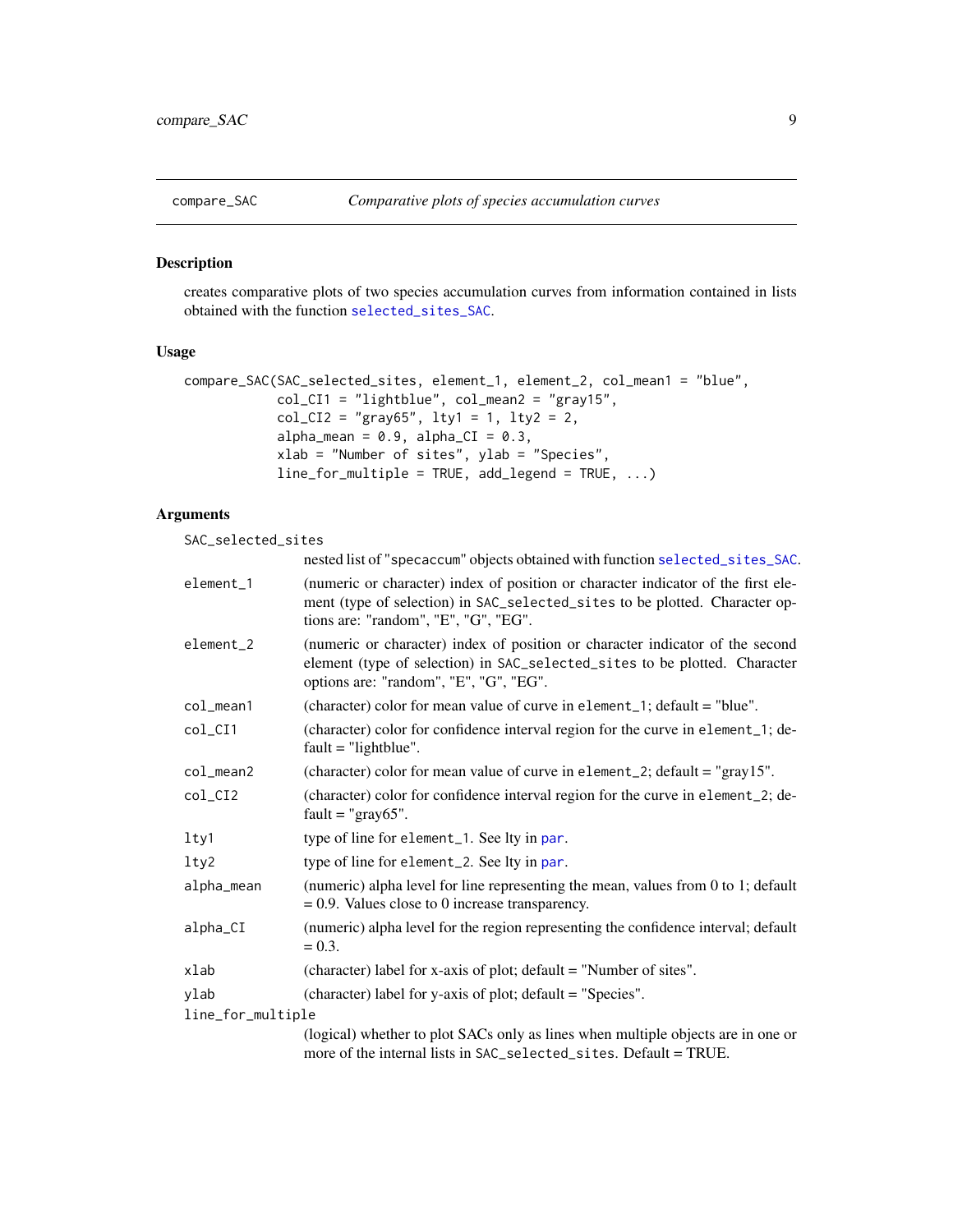<span id="page-9-0"></span>10 distance\_filter

| add_legend | (logical) whether to add default legend to plot; $default = TRUE$ .           |
|------------|-------------------------------------------------------------------------------|
| $\cdots$   | other arguments to be passed to plot method for objects of class "specaccum". |

# Value

A comparative plot of two species "specaccum" objects done based on what is defined in element\_1 and element\_2.

#### Examples

```
# Data
data("b_pam", package = "biosurvey")
data("m_selection", package = "biosurvey")
# Subsetting base PAM according to selections
sub_pam_all <- subset_PAM(b_pam, m_selection, selection_type = "all")
SACs <- selected_sites_SAC(PAM_subset = sub_pam_all, selection_type = "all")
compare_SAC(SAC_selected_sites = SACs, element_1 = 1, element_2 = 2)
```
<span id="page-9-1"></span>distance\_filter *Helper to filter sets of sites by median distance among all points*

#### Description

Helper to filter sets of sites by median distance among all points

#### Usage

```
distance_filter(site_list, median_distance_filter = "max")
```
# Arguments

| site_list              | list of selected sites provided as data.frames. Columns "Longitude" and "Lati-                                                                                                     |
|------------------------|------------------------------------------------------------------------------------------------------------------------------------------------------------------------------------|
|                        | tude" are needed for distance calculation.                                                                                                                                         |
| median_distance_filter |                                                                                                                                                                                    |
|                        | (character) optional argument to define a median distance-based filter based<br>on which sets of sampling sites will be selected. Default = "max". Options<br>are:"max" and "min". |

#### Value

A list of sets of selected sites according to median\_distance\_filter.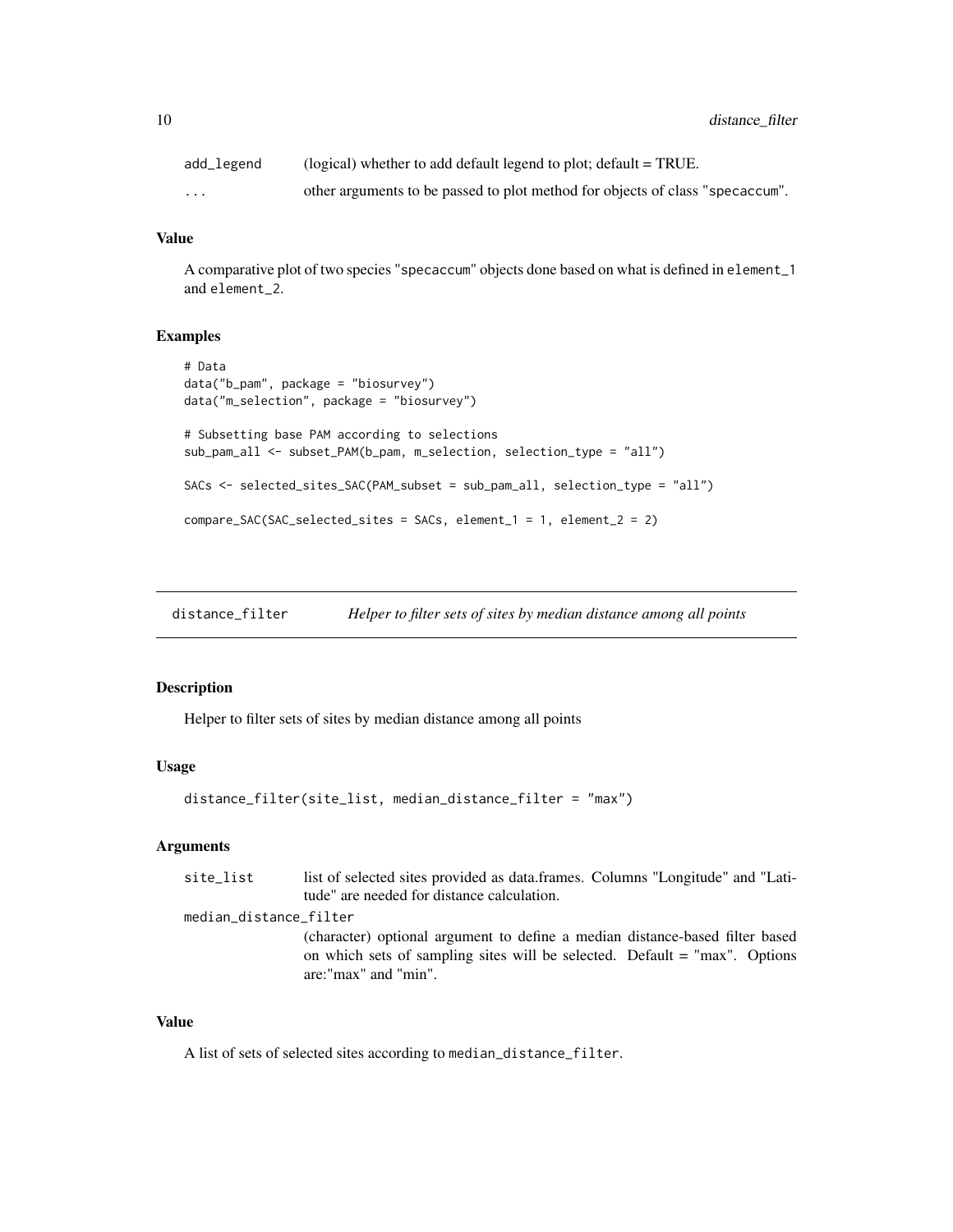#### <span id="page-10-0"></span>dist\_list 11

# Examples

```
# Data
data("m_selection", package = "biosurvey")
slist <- m_selection$selected_sites_random
# Distance filter
max_sites <- distance_filter(slist, median_distance_filter = "max")
```
<span id="page-10-1"></span>

# dist\_list *A list of vectors of distances*

# Description

A list of six vectors of point distances.

#### Usage

dist\_list

# Format

A list.

vector numeric, values of distances (six elements)

# Examples

data("dist\_list", package = "biosurvey")

dis\_loop *Helper to calculate dissimilarities in loop*

# Description

Helper to calculate dissimilarities in loop

#### Usage

dis\_loop(site\_spp\_list, icol, fcol, method = "jaccard", verbose = TRUE, ...)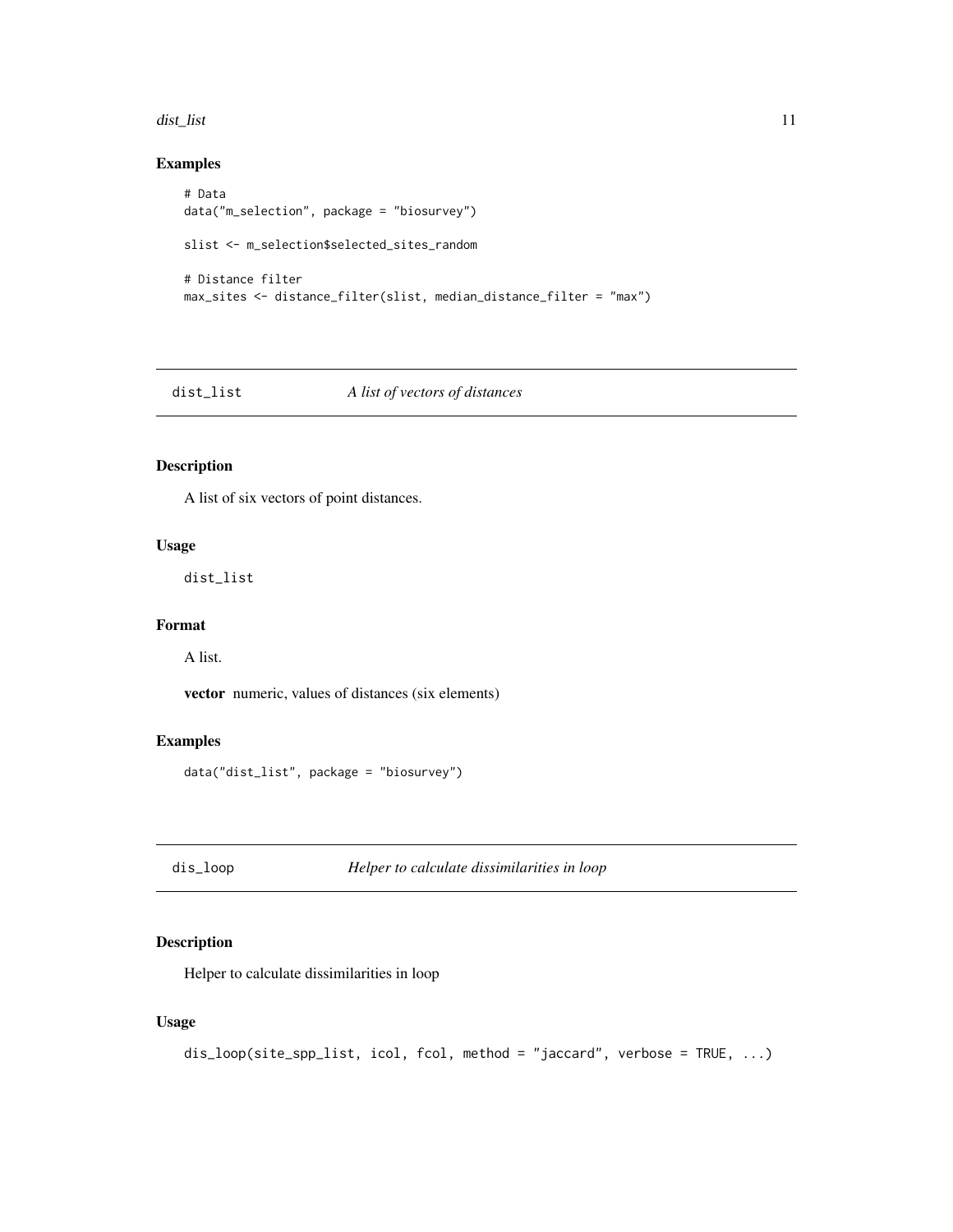# <span id="page-11-0"></span>Arguments

| site_spp_list | list of presence absence matrices for a set of sites or cells of a grid.                                 |
|---------------|----------------------------------------------------------------------------------------------------------|
| icol          | number of column where the species list (other columns) starts.                                          |
| fcol          | number of column where the species list (other columns) ends.                                            |
| method        | (character) dissimilarity index to be passed to function vegdist. Default = "jac-<br>card". See details. |
| verbose       | (logical) whether or not to print messages about the process. Default = TRUE.                            |
| $\ddotsc$     | other arguments to be passed to function vegdist.                                                        |

# Value

A list of results from [vegdist](#page-0-0).

<span id="page-11-1"></span>

| DI_dendrogram | Plot dissimilarities withing and among sets of selected sites as a den- |
|---------------|-------------------------------------------------------------------------|
|               | drogram                                                                 |

# Description

Plot dissimilarities withing and among sets of selected sites as a dendrogram

# Usage

```
DI_dendrogram(DI_selected_sites, selection_type = "selections",
              selection_number = 1, labels = NULL, xlab = "",
              ylab = "Distance", main = "Cluster dendrogram",
              sub = "", ...)
```

| DI_selected_sites |                                                                                                                                                                                                                         |
|-------------------|-------------------------------------------------------------------------------------------------------------------------------------------------------------------------------------------------------------------------|
|                   | list of results obtained with function selected_sites_DI.                                                                                                                                                               |
|                   | selection_type type of selection to be considered when creating DI matrix plot. Options are:<br>"selections", "random", "E", "G", and "EG". The default, "selections", plots a<br>comparison among all selection types. |
| selection_number  |                                                                                                                                                                                                                         |
|                   | (numeric) number of selection to be plotted. Default = 1. Ignored if selection_type<br>$=$ "selections".                                                                                                                |
| labels            | (character) vector of labels for the tips of the tree. The default, NULL, uses<br>names of sets of selected sites. If labels = FALSE no tip labels are plotted.                                                         |
| xlab              | (character) label for x-axis of plot. Default $=$ "".                                                                                                                                                                   |
| ylab              | (character) label for y-axis of plot. Default = "Distance".                                                                                                                                                             |
| main              | (character) title for the plot. Default = "Cluster dendrogram".                                                                                                                                                         |
| sub               | (character) subtitle for the plot. Plotted below the label of the x-axis.                                                                                                                                               |
| $\ddotsc$         | other arguments to be passed to plot method for objects of class "hclust". See<br>more details in holust.                                                                                                               |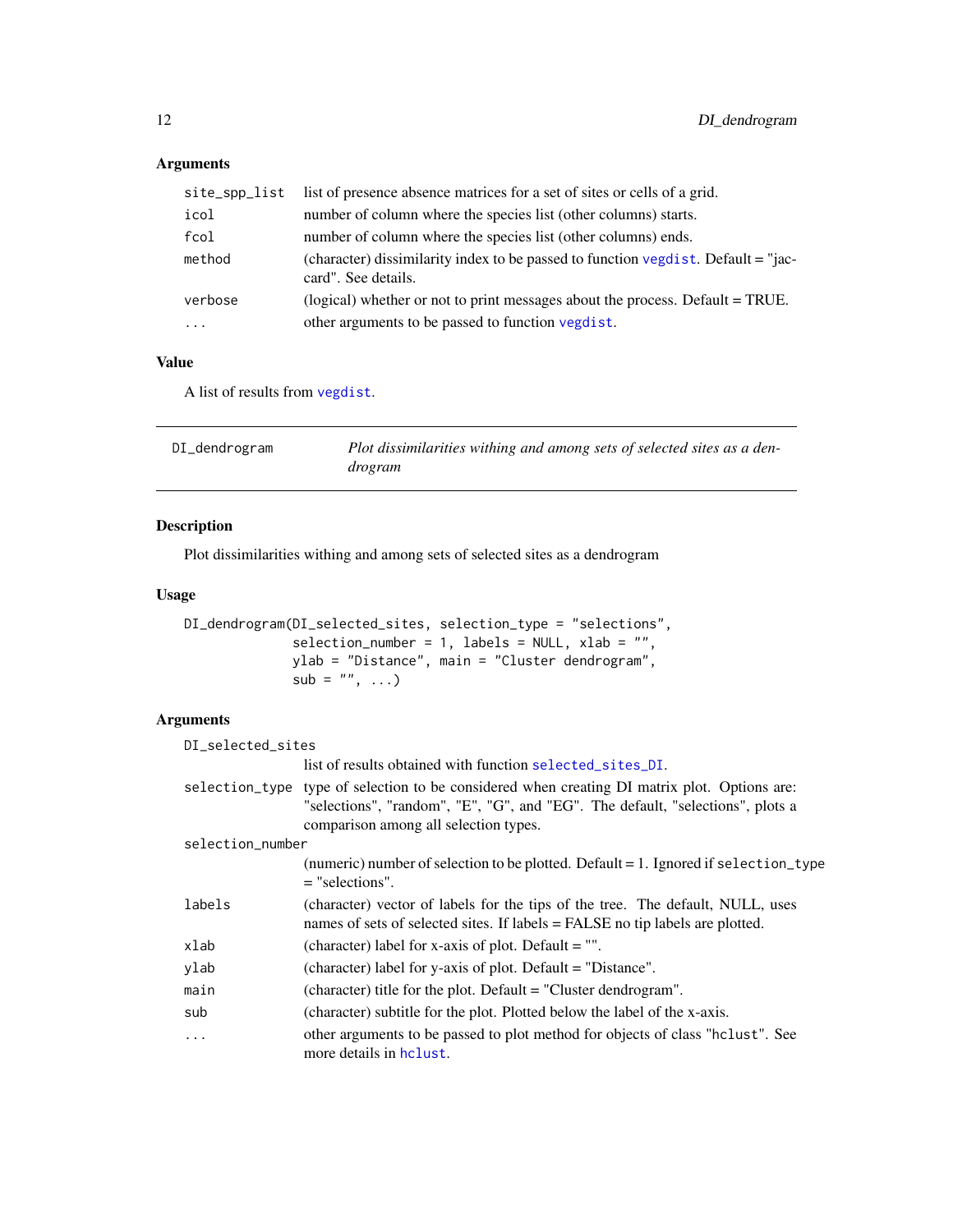# <span id="page-12-0"></span>EG\_selection 13

# Value

A dendrogram plot of a "hclust" object.

# Examples

```
# Data
data("b_pam", package = "biosurvey")
data("m_selection", package = "biosurvey")
# Subsetting base PAM according to selections
sub_pam_all <- subset_PAM(b_pam, m_selection, selection_type = "all")
# Calculating dissimilarities
DI_sel <- selected_sites_DI(sub_pam_all)
# Plot
DI_dendrogram(DI_sel)
```
<span id="page-12-1"></span>

| EG selection |  |
|--------------|--|
|              |  |

Selection of survey sites maximizing uniformity in environmental space *considering geographic structure*

#### Description

Selection of sites to be sampled in a survey, with the goal of maximizing uniformity of points in the environment, but considering geographic patterns of data. Sets of points that are environmentally similar and have a disjoint pattern in geography, are selected twice (two survey sites are placed so they consider the biggest geographic clusters).

# Usage

```
EG_selection(master, n_blocks, guess_distances = TRUE, initial_distance = NULL,
             increase = NULL, max_n_samplings = 1, replicates = 10,
             use_preselected_sites = TRUE, select_point = "E_centroid",
             cluster_method = "hierarchical", median_distance_filter = NULL,
             sample_for_distance = 250, set_seed = 1,
             verbose = TRUE, force = FALSE)
```

| master   | master_matrix object derived from the function prepare_master_matrix or<br>master_selection object derived from functions random_selection, uniformG_selection, |
|----------|-----------------------------------------------------------------------------------------------------------------------------------------------------------------|
|          | or uniformE_selection.                                                                                                                                          |
| n blocks | (numeric) number of blocks to be selected to be used as the base for further<br>explorations. Default = NULL.                                                   |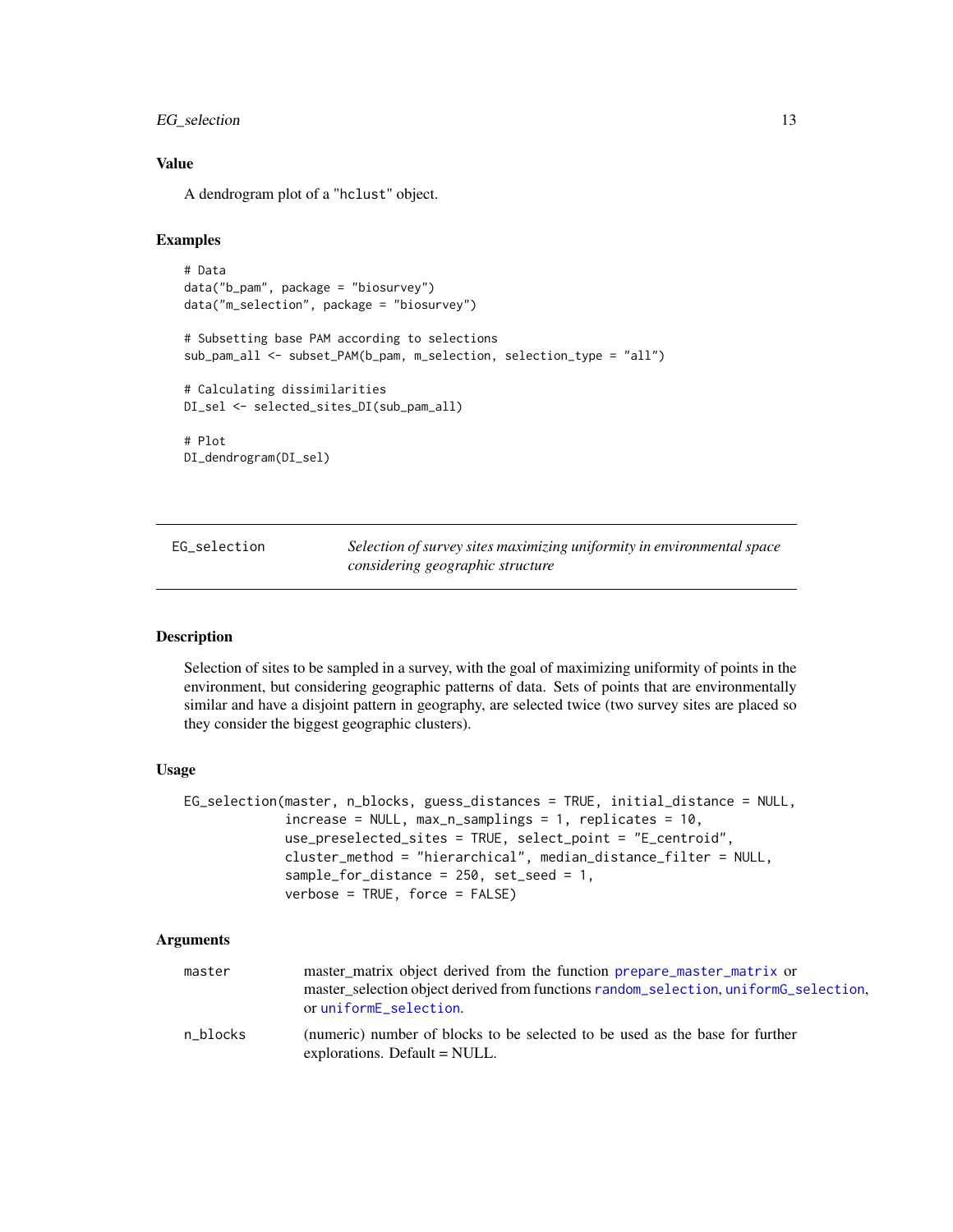| guess_distances        |                                                                                                                                                                                                                                                                                                                                 |
|------------------------|---------------------------------------------------------------------------------------------------------------------------------------------------------------------------------------------------------------------------------------------------------------------------------------------------------------------------------|
|                        | (logical) whether or not to use internal algorithm to automatically select initial_distance<br>and increase. Default = TRUE. If FALSE, initial_distance and increase<br>must be defined.                                                                                                                                        |
| initial_distance       |                                                                                                                                                                                                                                                                                                                                 |
|                        | (numeric) Euclidean distance to be used for a first process of thinning and de-<br>tection of remaining blocks. See details in point_thinning. Default = NULL.                                                                                                                                                                  |
| increase               | (numeric) initial value to be added to or subtracted from initial_distance<br>until reaching the number of expected_points. Default = NULL.                                                                                                                                                                                     |
| max_n_samplings        |                                                                                                                                                                                                                                                                                                                                 |
|                        | (numeric) maximum number of samples to be chosen after performing all thin-<br>ning replicates. Default = $1$ .                                                                                                                                                                                                                 |
| replicates             | (numeric) number of thinning replicates performed to select blocks uniformly.<br>Default $= 10$ .                                                                                                                                                                                                                               |
| use_preselected_sites  |                                                                                                                                                                                                                                                                                                                                 |
|                        | (logical) whether to use sites that have been defined as part of the selected sites<br>previous any selection. Object in master must contain the site(s) preselected<br>in and element of name "preselected_sites" for this argument to be effective.<br>Default = TRUE. See details for more information on the approach used. |
| select_point           | (character) how or which point will be selected for each block or cluster. Three<br>options are available: "random", "E_centroid", and "G_centroid". E_ or G_ cen-<br>troid indicate that the point(s) closets to the respective centroid will be selected.<br>$Default = "E_centroid".$                                        |
|                        | cluster_method (character) name of the method to be used for detecting geographic clusters of<br>points inside each block. Options are "hierarchical" and "k-means"; default =<br>"hierarchical". See details in find_clusters.                                                                                                 |
| median_distance_filter |                                                                                                                                                                                                                                                                                                                                 |
|                        | (character) optional argument to define a median distance-based filter based on<br>which sets of sampling sites will be selected. The default, NULL, does not apply<br>such a filter. Options are: "max" and "min". See details.                                                                                                |
| sample_for_distance    |                                                                                                                                                                                                                                                                                                                                 |
|                        | (numeric) sample to be considered when measuring the geographic distances<br>among points in blocks created in environmental space. The distances measured<br>are then used to test whether points are distributed uniformly or not in the geog-<br>raphy. Default = $250$ .                                                    |
| set_seed               | (numeric) integer value to specify a initial seed. Default $= 1$ .                                                                                                                                                                                                                                                              |
| verbose                | (logical) whether or not to print messages about the process. Default = TRUE.                                                                                                                                                                                                                                                   |
| force                  | (logical) whether to replace existing set of sites selected with this method in<br>master.                                                                                                                                                                                                                                      |

# Details

Two important steps are needed before using this function: 1) exploring data in environmental and geographic spaces, and 2) performing a regionalization of the environmental space. Exploring the data can be done using the function [explore\\_data\\_EG](#page-15-1). This step is optional but strongly recommended, as important decisions that need to be taken depend on the of the data in the two spaces. A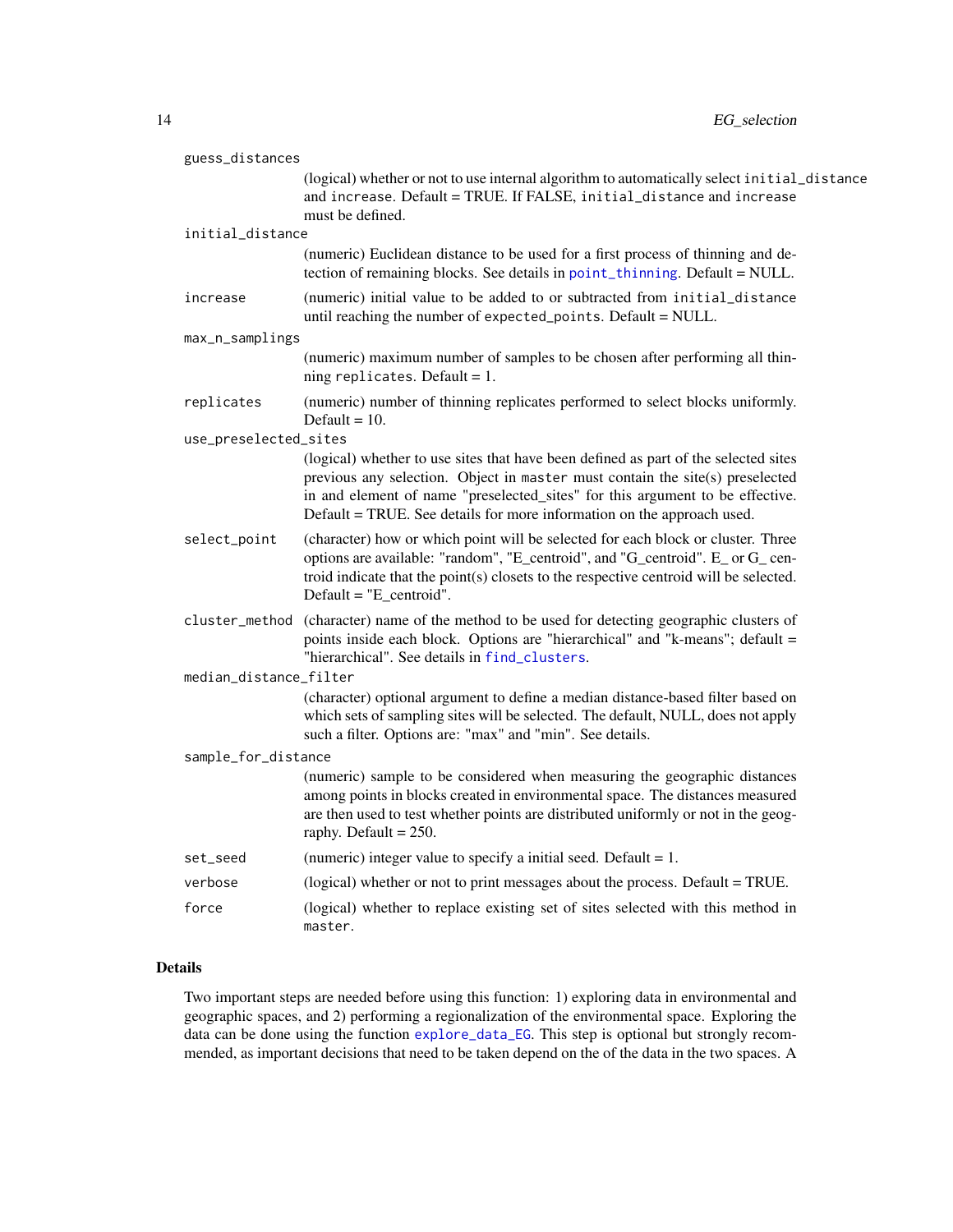#### EG\_selection 15

regionalization of the environmental space configuration of the region of interest helps in defining important parts of your region that should be considered to select sites. This can be done using the function [make\\_blocks](#page-21-1). Later, the regions created in environmental space will be used for selecting one or more sampling sites per block depending on the geographic pattern of such environmental combinations.

The process of survey-site selection with this function is the most complex among all functions in this package. The complexity derives from the aim of the function, which is to select sites that sample appropriately environmental combinations in the region of interest (environmental space), but considering the geographic patterns of such environmental regions (geographic space).

In this approach, the first step is to select candidate blocks (from the ones obtained with [make\\_blocks](#page-21-1)) that are uniformly distributed in environmental space. The geographic configuration of points in such blocks is explored to detect whether they are clustered (i.e., similar environmental conditions are present in distant places in the region of interest). For blocks with points that present one cluster in geography, only one survey site is selected, and for those with multiple clusters in geographic space, two survey sites are selected considering the two largest clusters.

If use\_preselected\_sites is TRUE and such sites are included as an element in the object in master, the approach for selecting sites in environmental space considering geographic patterns is a little different. User-preselected sites will always be part of the sites selected. Other points are selected based on an algorithm that searches for sites that are uniformly distributed in environmental space but at a distance from preselected sites that helps in maintaining uniformity among environmental blocks selected. Note that preselected sites will not be processed, therefore, uniformity of blocks representing such points cannot be warrantied.

As multiple sets could result from selection, the argument of the function median\_distance\_filter could be used to select the set of sites with the maximum ("max") or minimum ("min") median distance among selected sites. Option "max" will increase the geographic distance among sampling sites, which could be desirable if the goal is to cover the region of interest more broadly. The other option, "min", could be used in cases when the goal is to reduce resources and time needed to sample such sites.

#### Value

A [master\\_selection](#page-23-1) object (S3) with a special element called selected sites EG containing one or more sets of selected sites depending on max\_n\_samplings and median\_distance\_filter.

#### See Also

[uniformG\\_selection](#page-66-1), [uniformE\\_selection](#page-64-1), [random\\_selection](#page-52-1), [make\\_blocks](#page-21-1), [plot\\_sites\\_EG](#page-38-1)

#### Examples

```
# Data
data("m_matrix", package = "biosurvey")
# Making blocks for analysis
m_blocks <- make_blocks(m_matrix, variable_1 = "PC1", variable_2 = "PC2",
                        n_cols = 10, n_rows = 10, block_type = "equal_area")
```
# Checking column names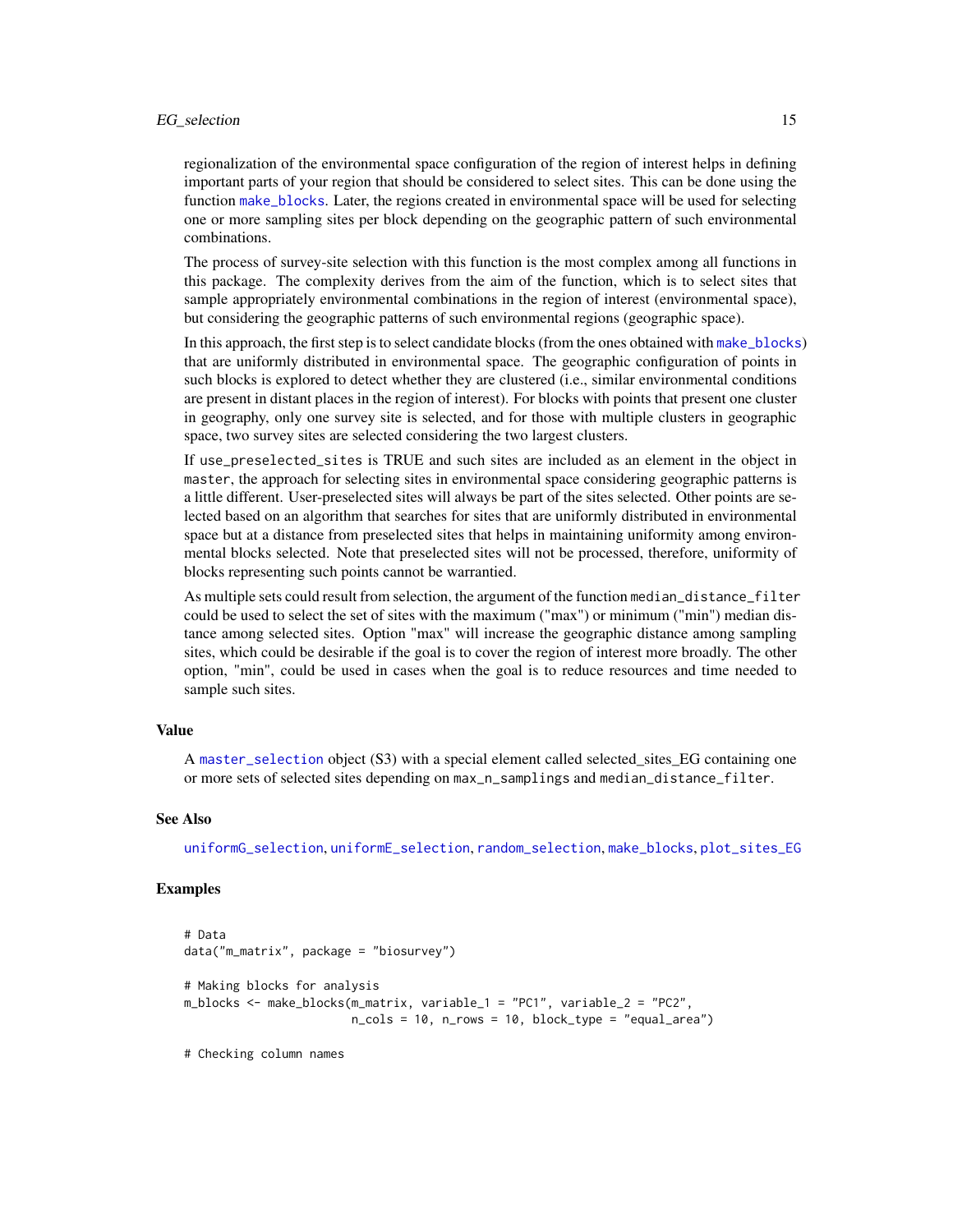```
colnames(m_blocks$data_matrix)
# Selecting sites uniformly in E and G spaces
EG_sel <- EG_selection(master = m_blocks, n_blocks = 10,
                       initial_distance = 1.5, increase = 0.1,
                       replicates = 1, max_n_samplings = 1,
                       select_point = "E_centroid",
                       cluster_method = "hierarchical",
                       sample_for_distance = 100)
head(EG_sel$selected_sites_EG[[1]])
dim(EG_sel$selected_sites_EG[[1]])
```
<span id="page-15-1"></span>explore\_data\_EG *Plots to explore environmental factors in environmental and geographic space*

# Description

Creates a four-panel plot with information of two environmental predictors (at a time) in the region of interest (or region reduced with mask, if used). The two top panels contain the information in geographic space (one predictor per panel). The two panels at the bottom contain information in a 2D environmental space for the two variables.

#### Usage

```
explore_data_EG(master, variable_1, variable_2, region_border = TRUE,
                mask_border = FALSE, col_variable1 = NULL,
                col_variable2 = NULL, col_points = NULL, col_density = NULL)
```

| master        | master matrix object derived from function prepare master matrix or mas-<br>ter_selection object derived from functions uniformG_selection, uniformE_selection<br>or EG_selection.                               |
|---------------|------------------------------------------------------------------------------------------------------------------------------------------------------------------------------------------------------------------|
| variable_1    | (character or numeric) name or position of the first variable (x-axis) to be ex-<br>plored.                                                                                                                      |
| variable_2    | (character or numeric) name or position of the second variable (y-axis) to be<br>explored (must be different from the first one).                                                                                |
| region_border | (logical) whether to add region border to the plot. Default = TRUE.                                                                                                                                              |
| mask_border   | (logical) whether to add mask border to the plot. Ignored if mask is not present<br>in master_selection. Default = FALSE.                                                                                        |
| col_variable1 | a color palette for variable_1 defined using functions like heat.colors, or<br>one generated using functions like colorRampPalette. The default, NULL,<br>uses a colorblind friendly palette similar to viridis. |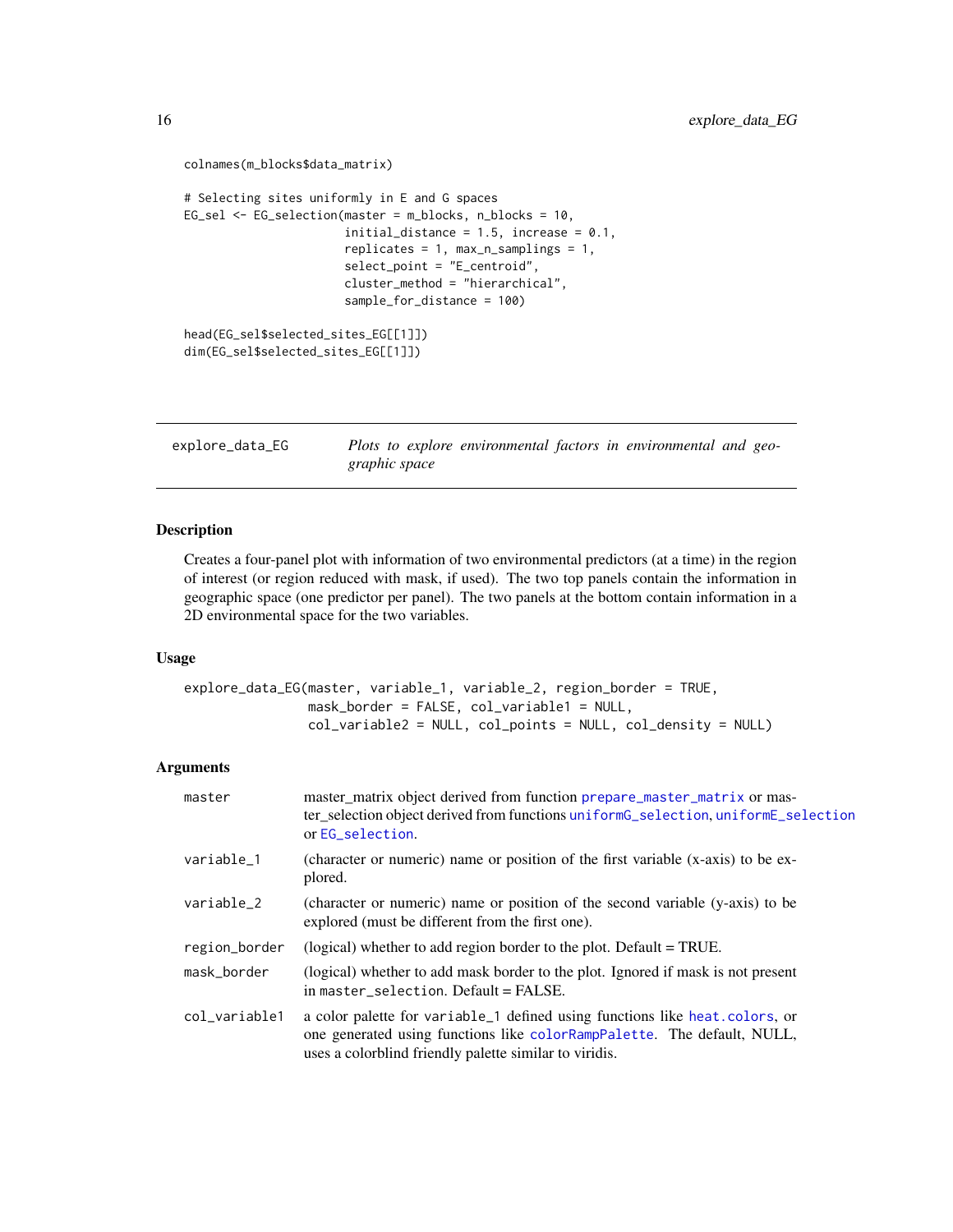<span id="page-16-0"></span>

| col_variable2 | a color palette for variable_2 defined using functions like heat.colors, or<br>one generated using functions like colorRampPalette. The default, NULL,<br>uses a colorblind friendly palette similar to viridis.                                                                                                                                 |
|---------------|--------------------------------------------------------------------------------------------------------------------------------------------------------------------------------------------------------------------------------------------------------------------------------------------------------------------------------------------------|
| col_points    | color for points in environmental space. The default, NULL, uses the 25th color<br>of the default palette for col_variable1 with an alpha of 0.6.                                                                                                                                                                                                |
| col_density   | color palette to represent representation density of points in environmental space.<br>This palette can be defined using functions like heat. colors, or one generated<br>using functions like colorRampPalette. The default, NULL, uses a colorblind<br>friendly palette similar to magma, and changes the first color in the palette to<br>NA. |

#### Value

A multi-panel plot showing two of the environmental predictors in the region of interest in both spaces, geographic and environmental.

# Examples

```
# Data
data("m_matrix", package = "biosurvey")
colnames(m_matrix$data_matrix)
# Plot
explore_data_EG(m_matrix, variable_1 = "Mean_temperature",
                variable_2 = "Annual_precipitation")
```
<span id="page-16-1"></span>files\_2data *Creates a data.frame of species' references from files in a directory*

#### Description

Creates a data.frame of species' references that contains longitude, latitude, and species name, from a character.

#### Usage

```
files_2data(path, format, spdf_grid = NULL, parallel = FALSE, n_cores = NULL)
```
#### Arguments

path (character) full path name of directory containing raster, shapefiles, geopackage, or GeoJSON files representing species geographic ranges. Each file must be named as the species that it represents. All files must be in the same format. If files are raster, values in each layer must be 1 (presence) and 0 (absence).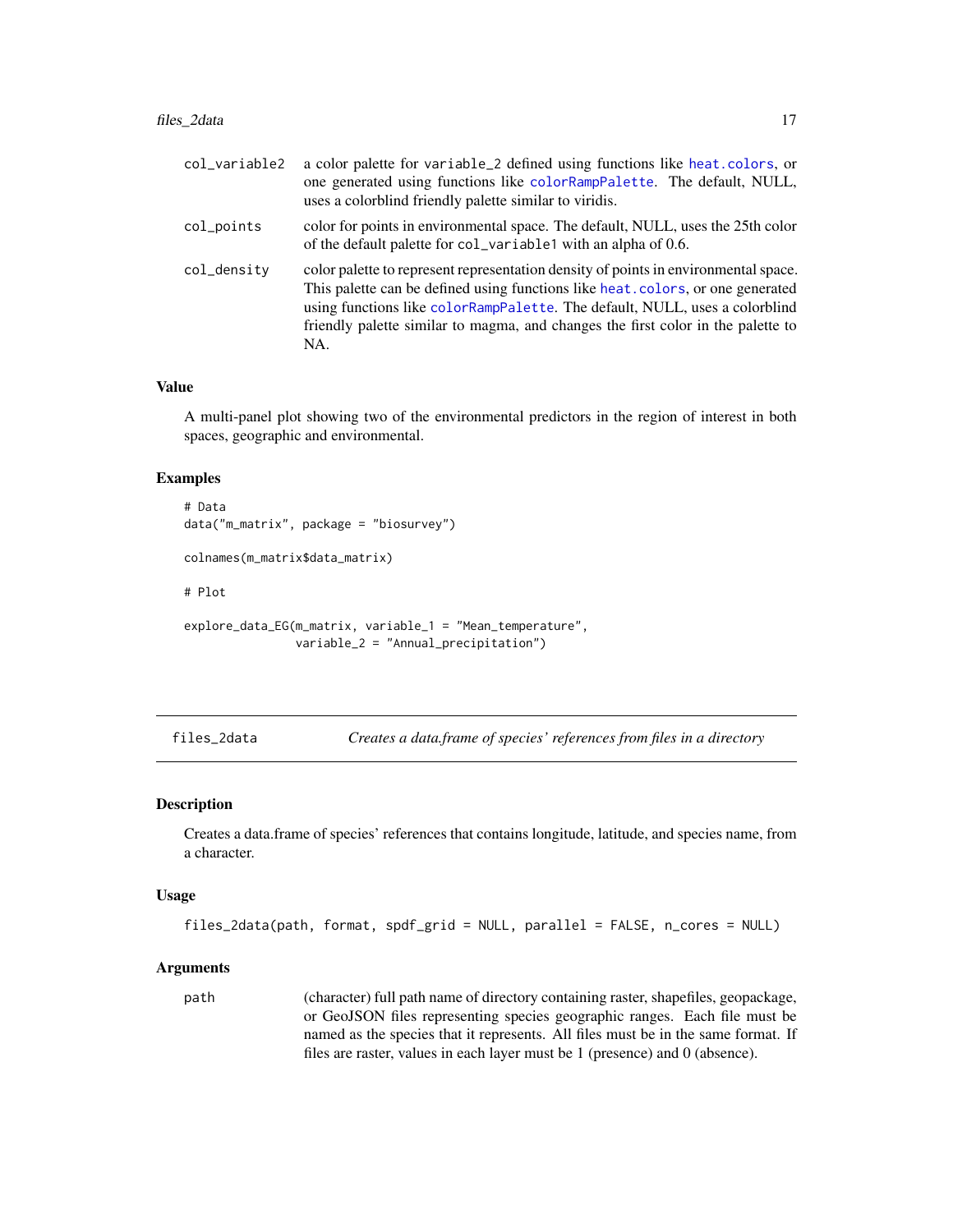<span id="page-17-0"></span>

| format    | (character) the format files found in path. Current available formats are: "shp",<br>"gpkg", "geojson", "GTiff", and "ascii".                   |
|-----------|-------------------------------------------------------------------------------------------------------------------------------------------------|
| spdf_grid | geographic grid for the region of interest (output of function grid_from_region).<br>Used when format equals "shp" or "gpkg". Default $=$ NULL. |
| parallel  | (logical) whether to perform analyses in parallel. Default = FALSE.                                                                             |
| n cores   | (numeric) number of cores to be used when $parallel = TRUE$ . The default,<br>NULL, uses available cores - 1.                                   |

# Value

If files are in raster format, a data.frame of species geographic records derived from values of presence in each layer.

If files are not in raster format, a data.frame of species' found in distinct positions (defined with identifiers); includes two columns: "ID" and "Species".

#### Examples

```
# Data for examples
data("mx", package = "biosurvey")
data("species_data", package = "biosurvey")
# Saving species data in a temporal directory
tdir <- file.path(tempdir(), "testbio")
dir.create(tdir)
namessp <- paste0("species_", 1:length(species_data))
for (i in 1:length(species_data)) {
 rgdal::writeOGR(species_data[i, ], dsn = tdir, layer = namessp[i],
                 driver = "ESRI Shapefile")
}
# Preparing grid for analysis
grid_reg <- grid_from_region(region = mx, cell_size = 100)
# Running analysis with data from directory
sp_data <- files_2data(path = tdir, format = "shp", spdf_grid = grid_reg)
```
<span id="page-17-1"></span>find\_clusters *Detection of clusters in 2D spaces*

#### Description

Finds clusters of data in two dimensions based on distinct methods.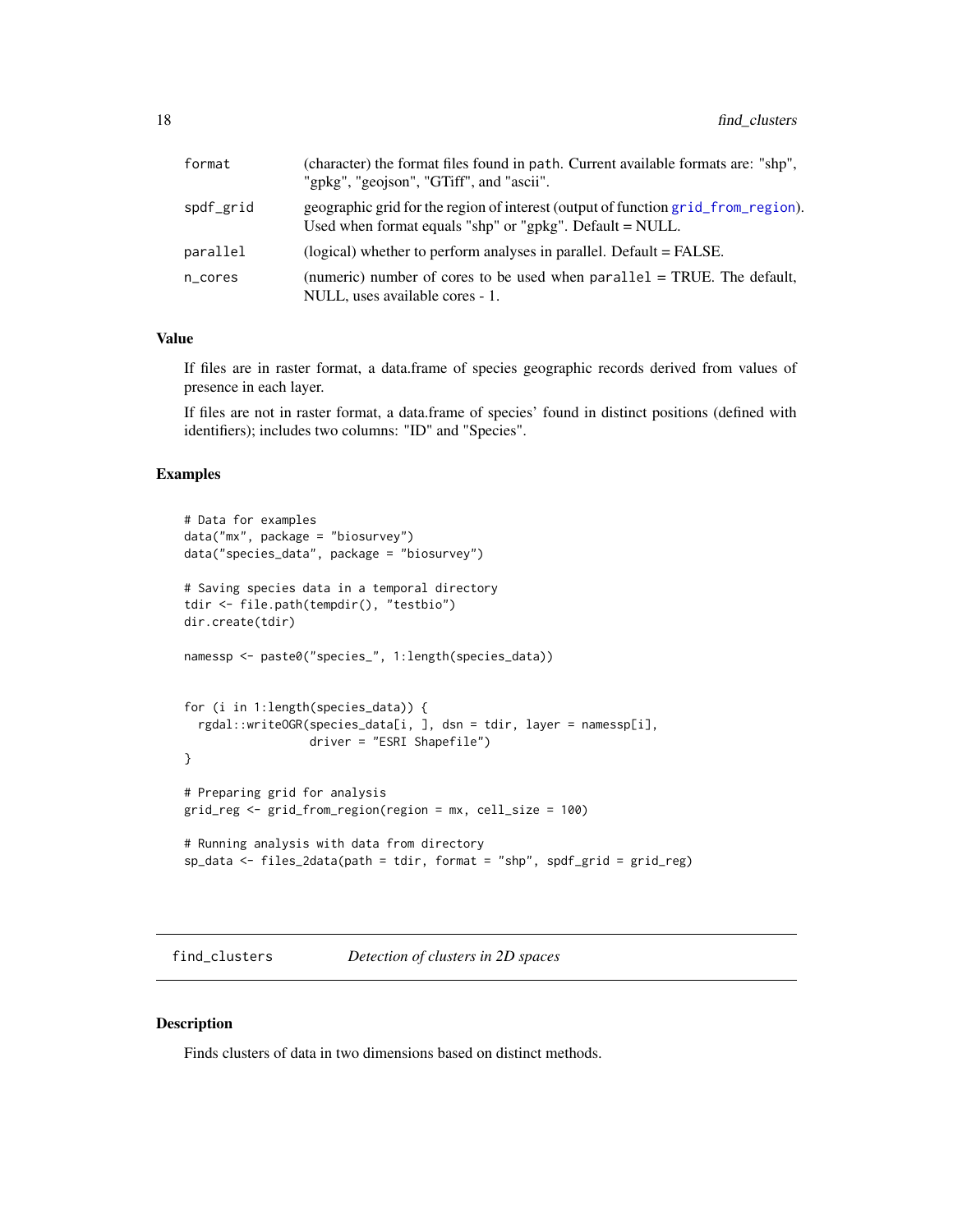# find\_clusters 19

#### Usage

```
find_clusters(data, x_column, y_column, space,
              cluster_method = "hierarchical", n_k_means = NULL,
              split_distance = NULL)
```
#### Arguments

| data      | matrix or data. frame that contains at least two columns.                                                                                                                                        |
|-----------|--------------------------------------------------------------------------------------------------------------------------------------------------------------------------------------------------|
| x_column  | (character) the name of the x-axis.                                                                                                                                                              |
| v_column  | (character) the name of the y-axis.                                                                                                                                                              |
| space     | (character) space in which the thinning will be performed. There are two options<br>available: "G", if it will be in the geographic space, and "E", if it will be in the<br>environmental space. |
|           | cluster_method (character) name of the method to be used for detecting clusters. Options are<br>"hierarchical" and "k-means"; default = "hierarchical".                                          |
| n_k_means | (numeric) number of clusters to be identified when using the "k-means" in cluster_method.                                                                                                        |
|           | $split\_distance$ (numeric) distance in meters (if space = "G") or Euclidean distance (if space =<br>"E") to identify clusters if cluster_method = "hierarchical".                               |

# Details

Clustering methods make distinct assumptions and one of them may perform better than the other depending on the pattern of the data.

The k-means method tends to perform better when data are grouped spatially (spherically) and clusters are of a similar size. The hierarchical clustering algorithm usually takes more time than the k-means method. Both methods make assumptions and may work well on some data sets but fail on others.

# Value

A data frame containing data and an additional column defining clusters.

# Examples

```
# Data
data("m_matrix", package = "biosurvey")
# Cluster detection
clusters <- find_clusters(m_matrix$data_matrix, x_column = "PC1",
                            y_{\text{colum}} = "PC2", \text{ space} = "E",cluster_method = "hierarchical", n_k_means = NULL,
                            split_distance = 4)
head(clusters)
```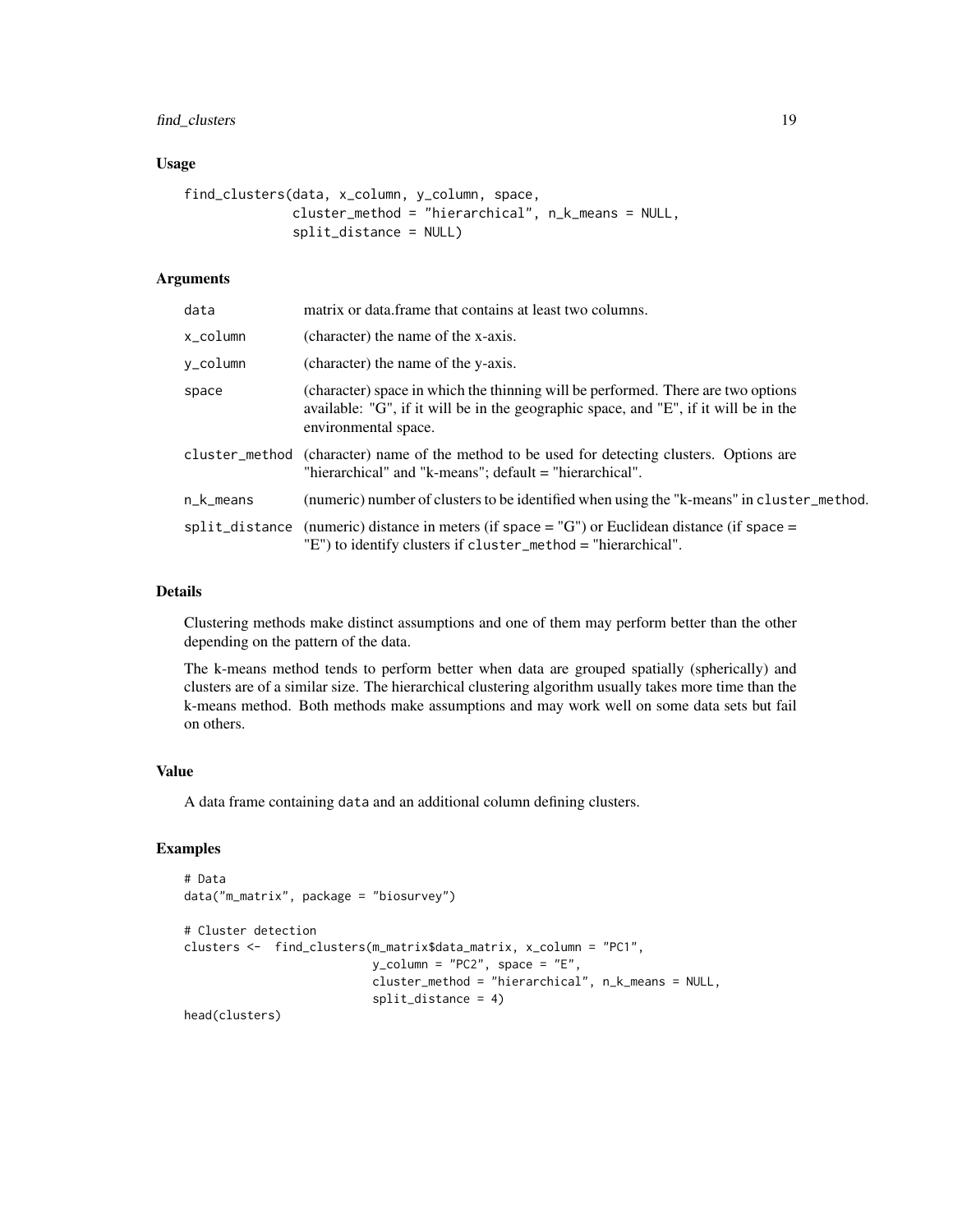<span id="page-19-1"></span><span id="page-19-0"></span>

# Description

Find modes in a multimodal distribution of values based on the density of such values.

#### Usage

```
find_modes(density)
```
# Arguments

density object of class density obtained using the function [density](#page-0-0).

# Value

A data.frame containing the values corresponding to the modes and the density for those particular values.

# Examples

```
# Data
data("dist_list", package = "biosurvey")
dens <- density(dist_list$`12`)
# Finding modes
modes <- find_modes(density = dens)
modes
```
<span id="page-19-2"></span>grid\_from\_region *Creates grid for a given geographic region*

# Description

Divides the region of interest in a grid of a specific cell size.

#### Usage

```
grid_from_region(region, cell_size, complete_cover = TRUE)
```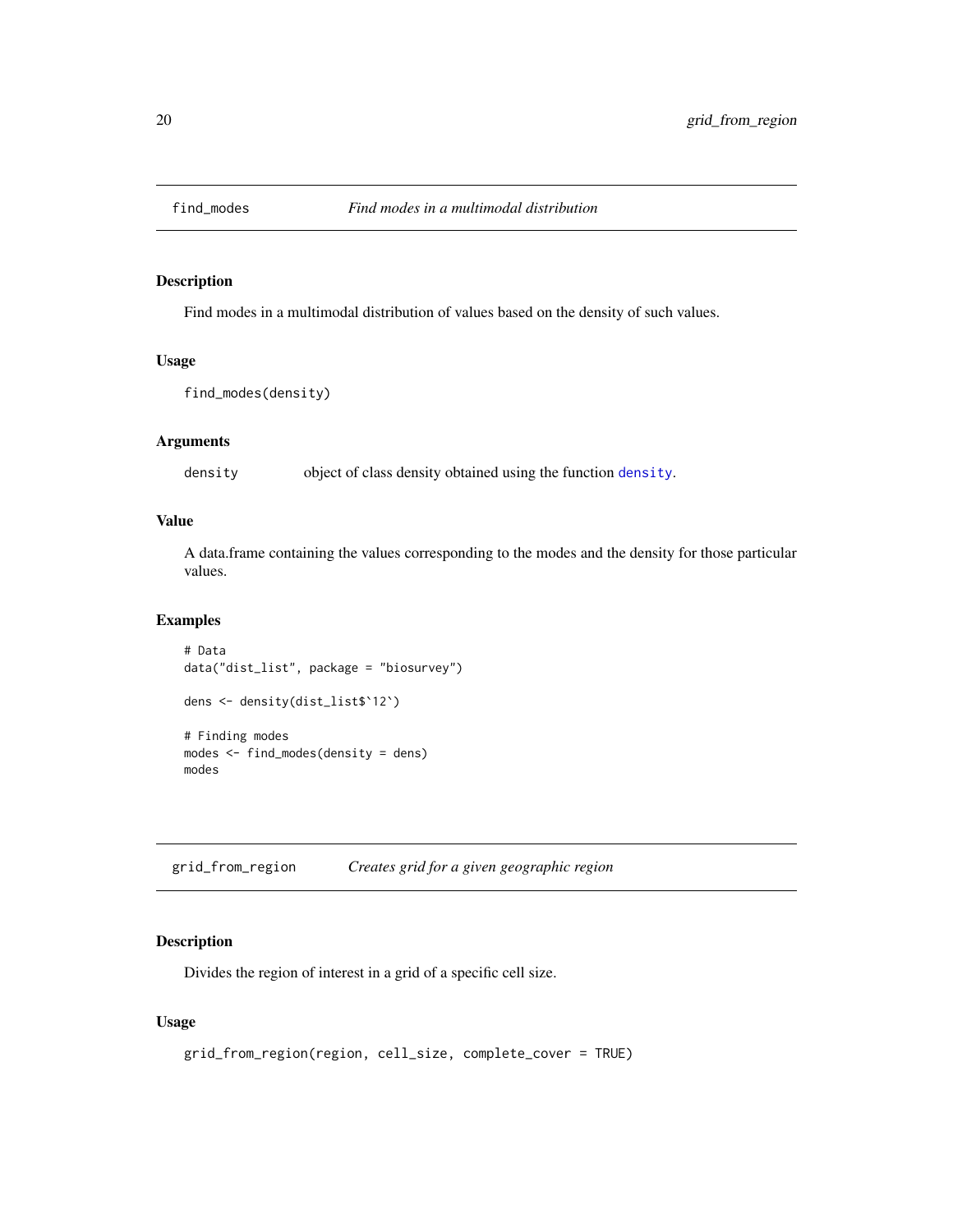# <span id="page-20-0"></span>legend\_bar 21

#### Arguments

| region         | SpatialPolygonsDataFrame of the region of interest. Object must be unpro-<br>jected, World Geodetic System (WGS84). |
|----------------|---------------------------------------------------------------------------------------------------------------------|
| cell size      | (numeric) resolution for grid (single number or vector of two numbers) in kilo-<br>meters (km).                     |
| complete_cover | (logical) whether or not to include cells of grid partially overlapped with region.<br>$Default = TRUE.$            |

# Value

Gridded SpatialPolygonsDataFrame for the region of interest. Each grid cell is related to a specific ID and longitude and latitude coordinates.

# Examples

```
# Data
data("mx", package = "biosurvey")
# Create grid from polygon
grid_reg <- grid_from_region(region = mx, cell_size = 100)
sp::plot(grid_reg)
grid_reg
```
legend\_bar *Helper to add a bar image legend to plots*

#### Description

Helper to add a bar image legend to plots

#### Usage

```
legend_bar(position, col, width_prop = 0.03, heigh_prop = 0.18,
          title = "Legend", labels = c("Low", "High"), digits = 0,labels_offset = 0.2, horizontal = FALSE, alpha = 1, border = NULL,
          cex = NULL, inset = 0.05, insetx = NULL, insety = NULL)
```

| position   | (numeric or character) position of the bottom left corner of the legend. If nu-<br>meric, x and y coordinates. If character, options are: "bottomright", "bottom",<br>"bottomleft", "left", "topleft", "top", "topright", "right", or "center". |
|------------|-------------------------------------------------------------------------------------------------------------------------------------------------------------------------------------------------------------------------------------------------|
| col        | color palette. A vector of contiguous colors. It can be generated using functions<br>like $purplow$ (e.g., darkros $(255)$ ).                                                                                                                   |
| width_prop | width of bar legend represented as a proportion of the entire plotting width.<br>Default = $0.03$ .                                                                                                                                             |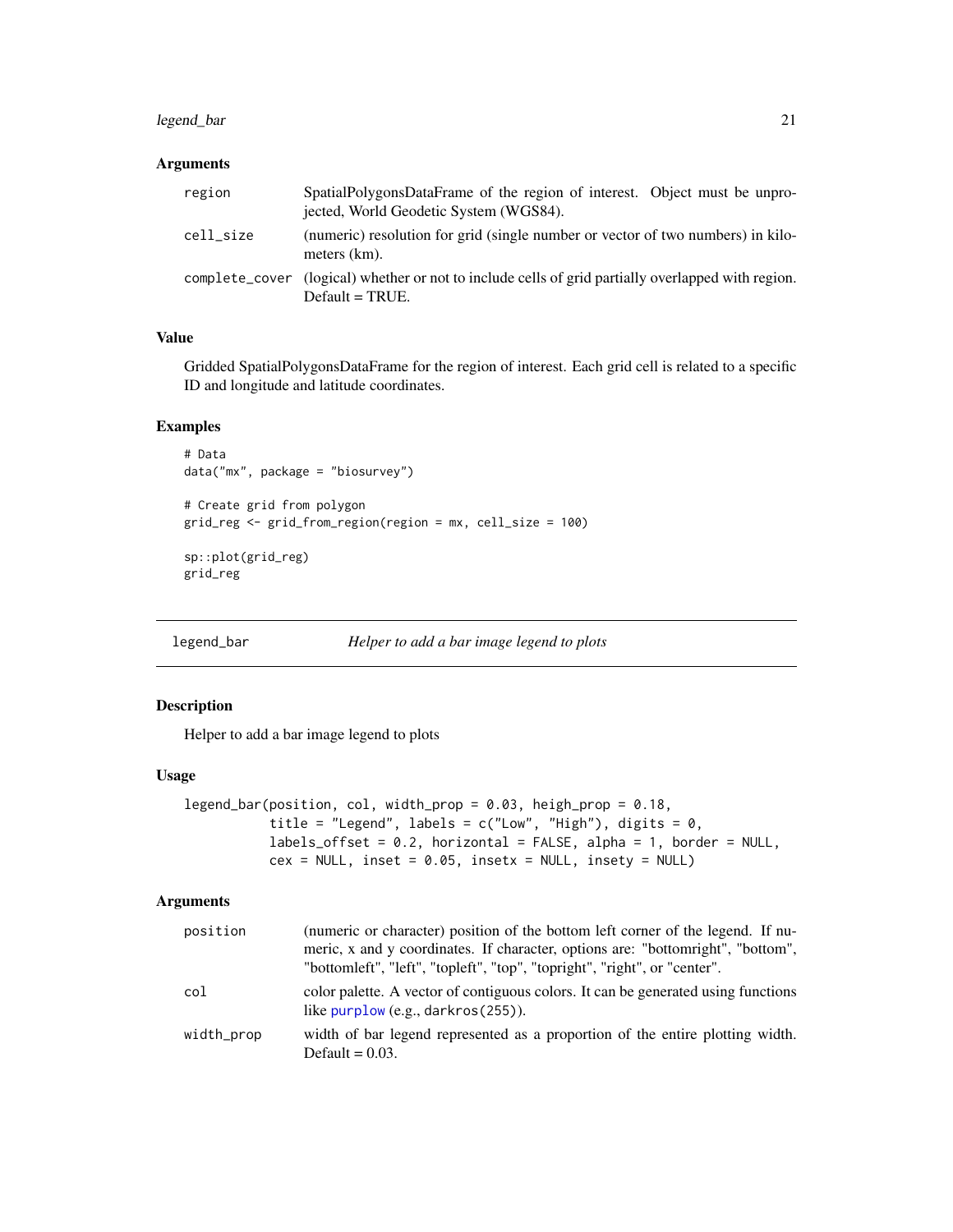<span id="page-21-0"></span>

| heigh_prop    | heigh of bar legend represented as a proportion of the entire plotting heigh.<br>Default = $0.18$ . |
|---------------|-----------------------------------------------------------------------------------------------------|
| title         | legend title. Default = "Legend".                                                                   |
| labels        | (numeric or character) labels for the legend. Default = $c("Low", "High").$                         |
| digits        | (numeric) number of decimal places to round numeric labels. Default $= 0$ .                         |
| labels_offset | offset of labels from bar. Default $= 0.2$ .                                                        |
| horizontal    | (logical) should the legend be horizontal. Default = FALSE.                                         |
| alpha         | (numeric) alpha level $0-1$ . Default = 1.                                                          |
| border        | color for the border of the legend bar. The default, NULL, does not plot a border.                  |
| cex           | character expansion factor relative to current. Default = NULL.                                     |
| inset         | inset distances from plot margins relative to plot region. Default $= 0.05$ .                       |
| insetx        | inset from x margins. The default, NULL, uses inset.                                                |
| insety        | inset from y margins. The default, NULL, uses inset.                                                |

# Value

A bar legend for a plot.

<span id="page-21-1"></span>make\_blocks *Creates a block-like regionalization of environmental space*

# Description

Divides a two-dimensional cloud of points in blocks according to a user-defined number of rows and columns. This is applied to the element master\_matrix and, if not NULL, to preselected\_sites.

## Usage

```
make_blocks(master_matrix, variable_1, variable_2, n_cols, n_rows = NULL,
           block_type = "equal_area")
```

| master_matrix  | object derived from function prepare_master_matrix.                                                                                                                |
|----------------|--------------------------------------------------------------------------------------------------------------------------------------------------------------------|
| variable_1     | (character or numeric) name or position of the first variable (x-axis) to be used<br>to create blocks.                                                             |
| variable_2     | (character or numeric) name or position of the second variable (y-axis) to be<br>used to create blocks (must be different from the first one).                     |
| $n_{\rm cols}$ | (numeric) number of columns of a grid used to creates blocks and split the bi-<br>dimensional space.                                                               |
| $n$ _rows      | (numeric) number of rows of a grid used to creates blocks and split the bi-<br>dimensional space. If NULL, the default, $n_{\text{rows}} = n_{\text{col}}$ s.      |
| block_type     | (character) type of blocks to be use for dividing the bi-dimensional space. Two<br>options are available: "equal_area" and "equal_points". Default = "equal_area". |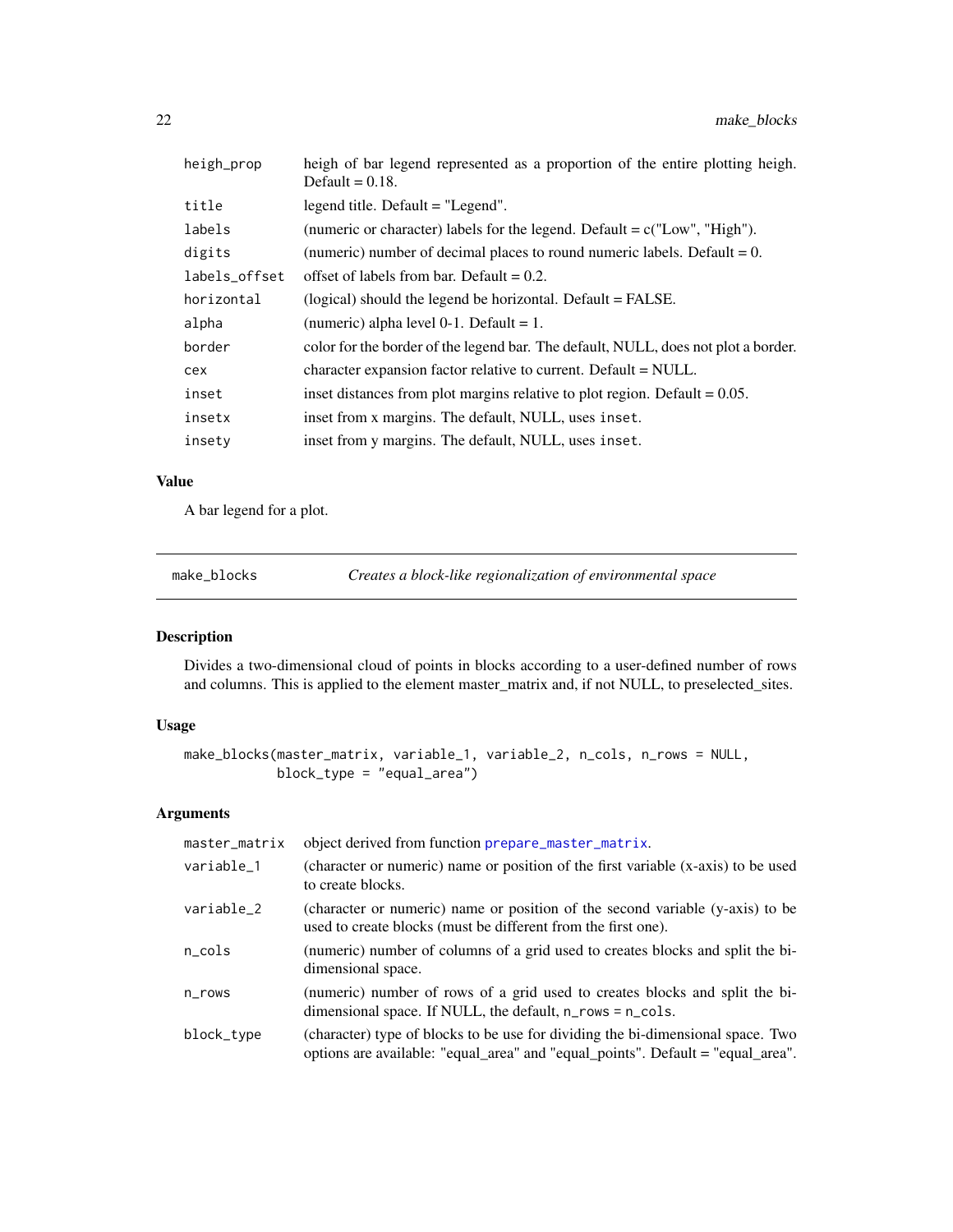# <span id="page-22-0"></span>master\_matrix 23

# Details

For block\_type, option "equal\_area" generates blocks of the same size. The other option ("equal\_points"), generates blocks containing the same number of points, which generally results in blocks of different sizes.

#### Value

An S3 object of class master\_matrix, containing the same elements found in a master\_matrix object, with an additional column on the master\_matrix data.frame containing block identifiers. If the element preselected\_sites is not NULL in master\_matrix, blocks are also assigned to this sites.

# Examples

```
# Data
data("m_matrix", package = "biosurvey")
# Creating blocks
m_blocks <- make_blocks(m_matrix, variable_1 = "PC1",
                        variable_2 = "PC2", n_cols = 10, n_rows = 10,
                        block_type = "equal_area")
unique(m_blocks$data_matrix$Block)
```
master\_matrix *Constructor of S3 objects of class master\_matrix*

# Description

Constructor of S3 objects of class master\_matrix

#### Usage

```
new_master_matrix(data_matrix, preselected_sites = NULL, region,
                 mask = NULL, raster_base, PCA_results = NULL)
```

| data_matrix       | date frame with information about geographic location of raster cells, initial en-<br>vironmental data, and if available, the first two principal components derived<br>from an analysis done with environmental values. |
|-------------------|--------------------------------------------------------------------------------------------------------------------------------------------------------------------------------------------------------------------------|
| preselected_sites |                                                                                                                                                                                                                          |
|                   | data. frame containing sites that must be included in posterior selections of sites<br>for the survey system. Columns must be: "Sites", "Longitude", "Latitude", in<br>that order. Default = NULL.                       |
| region            | SpatialPolygons* object representing the region of interest.                                                                                                                                                             |
| mask              | SpatialPolygons* object used. Default = NULL.                                                                                                                                                                            |
| raster_base       | SpatialPolygonsDataFrame representing the grid of the raster layers used, which<br>will be used for plotting purposes.                                                                                                   |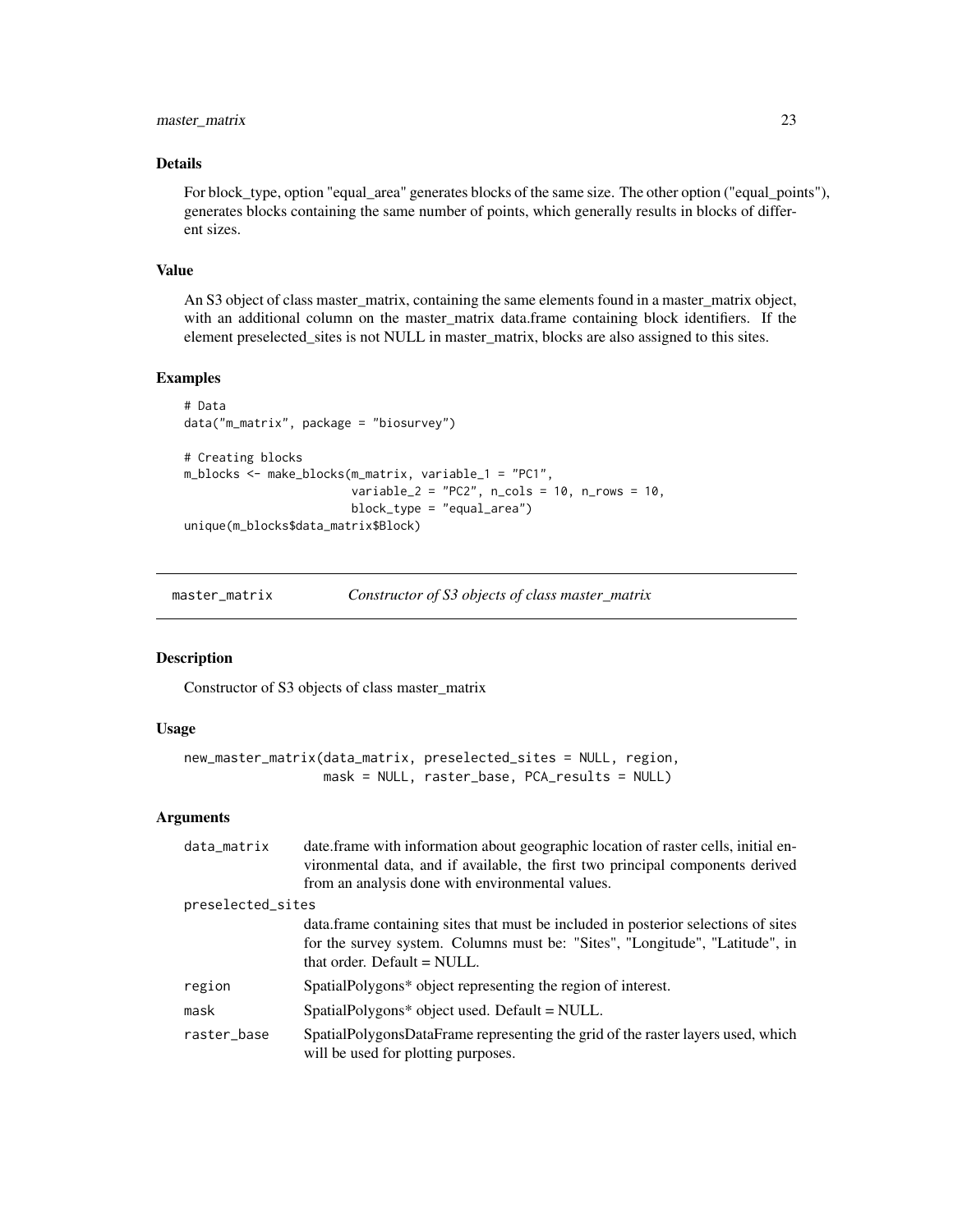<span id="page-23-0"></span>PCA\_results results of principal component analysis performed with values from raster layers used. Default = NULL.

#### Value

An S3 object of class master\_matrix.

<span id="page-23-1"></span>master\_selection *Constructor of S3 objects of class master\_selection*

#### Description

Constructor of S3 objects of class master\_selection

# Usage

```
new_master_selection(data_matrix, preselected_sites = NULL, region,
                     mask = NULL, raster_base, PCA_results = NULL,
                     selected_sites_random = NULL, selected_sites_G = NULL,
                     selected_sites_E = NULL, selected_sites_EG = NULL)
```

| data_matrix           | date frame with information about geographic location of raster cells, initial en-<br>vironmental data, and if available, the first two principal components derived                               |
|-----------------------|----------------------------------------------------------------------------------------------------------------------------------------------------------------------------------------------------|
|                       | from an analysis done with environmental values.                                                                                                                                                   |
| preselected_sites     |                                                                                                                                                                                                    |
|                       | data. frame containing sites that must be included in posterior selections of sites<br>for the survey system. Columns must be: "Sites", "Longitude", "Latitude", in<br>that order. Default = NULL. |
| region                | SpatialPolygons* object representing the region of interest.                                                                                                                                       |
| mask                  | SpatialPolygons* object used. Default = NULL.                                                                                                                                                      |
| raster_base           | a SpatialPolygonsDataFrame representing the grid of the raster layers used,<br>which will be used for plotting purposes.                                                                           |
| PCA results           | results of principal component analysis performed with values from raster layers<br>used. Default $=$ NULL.                                                                                        |
| selected_sites_random |                                                                                                                                                                                                    |
|                       | data.frame with the sites selected randomly. Default = NULL.                                                                                                                                       |
| selected_sites_G      |                                                                                                                                                                                                    |
|                       | data.frame with the sites selected based on geographic distances. Default $=$<br>NULL.                                                                                                             |
| selected_sites_E      |                                                                                                                                                                                                    |
|                       | data. frame with the sites selected based on environmental distances. Default $=$<br>NUL                                                                                                           |
| selected_sites_EG     |                                                                                                                                                                                                    |
|                       | data.frame with the sites selected based on environmental and geographic con-<br>siderations. Default $=$ NULL.                                                                                    |
|                       |                                                                                                                                                                                                    |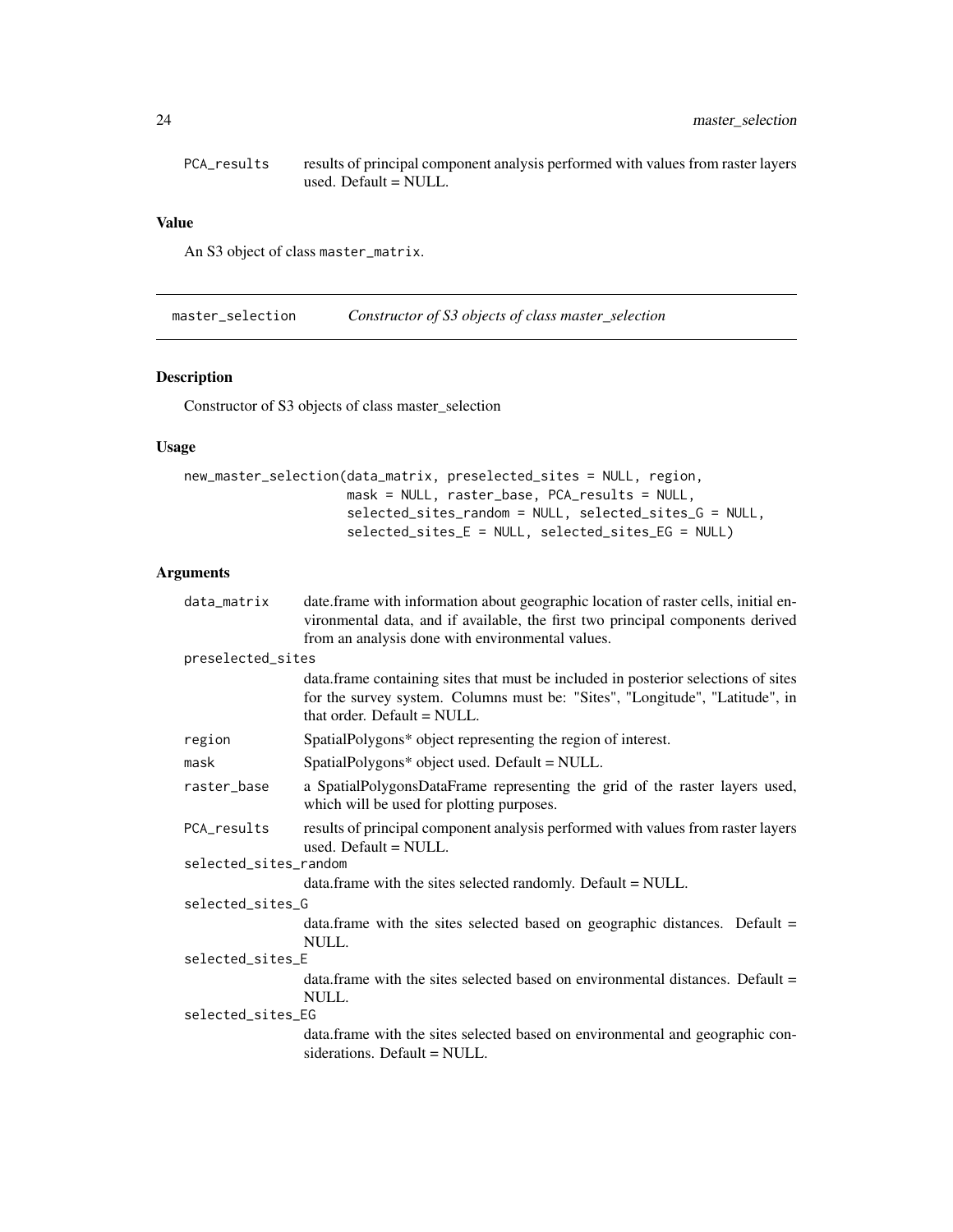# <span id="page-24-0"></span>match\_rformat 25

# Value

An S3 object of class master\_selection.

<span id="page-24-1"></span>match\_rformat *Helper function to find raster extension*

# Description

Helper function to find raster extension

# Usage

```
match_rformat(format)
```
# Arguments

format (character) any of the format types allowed for raster objects. See [writeFormats](#page-0-0) (e.g., "GTiff").

# Value

Raster extension according to format type.

#### Examples

```
match_rformat("GTiff")
```
<span id="page-24-2"></span>mx *Example of spatial polygon for a region of interest*

#### Description

An object of class SpatialPolygonsDataFrame.

#### Usage

mx

#### Format

SpatialPolygonsDataFrame:

data data.frame with 1 row and 11 columns

polygons SpatialPolygons

proj4string object of class CRS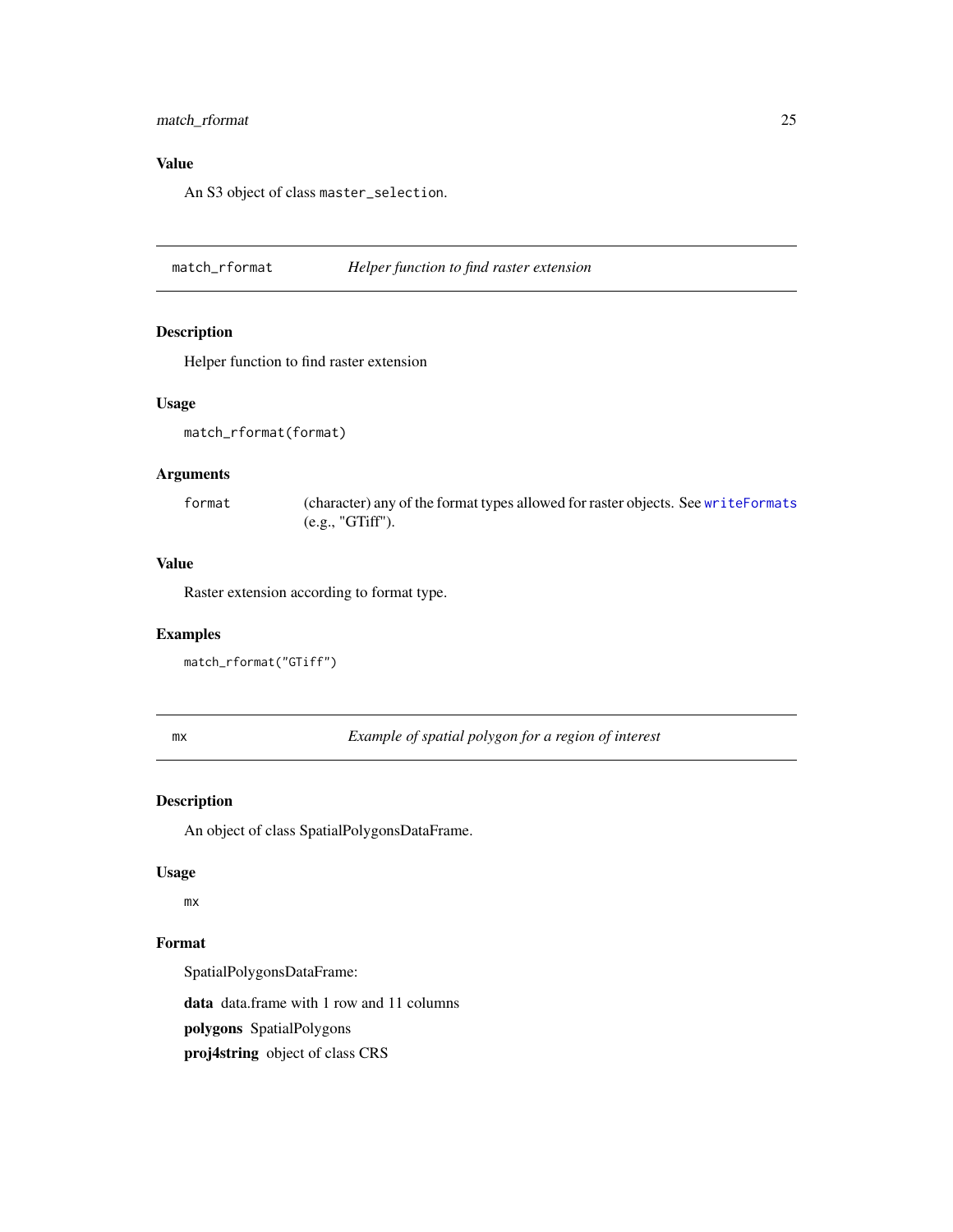# Examples

```
data("mx", package = "biosurvey")
```
mx

<span id="page-25-1"></span>m\_matrix *Example of a master\_matrix object with no preselected sites*

# Description

An S3 object of class master\_matrix. See function [prepare\\_master\\_matrix](#page-46-1).

# Usage

m\_matrix

### Format

A list of 6 elements:

data\_matrix data.frame with 6276 rows and 10 columns

preselected\_sites NULL

region object of class SpatialPolygons\*

mask NULL

raster\_base object of class RasterLayer

PCA\_results list of length 5

### Examples

```
data("m_matrix", package = "biosurvey")
print(m_matrix)
```
<span id="page-25-2"></span>m\_matrix\_pre *Example of a master\_matrix object containing preselected sites*

# Description

A S3 object of class master\_matrix. See function [prepare\\_master\\_matrix](#page-46-1).

#### Usage

m\_matrix\_pre

<span id="page-25-0"></span>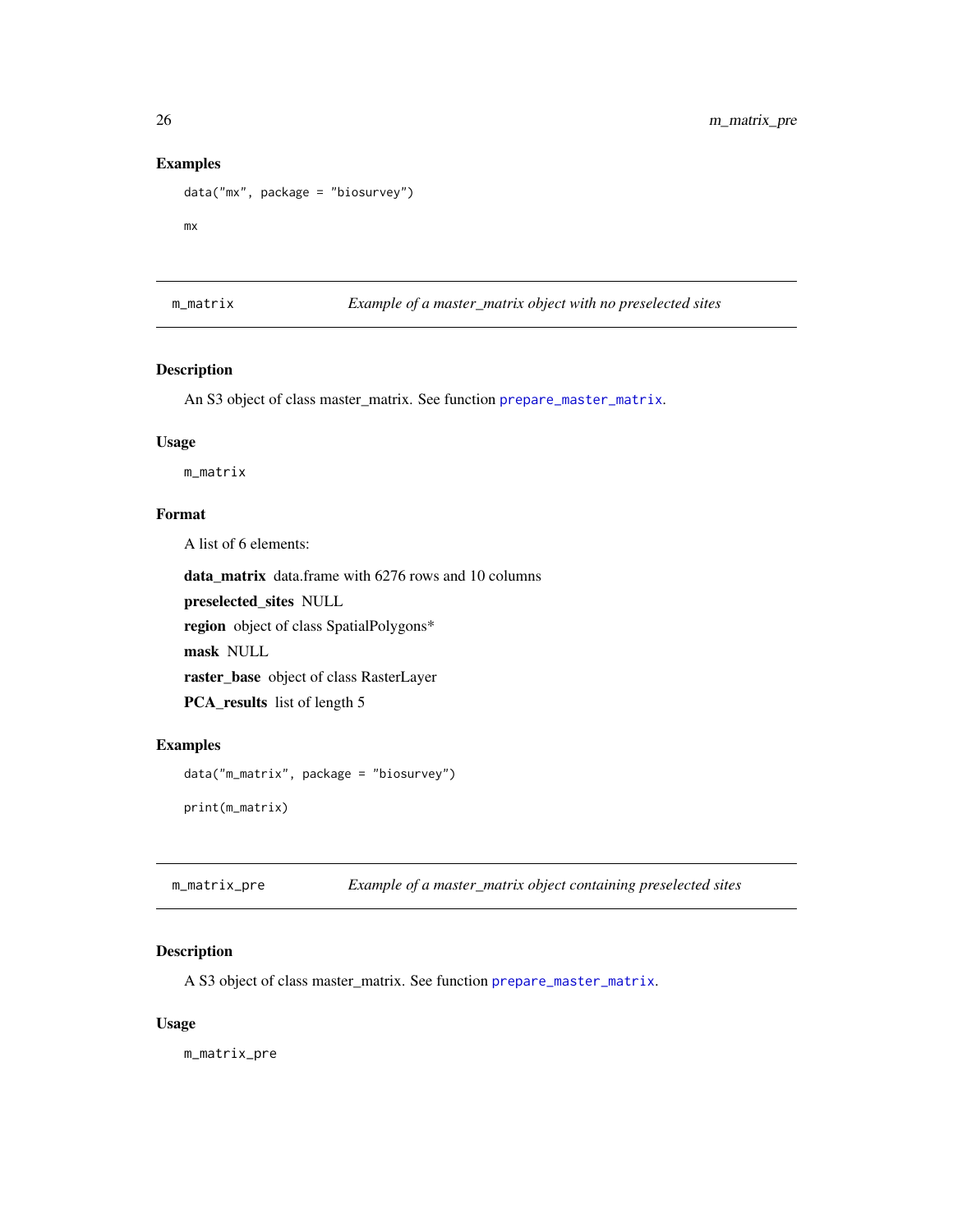#### <span id="page-26-0"></span>m\_selection 27

# Format

A list of 6 elements:

data\_matrix data.frame with 6276 rows and 10 columns preselected\_sites data.frame with 5 rows and 11 columns region object of class SpatialPolygons\* mask NULL raster\_base object of class RasterLayer

PCA\_results list of length 5

# Examples

```
data("m_matrix_pre", package = "biosurvey")
```
print(m\_matrix\_pre)

<span id="page-26-1"></span>

| m selection | Example of a master_selection object from using functions for select- |
|-------------|-----------------------------------------------------------------------|
|             | ing sites                                                             |

#### Description

An S3 object of class master\_selection. See functions [uniformE\\_selection](#page-64-1), [uniformG\\_selection](#page-66-1), [random\\_selection](#page-52-1), or [EG\\_selection](#page-12-1).

#### Usage

m\_selection

# Format

A list of 10 elements:

data\_matrix data.frame with 6276 rows and 10 columns

preselected\_sites NULL

region object of class SpatialPolygons\*

mask NULL

raster\_base object of class RasterLayer

PCA\_results list of length 5

selected\_sites\_random list with one data.frame

selected\_sites\_G list with one data.frame

selected\_sites\_E list with one data.frame

selected\_sites\_EG NULL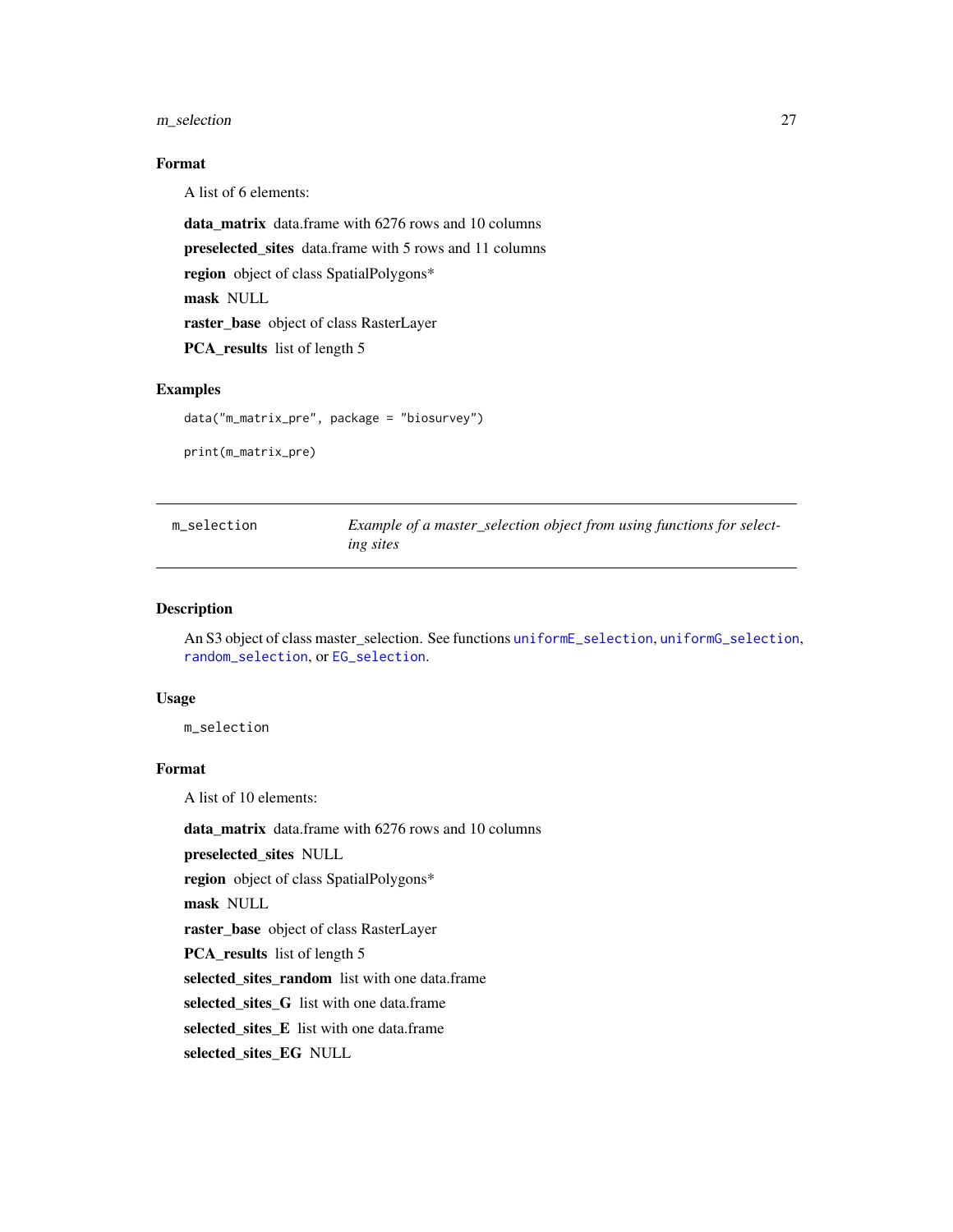# Examples

```
data("m_selection", package = "biosurvey")
```
print(m\_selection)

# PAM\_CS *Constructor of S3 objects of class PAM\_CS*

# Description

Constructor of S3 objects of class PAM\_CS

# Usage

```
new_PAM_CS(Species = NA, Sites_cells = NA, Beta_W = NA, Spearman_cor = NA,
           Theoretical_boundaries = list(x = NA, y = NA),
          Richness_normalized = NA, Dispersion_field_normalized = NA,
           S_significance_id = NA, Randomized_DF = matrix())
```
# Arguments

| Species                     | (numeric) species name. Default = NA.                                                                        |  |
|-----------------------------|--------------------------------------------------------------------------------------------------------------|--|
| Sites_cells                 | (numeric) number of sites or cells. Default $= NA$ .                                                         |  |
| Beta_W                      | (numeric) value of Whittaker's Beta. Default = NA.                                                           |  |
| Spearman_cor                | (numeric) value of Spearman's correlation. Default = NA.                                                     |  |
| Theoretical_boundaries      |                                                                                                              |  |
|                             | list of theoretical boundaries for the values. Default $= NA$ .                                              |  |
| Richness_normalized         |                                                                                                              |  |
|                             | (numeric) values of normalized richness. Default $= NA$ .                                                    |  |
| Dispersion_field_normalized |                                                                                                              |  |
|                             | (numeric) values of normalized dispersion field. Default $= NA$ .                                            |  |
| S_significance_id           |                                                                                                              |  |
|                             | (numeric) values indicating statistical significance of the normalized dispersion<br>field. Default $= NA$ . |  |
| Randomized_DF               | matrix of values resulted from randomizing matrices. Default $= NA$ .                                        |  |

# Value

An object of class PAM\_CS.

<span id="page-27-0"></span>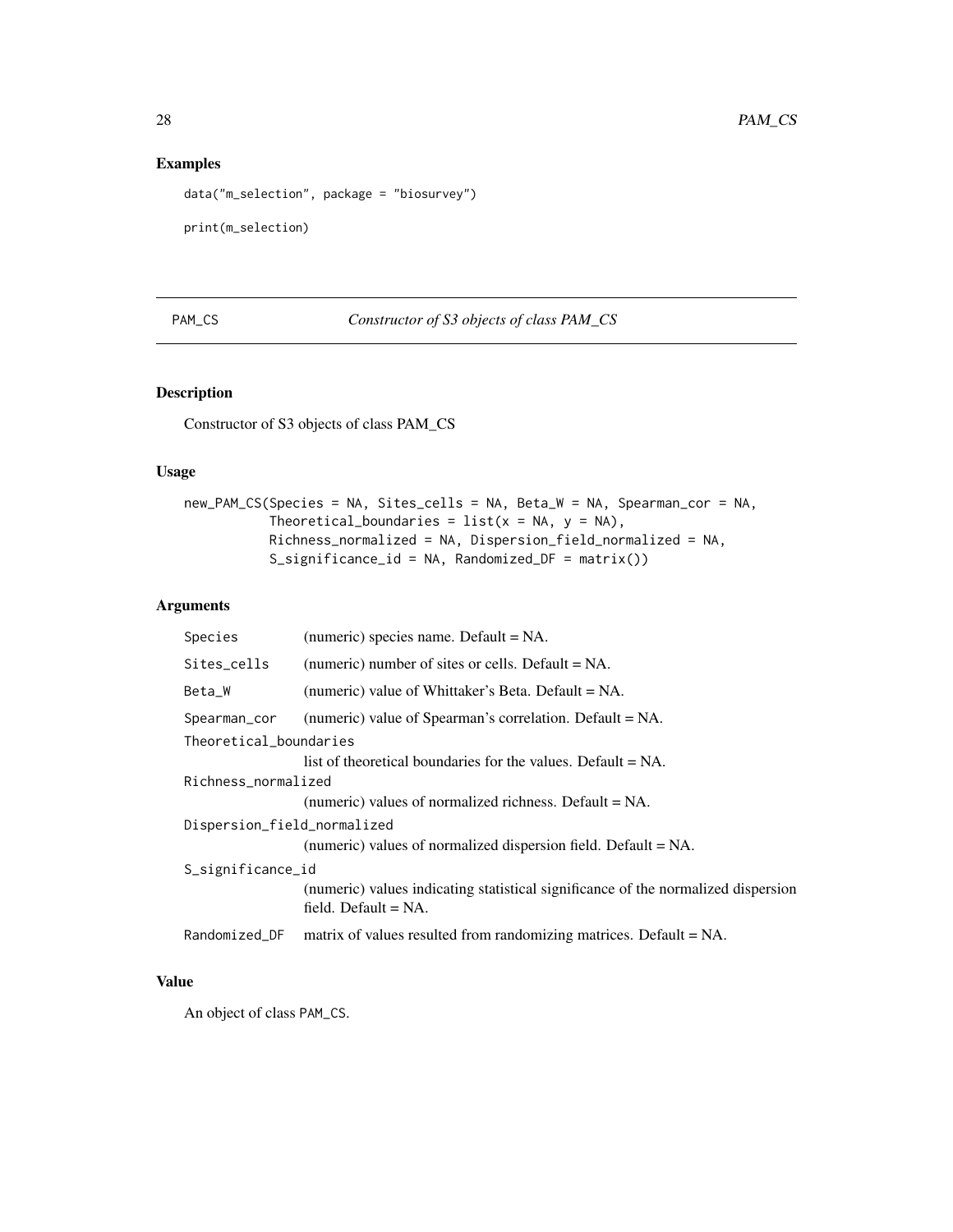<span id="page-28-2"></span><span id="page-28-0"></span>PAM\_from\_table *Creates presence-absence matrix from a data.frame*

# Description

Creates a presence-absence matrix (PAM) from a data.frame that contains species names and identifiers of positions where species are found.

#### Usage

PAM\_from\_table(data, ID\_column, species\_column)

#### Arguments

| data      | data frame of species found in distinct positions (defined by identifiers). Must<br>include at least two columns: "ID" and "Species". |
|-----------|---------------------------------------------------------------------------------------------------------------------------------------|
| ID column | (character) name of the column containing identifiers.                                                                                |
|           | species_column (character) name of the column containing species names.                                                               |

# Value

Species' presence (1) and absence (0) matrix for a set of positions defined by identifiers.

#### Examples

```
# Data
data("sp_data", package = "biosurvey")
# PAM
pam <- PAM_from_table(data = sp_data, ID_column = "ID",
                      species_column = "Species")
pam[1:10, c(1, 21:25)]
```
<span id="page-28-1"></span>

| PAM_indices | Biodiversity indices derived from PAM |  |
|-------------|---------------------------------------|--|
|-------------|---------------------------------------|--|

# Description

Calculates a set of biodiversity indices using values contained in a presence-absence matrix.

#### Usage

```
PAM_indices(PAM, indices = "all", exclude_column = NULL)
```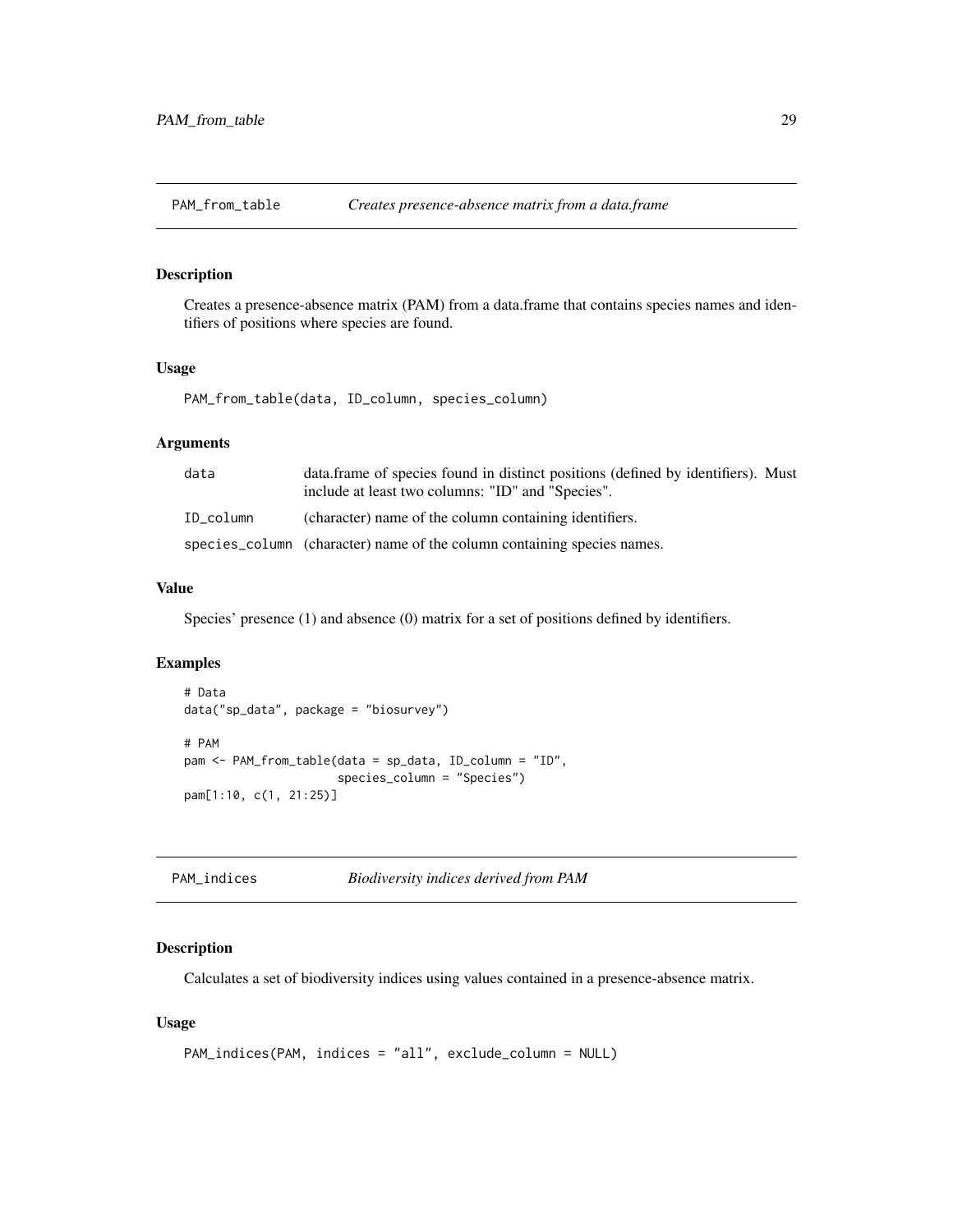#### **Arguments**

| <b>PAM</b> | matrix, data frame, or base PAM object containing information on species pres-<br>ence and absence for a set of sites. Sites are organized in the rows and species<br>in the columns. See details.                                                                                               |
|------------|--------------------------------------------------------------------------------------------------------------------------------------------------------------------------------------------------------------------------------------------------------------------------------------------------|
| indices    | (character) code for indices to be calculated. Basic indices are calculated all the<br>time; other indices need to be specified. Options are: "all", "basic, "AB", "BW",<br>"BL", "SCSC", "SCSR", "DF", "CC", "WRN", "SRC", "CMSC", "CMSR",<br>"MCC", and "MRC". Default $=$ "all". See details. |
|            | exclude_column (optional) name or numeric index of columns to be excluded. Default = NULL.                                                                                                                                                                                                       |

#### Details

Descriptions of the codes of all indices to be calculated are presented in the table below. If indices = "basic", only basic indices are calculated. However, basic indices are calculated in all cases not matter the code(s) defined in indices. Some indices require previous calculations of other indices, in such cases, all indices required are added to the final list. For further details on the way calculations are performed and the meaning of the indices see Soberón and Cavner (2015) doi: [10.17161/bi.v10i0.4801.](https://doi.org/10.17161/bi.v10i0.4801)

| Code        | Index                                 | Calculation                      |
|-------------|---------------------------------------|----------------------------------|
| RI          | <b>Richness</b>                       | <b>Basic</b>                     |
| <b>RA</b>   | Range                                 | <b>Basic</b>                     |
| <b>RIN</b>  | Richness normalized                   | <b>Basic</b>                     |
| <b>RAN</b>  | Range normalized                      | <b>Basic</b>                     |
| AB          | <b>Additive Beta</b>                  | Needs to be defined              |
| BW          | <b>Beta Whittaker</b>                 | Needs to be defined              |
| BL          | Beta Legendre                         | Needs to be defined and DF       |
| <b>SCSC</b> | Schluter covariance sites-composition | Needs to be defined and CMSC     |
| <b>SCSR</b> | Schluter covariance species-ranges    | Needs to be defined and CMSR     |
| DF          | Dispersion field                      | Needs to be defined              |
| <b>SCC</b>  | Shared community composition          | Needs to be defined              |
| <b>WRN</b>  | Wright-Reeves nestedness              | Needs to be defined, BW, and DF  |
| <b>SRC</b>  | Stone-Roberts C-score                 | Needs to be defined and DF       |
| <b>CMSC</b> | Covariance matrix sites-composition   | Needs to be defined, DF, and BW  |
| <b>CMSR</b> | Covariance matrix species-ranges      | Needs to be defined, SCC, and BW |
| <b>MCC</b>  | Mean composition covariance           | Calculated with CMSC             |
| <b>MRC</b>  | Mean range covariance                 | Calculated with CMSR             |
|             |                                       |                                  |

#### Value

If PAM is a matrix or data.frame, the result is a list with the results described below (depending on indices). If PAM is a base\_PAM object, a base\_PAM object will be returned and the list described above will be appended to the element PAM\_indices in such an element.

# See Also

[prepare\\_base\\_PAM](#page-44-1)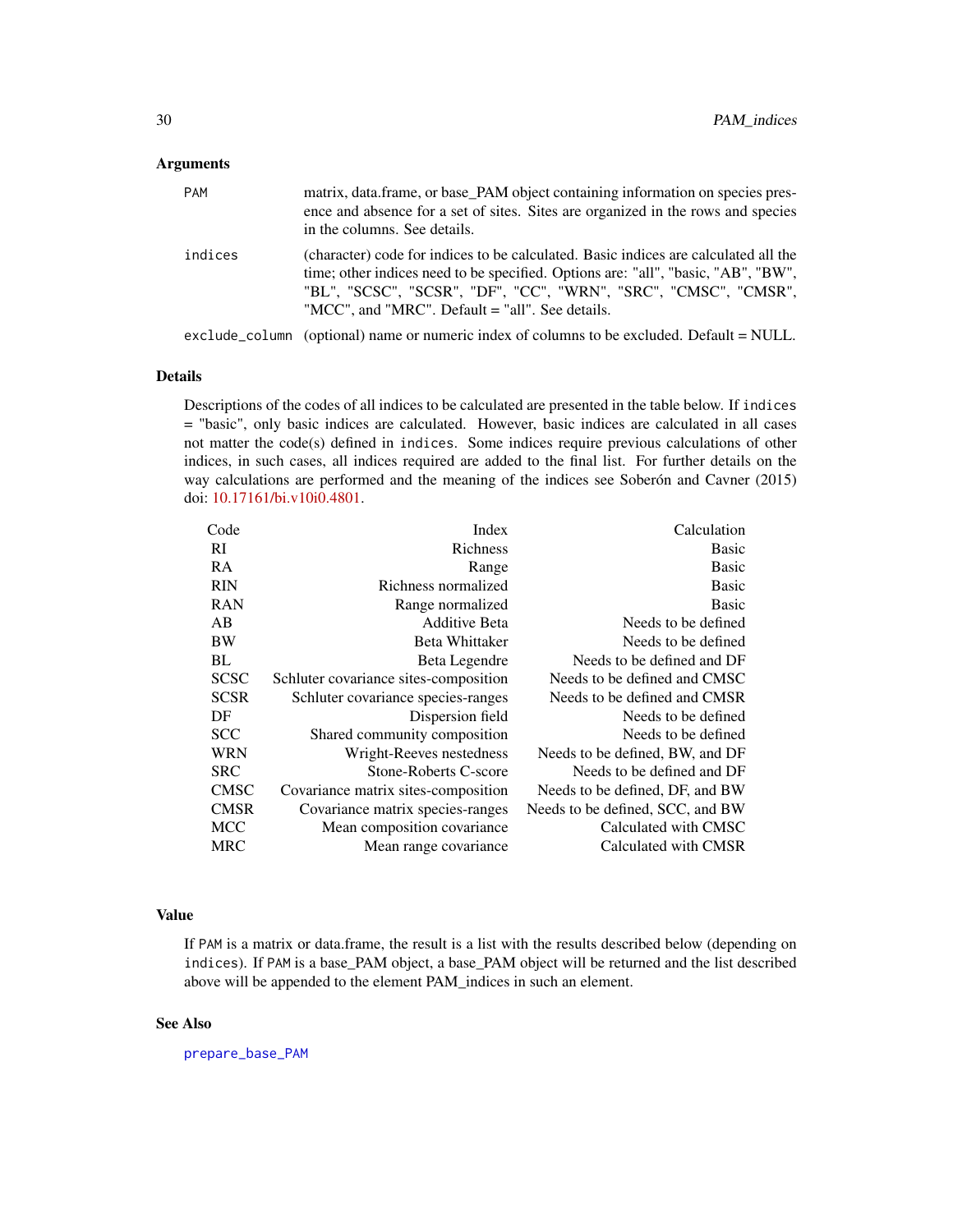# <span id="page-30-0"></span>PAM\_subset 31

# Examples

```
# Data
data("sp_data", package = "biosurvey")
# PAM
pam <- PAM_from_table(data = sp_data, ID_column = "ID",
                      species_column = "Species")
pam_ind <- PAM_indices(pam, exclude_column = 1)
pam_ind[1:3]
```
PAM\_subset *Constructor of S3 objects of class PAM\_subset*

# Description

Constructor of S3 objects of class PAM\_subset

#### Usage

```
new_PAM_subset(PAM = new("SpatialPolygonsDataFrame"), PAM_indices = NULL,
               PAM_selected_sites_random = NULL, PAM_selected_sites_G = NULL,
               PAM_selected_sites_E = NULL, PAM_selected_sites_EG = NULL)
```
#### Arguments

| <b>PAM</b>                | SpatialPolygonsDataFrame object associated to information about species pres-<br>ence and absence in a geographic grid. |  |
|---------------------------|-------------------------------------------------------------------------------------------------------------------------|--|
| PAM_indices               | list of indices derived from a PAM. Default = NULL.                                                                     |  |
| PAM_selected_sites_random |                                                                                                                         |  |
|                           | subset of PAM for sites derived from random selection. Default $=$ NULL.                                                |  |
| PAM_selected_sites_G      |                                                                                                                         |  |
|                           | subset of PAM for sites derived from selection considering geographic distances.                                        |  |
|                           | $Default = NULL.$                                                                                                       |  |
| PAM_selected_sites_E      |                                                                                                                         |  |
|                           | subset of PAM for sites derived from selection considering environmental dis-                                           |  |
|                           | $tances. Default = NULL.$                                                                                               |  |
| PAM_selected_sites_EG     |                                                                                                                         |  |
|                           | subset of PAM for sites derived from selection considering environment and ge-<br>$ographv.$ Default = NULL.            |  |

# Value

An object of class PAM\_subset.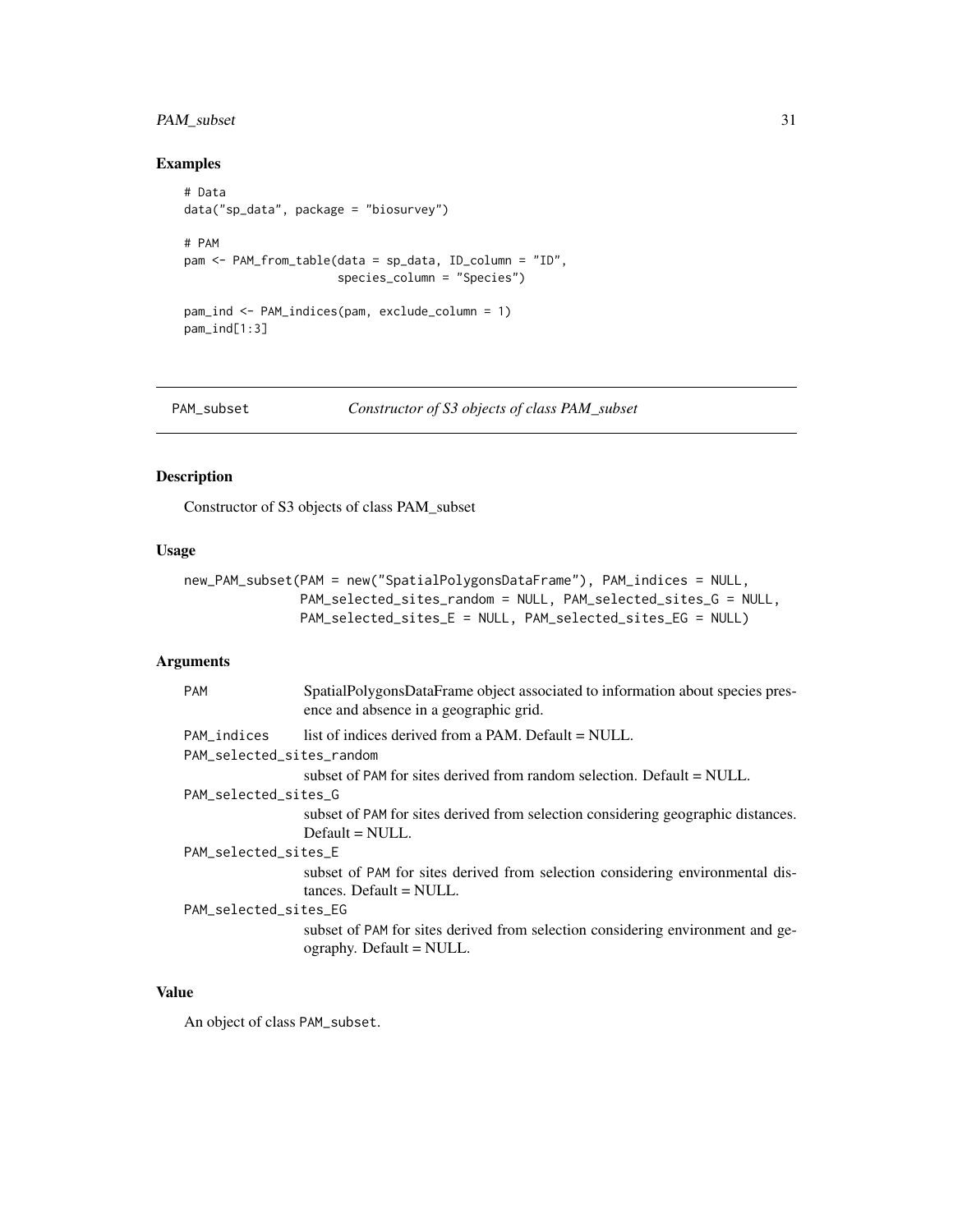<span id="page-31-1"></span><span id="page-31-0"></span>

#### Description

Creates a plot representing environmental blocks (all or selected) in both spaces, environmental and/or geographic.

#### Usage

```
plot_blocks_EG(master, region_border = TRUE, mask_border = FALSE,
               which = "all", block_ID = FALSE, col_Iall = NULL,
               col\_selected = NULL, col\_ID = NULL, cex\_all = 0.7,cex\_selected = 1, cex\_ID = 1, pch\_all = 16,pch_selected = 16, add_main = TRUE)
plot_blocks_E(master, which = "all", block_ID = FALSE, col_all = NULL,
              col\_selected = NULL, col\_ID = NULL, cex\_all = 0.7,cex\_selected = 1, cex\_ID = 1, pch\_all = 16,
              pch_selected = 16, main = "", xlab = NULL, ylab = NULL)
plot_blocks_G(master, region_border = TRUE, mask_border = FALSE,
              which = "all", block_ID = FALSE, col_all = NULL,
              col\_selected = NULL, col\_ID = NULL, cex\_all = 0.7,cex\_selected = 1, cex\_ID = 1, pch\_all = 16, pch\_selected = 16
```

| master        | master_matrix object derived from function prepare_master_matrix or mas-<br>ter_selection object derived from functions uniformG_selection, uniformE_selection<br>or EG_selection. Blocks must be defined, see make_blocks.                                           |
|---------------|-----------------------------------------------------------------------------------------------------------------------------------------------------------------------------------------------------------------------------------------------------------------------|
| region_border | (logical) whether to add region border to the plot. Default $=$ TRUE.                                                                                                                                                                                                 |
| mask_border   | (logical) whether to add mask border to the plot. Ignored if mask is not present<br>in master_selection. Default = FALSE.                                                                                                                                             |
| which         | (character) blocks to be plotted. Options are "all" or "selected". Default = "all".                                                                                                                                                                                   |
| block_ID      | (logical) whether to add a text ID to blocks plotted in environmental space. De-<br>$fault = FALSE.$                                                                                                                                                                  |
| col_all       | colors for points in all blocks. The default, NULL, uses a color blind friendly<br>palette to differentiate among distinct blocks when which = "all", or uses a light<br>gray color when which $=$ "selected". See details for explanations of how to<br>define them. |
| col_selected  | color for points in selected blocks. Ignored if which = "all". The default, NULL,<br>uses a blue color to represent selected blocks on top of all.                                                                                                                    |
| $col\_ID$     | color for text ID to be added if $block_I D = TRUE$ . The default, NULL, uses the<br>"back".                                                                                                                                                                          |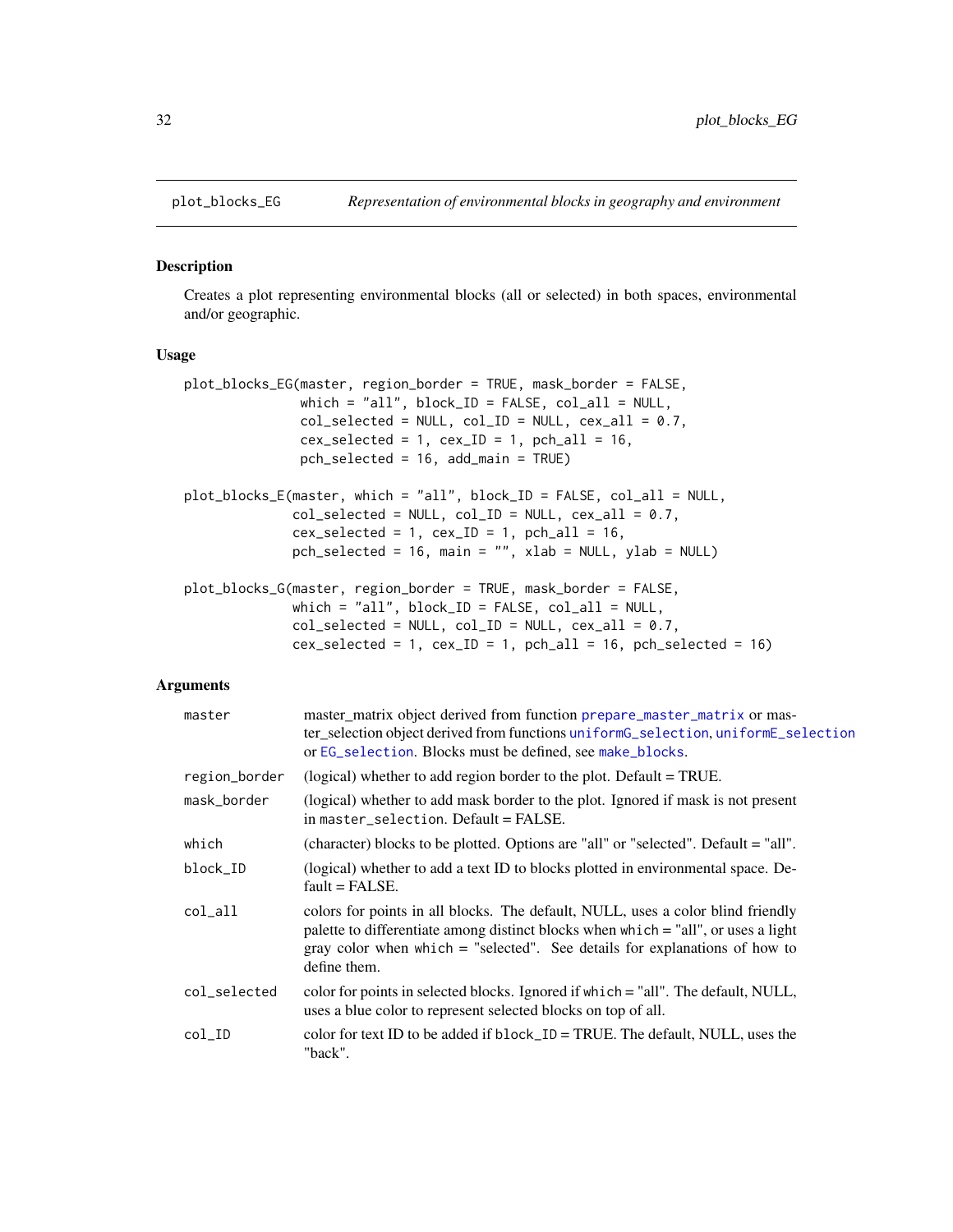| cex_all      | (numeric) value defining magnification of points in all blocks relative to the<br>default. Default $= 0.7$ .                                |
|--------------|---------------------------------------------------------------------------------------------------------------------------------------------|
| cex_selected | (numeric) value defining magnification of points in selected blocks relative to<br>the default. Default $= 1$ .                             |
| $cex\_ID$    | (numeric) value defining magnification of text ID to be added if $blockID =$<br>TRUE. Default $= 1$ .                                       |
| pch_all      | (numeric) integer specifying a symbol when plotting points of all blocks. De-<br>fault = $16$ .                                             |
| pch_selected | (numeric) integer specifying a symbol when plotting points of selected blocks.<br>Default = $16$ .                                          |
| add_main     | (logical) whether or not to add fixed titles to the plot. Default = TRUE. Titles<br>added are "Environmental space" and "Geographic space". |
| main         | (character) the main title for the plot.                                                                                                    |
| xlab         | (character) label for the x axis. The default, NULL, uses variable 1.                                                                       |
| ylab         | (character) label for the y axis. The default, NULL, uses variable 2.                                                                       |

#### Details

Defining colors in col\_all depends on what is chosen in which. If "all" is chosen, it is convenient to define col\_all as a color ramp palette (randomly arranged) or a set of colors depending on the number of blocks in the object defined in master. If "selected" is chosen in which it is recommended to use a single color, preferably a light one, so the selected blocks can be easily identified. See examples.

#### Value

A plot showing all the blocks of the region of interest and, if asked, the blocks that were selected. They are show in both spaces, geographic and/or environmental.

# Examples

```
# Data
data("m_matrix", package = "biosurvey")
# Creating blocks
m_blocks <- make_blocks(m_matrix, variable_1 = "PC1",
                        variable_2 = "PC2", n_cols = 10, n_crows = 10,block_type = "equal_area")
plot_blocks_EG(master = m_blocks, block_ID = TRUE)
plot_blocks_E(master = m_blocks)
plot_blocks_G(master = m_blocks)
# Defining your own colors
n_blocks <- length(m_blocks$data_matrix$Block)
your_palette <- sample(heat.colors(n_blocks), n_blocks)
block_factor <- as.factor(m_blocks$data_matrix$Block)
your_colors <- your_palette[block_factor]
```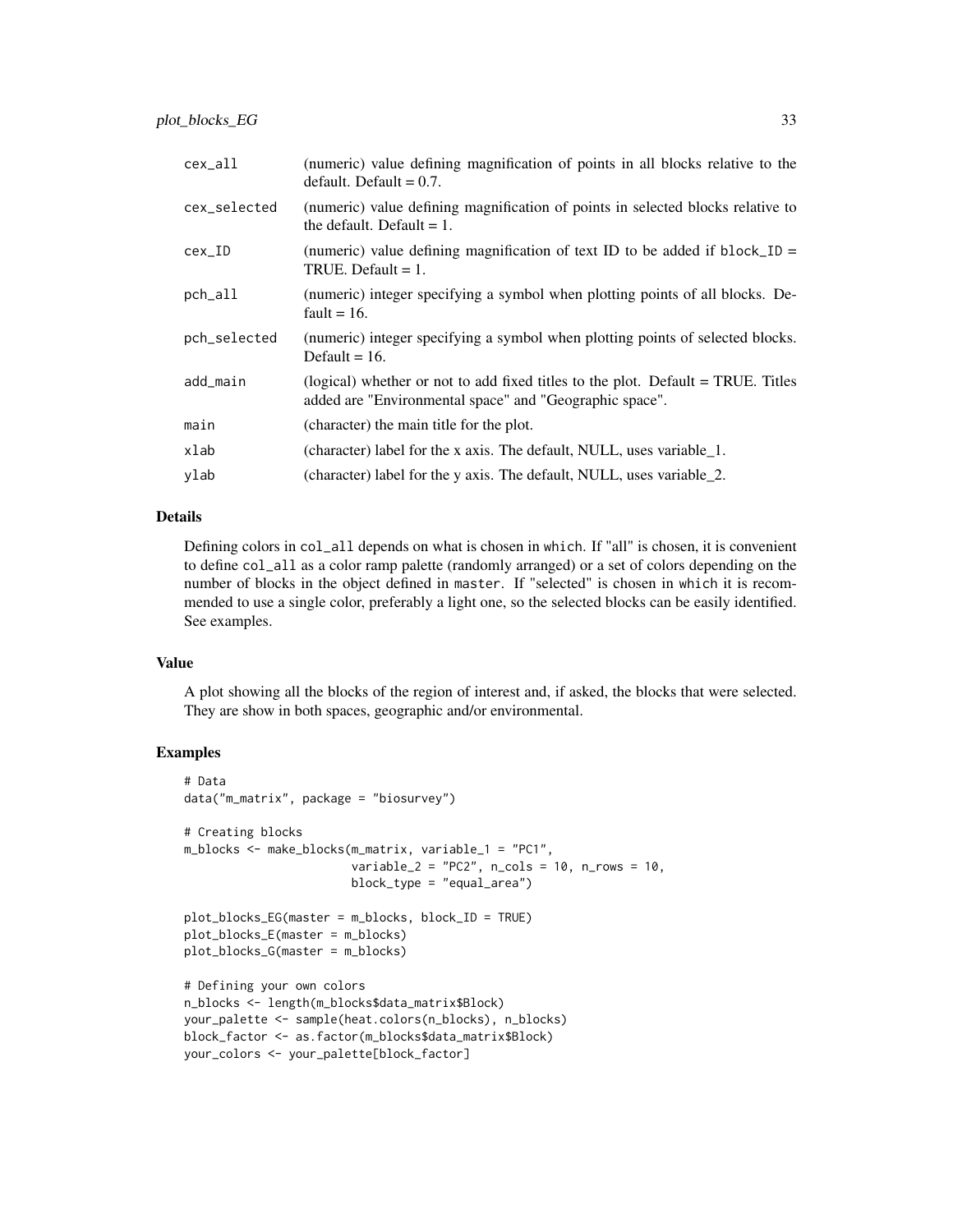plot\_blocks\_EG(master = m\_blocks, block\_ID = TRUE, col\_all = your\_colors)

```
plot_DI Plotting dissimilarity indices withing and among sets of selected sites
```
# Description

Creates matrix-like plots of dissimilarities found among communities of species in distinct sites selected or sets of sites selected for sampling.

#### Usage

```
plot_DI(DI_selected_sites, selection_type = "selections",
        selection_number = 1, values = TRUE,
       col = heatcolors(12, rev = TRUE),xlab = "", ylab = "")
```
#### Arguments

DI\_selected\_sites

list of results obtained with function [selected\\_sites\\_DI](#page-56-1).

|                  | selection_type type of selection to be considered when creating DI matrix plot. Options are:<br>"selections", "random", "E", "G", and "EG". The default, "selections", plots a |
|------------------|--------------------------------------------------------------------------------------------------------------------------------------------------------------------------------|
|                  | comparison among all selection types.                                                                                                                                          |
| selection_number |                                                                                                                                                                                |
|                  | (numeric) number of selection to be plotted. Default $= 1$ . Ignored if selection_type<br>$=$ "selections".                                                                    |
| values           | (logical) whether or not to add values of dissimilarity. Default = TRUE.                                                                                                       |
| col              | a list of colors derived from a palette. Default = heat. $color(12, rev = TRUE)$ .                                                                                             |
| xlab             | (character) label for x axis of plot. Default = "Number of sites".                                                                                                             |
| ylab             | (character) label for y axis of plot. Default = "Species".                                                                                                                     |
|                  |                                                                                                                                                                                |

#### Value

A plot of a matrix of dissimilarities among sites selected for sampling, or among sets of sampling sites selected. Random is abbreviated as "R" in labels.

# Examples

```
# Data
data("b_pam", package = "biosurvey")
data("m_selection", package = "biosurvey")
# Subsetting base PAM according to selections
sub_pam_all <- subset_PAM(b_pam, m_selection, selection_type = "all")
```
<span id="page-33-0"></span>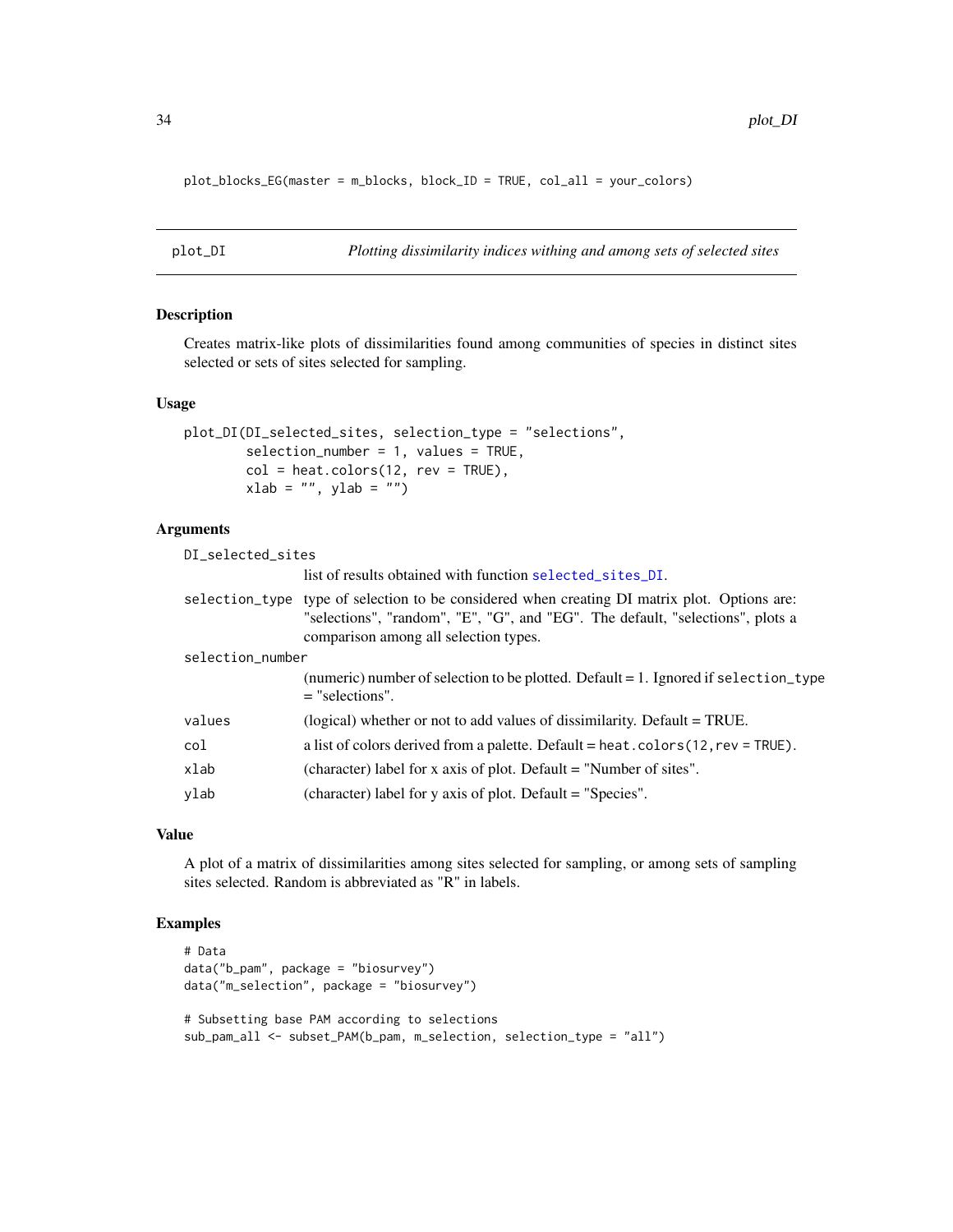#### <span id="page-34-0"></span>plot\_PAM\_CS 35

```
# Calculating dissimilarities
DI_sel <- selected_sites_DI(sub_pam_all)
# Plotting
plot_DI(DI_sel)
```
<span id="page-34-1"></span>

plot\_PAM\_CS *Representations of diversity and dispersion indices*

#### Description

Graphic representations of results from [prepare\\_PAM\\_CS](#page-48-1). Plots present the new range-diversity diagram and geographic views of results. Geographic representations are only possible when significant analyses were performed.

#### Usage

```
plot_PAM_CS(PAM_CS, add_significant = FALSE,
            add_random_values = FALSE, col_all = "#CACACA",
            col_significant_low = "#6D6D6D",
            col_significant_high = "#000000",
            col_random_values = "#D2D2D2", pch_all = 1,
            pch_significant_low = 16, pch_significant_high = 16,
            pch_random_values = 1, main = NULL,
            xlab = NULL, ylab = NULL, xlim = NULL, ylim = NULL,
            ylim_{\text{expansion}} = 0.25, las = 1, add_legend = TRUE)
plot_PAM_CS_geo(PAM_CS, xy_coordinates = NULL, col_all = "#CACACA",
                col_significant_low = "#6D6D6D",
                col_significant_high = "#000000", border = NULL,
                pch_all = 16, pch_significant_low = 16,
```
#### Arguments

PAM\_CS object of class PAM\_CS or a base\_PAM object containing a PAM\_CS object as part of PAM\_indices. These objects can be obtained using the function [prepare\\_PAM\\_CS](#page-48-1).

pch\_significant\_high = 16, xlim = NULL, ylim = NULL)

add\_significant

(logical) whether to add statistically significant values using a different symbol. Default = FALSE. If TRUE and values indicating significance are not in PAM\_CS, a message will be printed.

add\_random\_values

(logical) whether to add values resulted from the randomization process done when preparing PAM\_CS. Default = FALSE. Valid only if add\_significant = TRUE, and randomized values are present in PAM\_CS.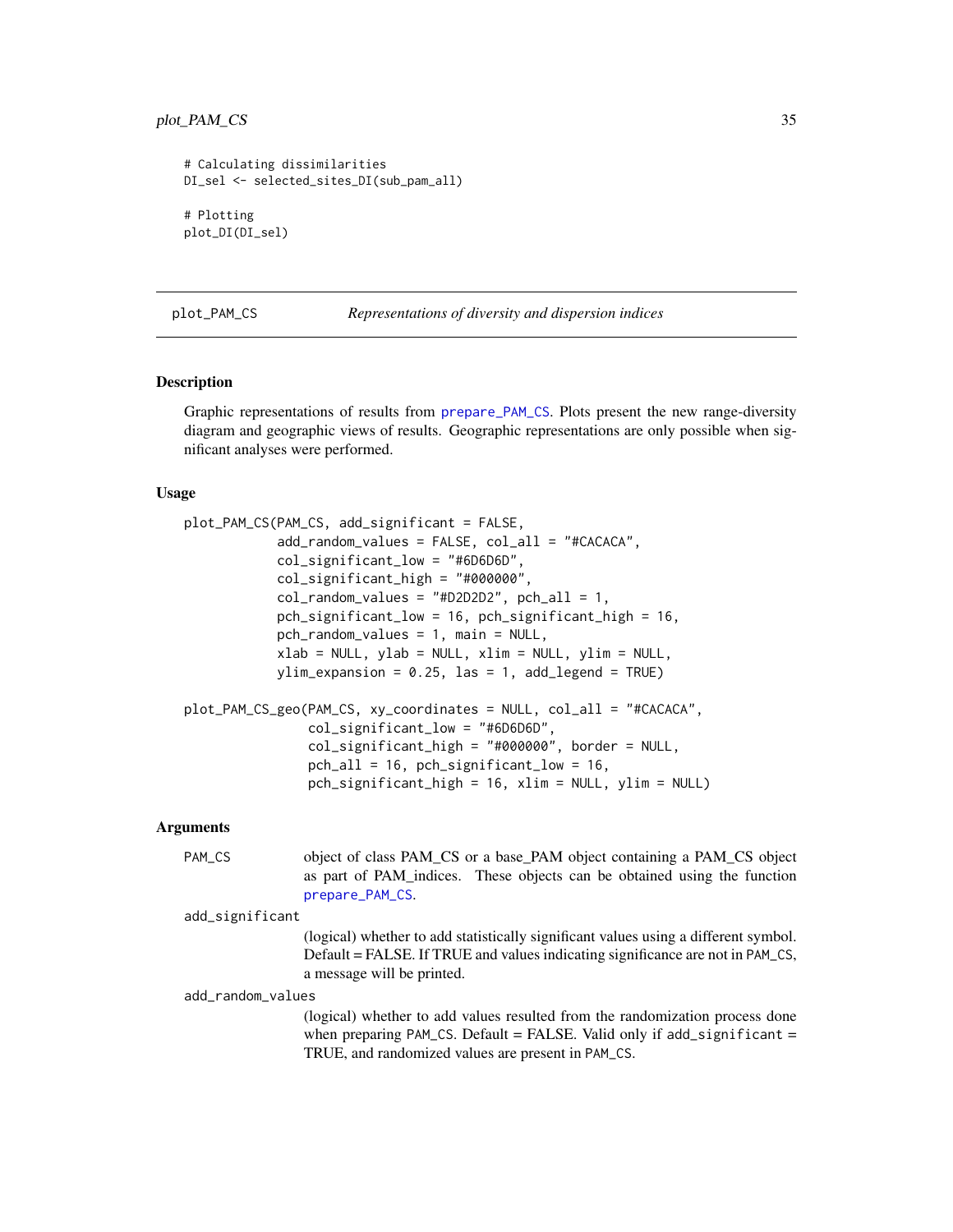| col_all              | color code or name for all values or those that are not statistically significant.<br>$Default = "#CACACA".$                                                                                                                                   |
|----------------------|------------------------------------------------------------------------------------------------------------------------------------------------------------------------------------------------------------------------------------------------|
| col_significant_low  |                                                                                                                                                                                                                                                |
|                      | color code or name for significant values below confidence limits of random<br>expectations. Default = $"#000000"$ .                                                                                                                           |
| col_significant_high |                                                                                                                                                                                                                                                |
|                      | color code or name for significant values above confidence limits of random<br>expectations. Default = $"#000000"$ .                                                                                                                           |
| col_random_values    |                                                                                                                                                                                                                                                |
|                      | color code or name for randomized values. Default = "D2D2D2".                                                                                                                                                                                  |
| pch_all              | point symbol to be used for all values. Defaults $= 1$ or 16.                                                                                                                                                                                  |
| pch_significant_low  |                                                                                                                                                                                                                                                |
|                      | point symbol to be used for significant values below confidence limits of random<br>expectations. Default = $16$ .                                                                                                                             |
| pch_significant_high |                                                                                                                                                                                                                                                |
|                      | point symbol to be used for significant values above confidence limits of random<br>expectations. Default = $16$ .                                                                                                                             |
| pch_random_values    |                                                                                                                                                                                                                                                |
|                      | point symbol to be used for randomized values. Default $= 1$ .                                                                                                                                                                                 |
| main                 | main title for the plot. Default = NULL.                                                                                                                                                                                                       |
| xlab                 | label for the x-axis. Default $=$ NULL.                                                                                                                                                                                                        |
| ylab                 | label for the y-axis. Default $=$ NULL.                                                                                                                                                                                                        |
| xlim                 | x limits of the plot $(x1, x2)$ . For plot_PAM_CS, the default, NULL, uses the<br>range of normalized richness.                                                                                                                                |
| ylim                 | y limits of the plot. For plot_PAM_CS, the default, NULL, uses the range of<br>the normalized values of the dispersion field. The second limit is increased by<br>adding the result of multiplying it by ylim_expansion, if add_legend = TRUE. |
| ylim_expansion       | value used or expanding the y1im. Default = $0.25$ .                                                                                                                                                                                           |
| las                  | the style of axis labels; default $= 1$ . See par.                                                                                                                                                                                             |
| add_legend           | (logical) whether to add a legend describing information relevant for interpreting<br>the diagram. Default = TRUE.                                                                                                                             |
|                      | xy_coordinates Only required if PAM_CS is of class PAM_CS. A matrix or data.frame containing<br>the columns longitude and latitude (in that order) corresponding to the points in<br>PAM_CS\$S_significance_id. Default = NULL                 |
| border               | color for cell borders of the PAM grid. The default, NULL, does not plot any<br>border.                                                                                                                                                        |

# Value

For plot\_PAM\_CS:

A range-diversity plot with values of normalized richness in the x-axis, and normalized values of the dispersion field index divided by number of species in the y-axis.

For plot\_PAM\_CS\_geo:

A geographic view of the PAM representing the areas or points identified as non statistically significant, significant above random expectations, and significant below random expectations.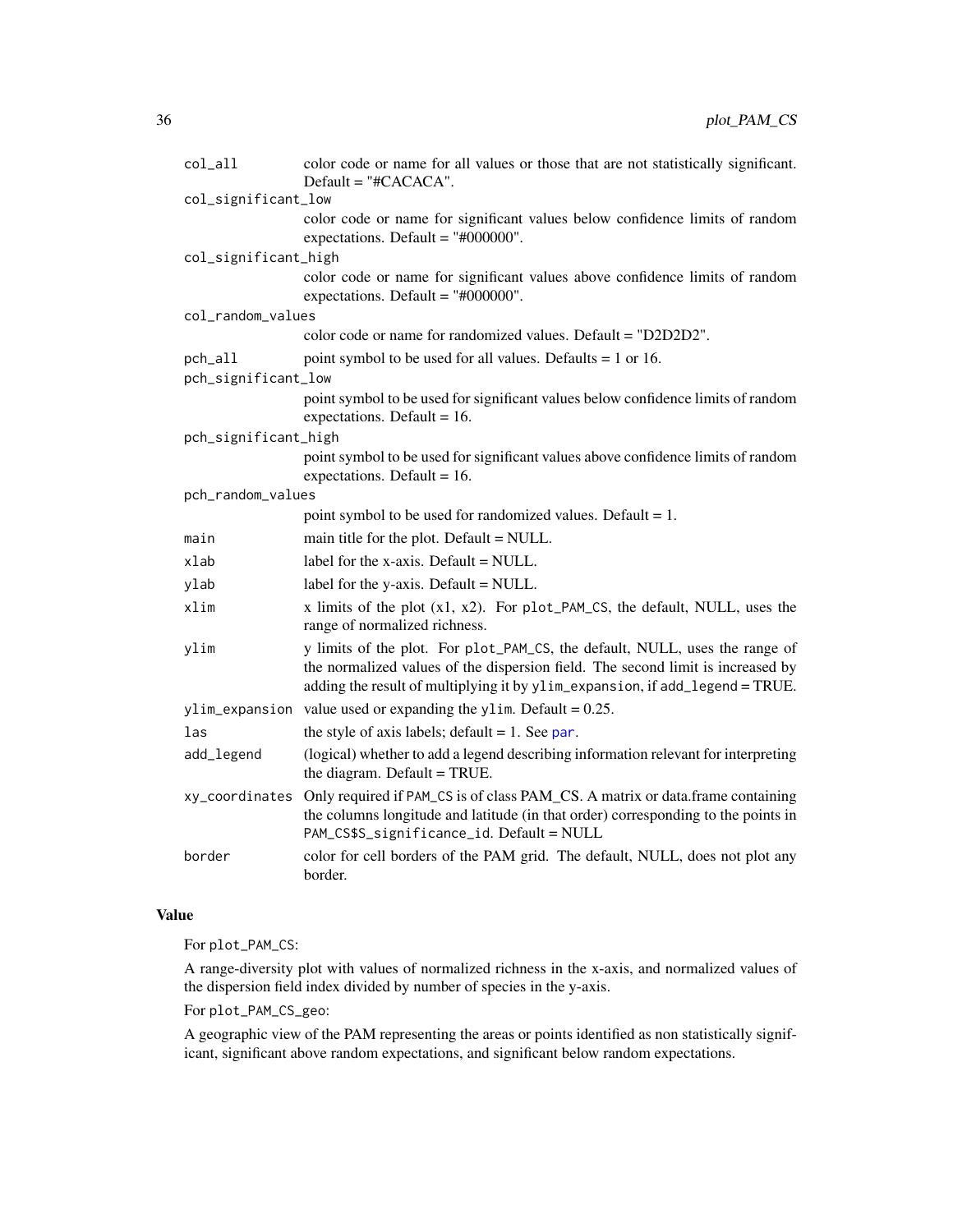## <span id="page-36-0"></span>plot\_PAM\_geo 37

## Examples

```
# Data
data("b_pam", package = "biosurvey")
# Preparing data for CS diagram
pcs <- prepare_PAM_CS(PAM = b_pam)
# Plot
plot_PAM_CS(pcs)
```
plot\_PAM\_geo *Plot of PAM indices in geography*

## Description

Plot of PAM indices in geography

## Usage

```
plot_PAM_geo(PAM, index = "RI", master_selection = NULL,
             region_border = TRUE, mask_border = FALSE,
             selection_type = NULL, selection_number = 1,
             col_pal = NULL, border = NULL, col_sites = NULL,
             col\_pre = NULL, pch\_sites = 16, pch\_pre = 16)
```

| <b>PAM</b>       | object of class base_PAM.                                                                                                                                                                                                              |  |
|------------------|----------------------------------------------------------------------------------------------------------------------------------------------------------------------------------------------------------------------------------------|--|
| index            | (character) code for the index to be plotted. Options are: "RI" (Richness), "RIN"<br>(Richness normalized), "DF" (Dispersion field), or "MCC" (Mean composition<br>covariance). Default = "RI".                                        |  |
| master_selection |                                                                                                                                                                                                                                        |  |
|                  | master_selection object derived from functions random_selection, uniformG_selection,<br>uniformE_selection, or EG_selection.                                                                                                           |  |
| region_border    | (logical) whether to add region border to the plot. Default = TRUE.                                                                                                                                                                    |  |
| mask_border      | (logical) whether to add mask border to the plot. Ignored if mask is not present<br>in master_selection. Default = FALSE.                                                                                                              |  |
|                  | selection_type (character) Type of selection depending on the function used to select sites. The<br>options available are "random" (random_selection), "G" (uniformG_selection),<br>"E" (uniformE_selection), and "EG" (EG_selection). |  |
| selection_number |                                                                                                                                                                                                                                        |  |
|                  | (numeric) number of selection to be plotted. Default $= 1$ .                                                                                                                                                                           |  |
| col_pal          | color palette function to be used in defining colors for the index to be plotted.<br>The default, NULL, uses a simple color blind friendly palette similar to viridis,<br>purplow. Warmer colors indicate higher values.               |  |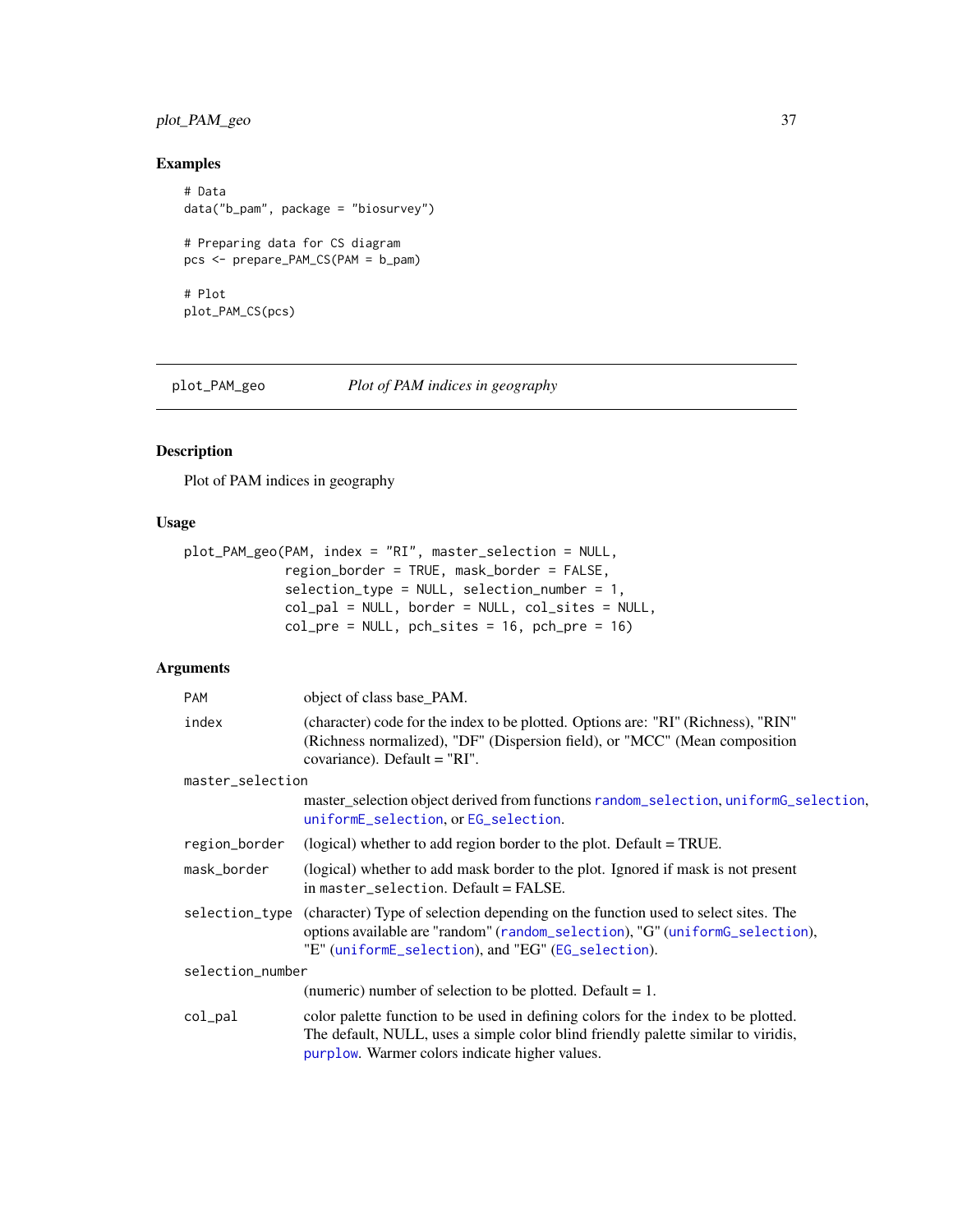<span id="page-37-0"></span>

| border    | color for cell borders of the PAM grid. The default, NULL, does not plot any<br>border.                                                                                  |  |
|-----------|--------------------------------------------------------------------------------------------------------------------------------------------------------------------------|--|
| col_sites | color for selected sites. The default, NULL, uses a red color to represent selected<br>sites.                                                                            |  |
| col_pre   | color for preselected sites. The default, NULL, uses a purple color to represent<br>preselected sites. Ignored if preselected sites are not present in master_selection. |  |
| pch_sites | (numeric) integer specifying a symbol when plotting points of selected sites.<br>Default = $16$ .                                                                        |  |
| pch_pre   | (numeric) integer specifying a symbol when plotting points of preselected sites.<br>Default = 16. Ignored if preselected sites are not present in master_selection.      |  |

#### Value

A plot of index represented in geography. Selected sites are added if master\_selection is defined.

## Examples

```
# Data
data("b_pam", package = "biosurvey")
# Plotting
plot_PAM_geo(b_pam, index = "RI")
# You can add a legend with
legend_bar(position = "bottomleft", col = purplow(8), title = "Richness",
           labels = c("Low", "High"))
```

```
plot_SAC Plotting lists of species accumulation curves
```
## Description

Creates species accumulation curve plots (one or multiple panels) from information contained in lists obtained with the function [selected\\_sites\\_SAC](#page-57-0).

#### Usage

```
plot_SAC(SAC_selected_sites, col_mean = "blue", col_CI = "lightblue",
         alpha_mean = 0.7, alpha_CI = 0.2, xlab = "Number of sites",
        ylab = "Species", line_for_multiple = TRUE, main = NULL, ...)
```

| SAC selected sites |                                                                               |  |
|--------------------|-------------------------------------------------------------------------------|--|
|                    | nested list of "specaccum" objects obtained with function selected_sites_SAC. |  |
| col mean           | (character) color for mean value of curve. Default $=$ "blue".                |  |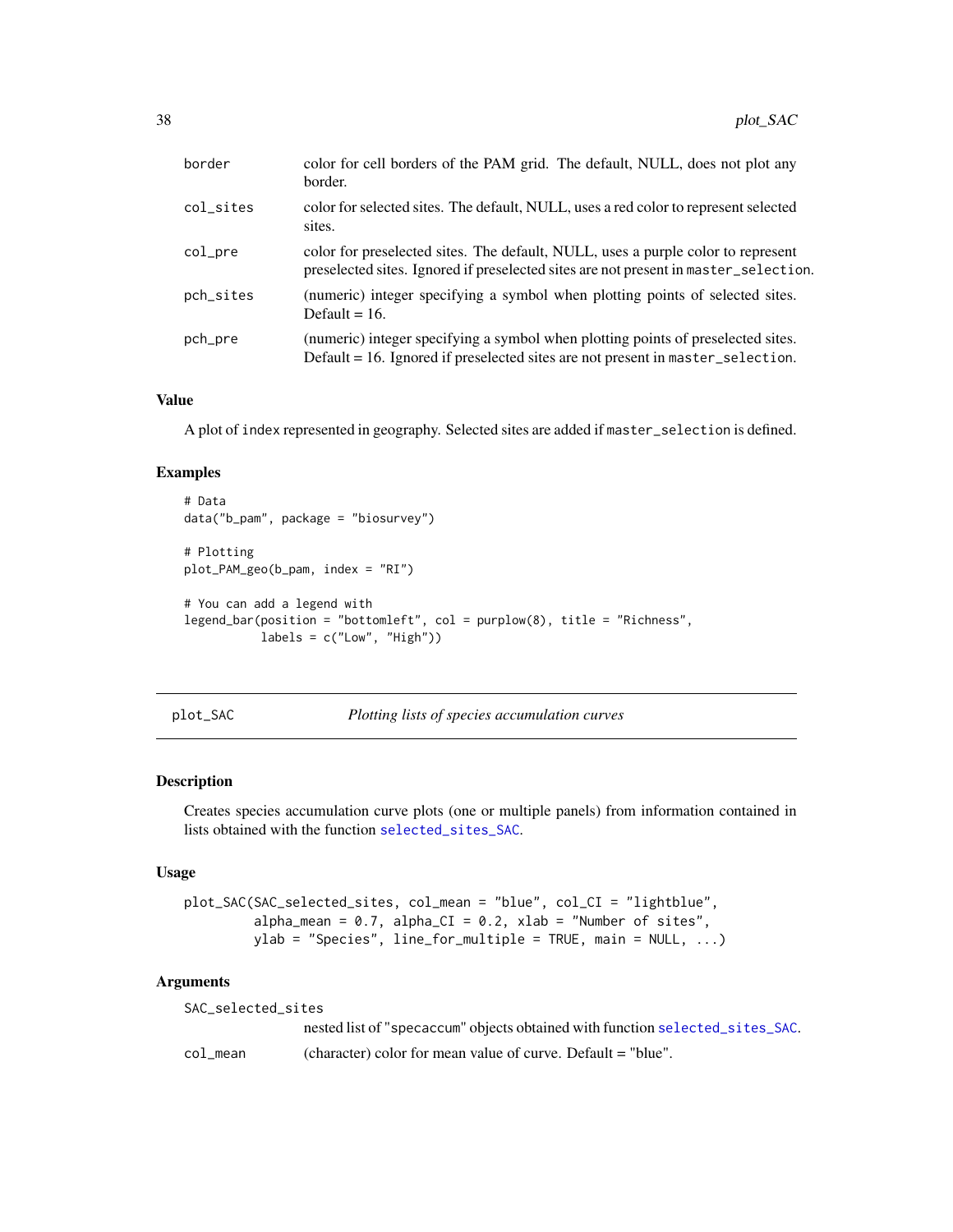<span id="page-38-1"></span>

| $col_CI$          | (character) color for confidence interval region for the curve. Default = "light-<br>blue".                                                           |  |
|-------------------|-------------------------------------------------------------------------------------------------------------------------------------------------------|--|
| alpha_mean        | (numeric) alpha level for line representing the mean, values from 0 to 1. Default<br>$= 0.7$ . Values close to 0 increase transparency.               |  |
| alpha_CI          | (numeric) alpha level for the region representing the confidence interval. Default<br>$= 0.2.$                                                        |  |
| xlab              | (character) label for x-axis of plot. Default = "Number of sites".                                                                                    |  |
| ylab              | (character) label for y-axis of plot. Default = "Species".                                                                                            |  |
| line_for_multiple |                                                                                                                                                       |  |
|                   | (logical) whether to plot SACs only as lines when multiple objects are in one or<br>more of the internal lists in SAC_selected_sites. Default = TRUE. |  |
| main              | (character) title or titles for plots. The default, NULL, adds titles according to<br>names of elements in SAC_selected_sites.                        |  |
| $\cdots$          | other arguments to be passed to plot method for objects of class "specaccum".                                                                         |  |

#### Value

A plot of "specaccum" objects. Multiple panels will be plotted if SAC\_selected\_sites list contains more than one element.

## Examples

```
# Data
data("b_pam", package = "biosurvey")
data("m_selection", package = "biosurvey")
# Subsetting base PAM according to selections
sub_pam_all <- subset_PAM(b_pam, m_selection, selection_type = "all")
SACs <- selected_sites_SAC(PAM_subset = sub_pam_all, selection_type = "all")
# Plotting
plot_SAC(SACs)
```
<span id="page-38-0"></span>plot\_sites\_EG *Representation of sites selected to be surveyed*

## Description

Plots representing sites (all and selected for survey) in environmental and/or geographic space.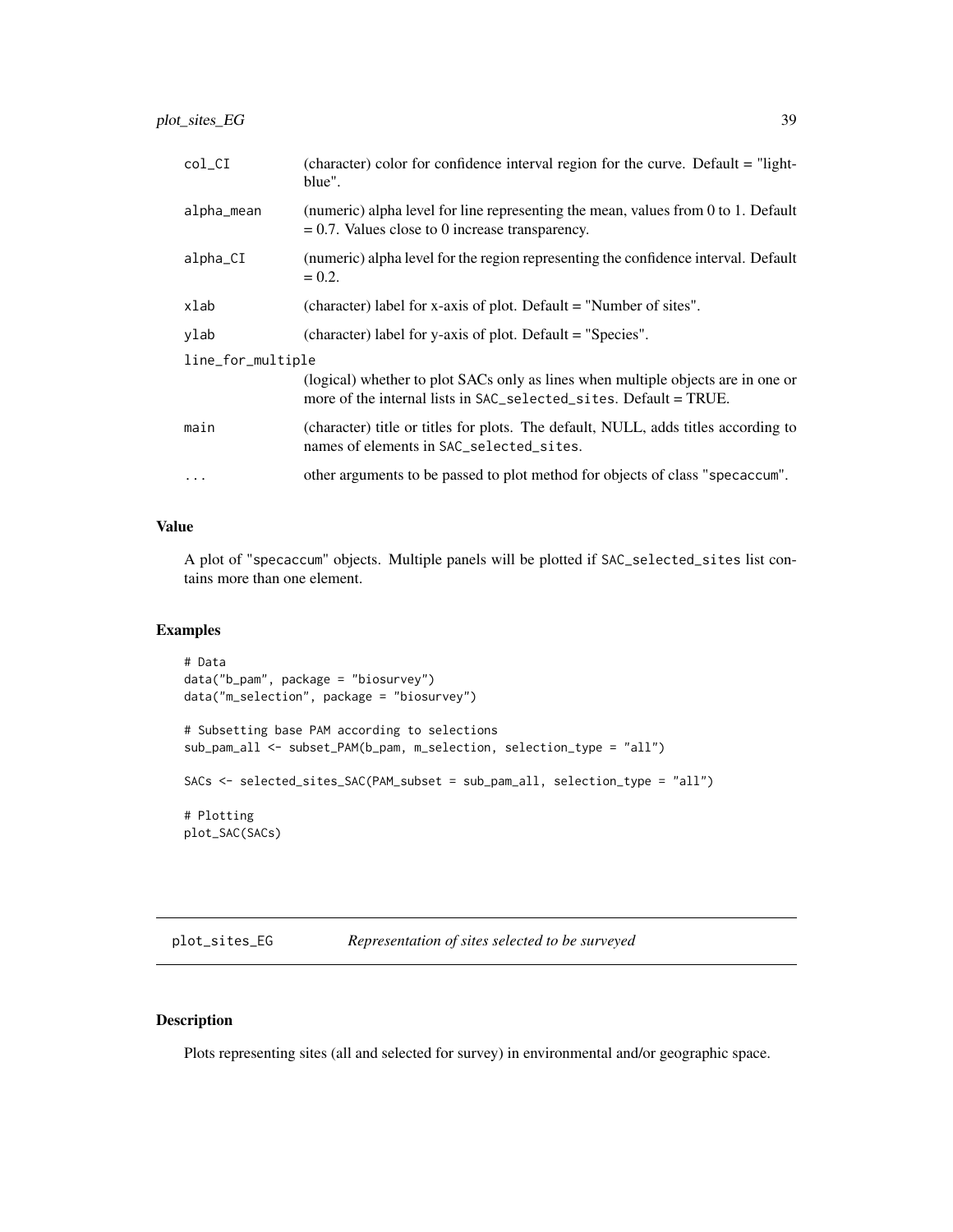#### <span id="page-39-0"></span>Usage

```
plot_sites_EG(master_selection, selection_type, variable_1 = NULL,
              variable_2 = NULL, selection_number = 1,
              region_border = TRUE, mask_border = FALSE, col_all = NULL,
              col\_sites = NULL, col\_pre = NULL, cex\_all = 0.7,
              cex\_sites = 1, cex\_pre = 1, pch\_all = 16, pch\_sites = 16,
              pch_pre = 16, add_main = TRUE)
plot_sites_E(master_selection, selection_type, variable_1 = NULL,
             variable_2 = NULL, selection_number = 1, col_all = NULL,
             col\_sites = NULL, col\_pre = NULL, cex\_all = 0.7,
             cex\_sites = 1, cex\_pre = 1, pch\_all = 16, pch\_sites = 16,
             pch_pre = 16, main = ", xlab = NULL, ylab = NULL)
plot_sites_G(master_selection, selection_type, selection_number = 1,
             region_border = TRUE, mask_border = FALSE, col_all = NULL,
             col\_sites = NULL, col\_pre = NULL, cex\_all = 0.7,
             cex\_sites = 1, cex\_pre = 1, pch\_all = 16, pch\_sites = 16,
             pch_pre = 16
```

| master_selection |                                                                                                                                                                                                                                        |  |
|------------------|----------------------------------------------------------------------------------------------------------------------------------------------------------------------------------------------------------------------------------------|--|
|                  | master_selection object derived from functions random_selection, uniformG_selection,<br>uniformE_selection, or EG_selection.                                                                                                           |  |
|                  | selection_type (character) type of selection depending on the function used to select sites. The<br>options available are "random" (random_selection), "G" (uniformG_selection),<br>"E" (uniformE_selection), and "EG" (EG_selection). |  |
| variable 1       | (character or numeric) name or position of the first variable (x-axis) to be plotted<br>in environmental space. Default = NULL, required when selection_type =<br>"random" or "G".                                                     |  |
| variable_2       | (character or numeric) name or position of the second variable (y-axis) to be<br>plotted in environmental space. It must be different from the first one. Default<br>$=$ NULL, required when selection_type = "random" or "G".         |  |
| selection number |                                                                                                                                                                                                                                        |  |
|                  | (numeric) number of selection to be plotted. Default $= 1$ .                                                                                                                                                                           |  |
| region_border    | (logical) whether to add region border to the plot. Default = TRUE.                                                                                                                                                                    |  |
| mask border      | (logical) whether to add mask border to the plot. Ignored if mask is not present<br>in master_selection. Default = FALSE.                                                                                                              |  |
| col_all          | colors for points in all points in the region of interest. The default, NULL, uses<br>a light gray color.                                                                                                                              |  |
| col_sites        | color for selected sites. The default, NULL, uses a blue color to represent se-<br>lected sites.                                                                                                                                       |  |
| col_pre          | color for preselected sites. The default, NULL, uses a red color to represent pre-<br>selected sites. Ignored if preselected sites are not present in master_selection.                                                                |  |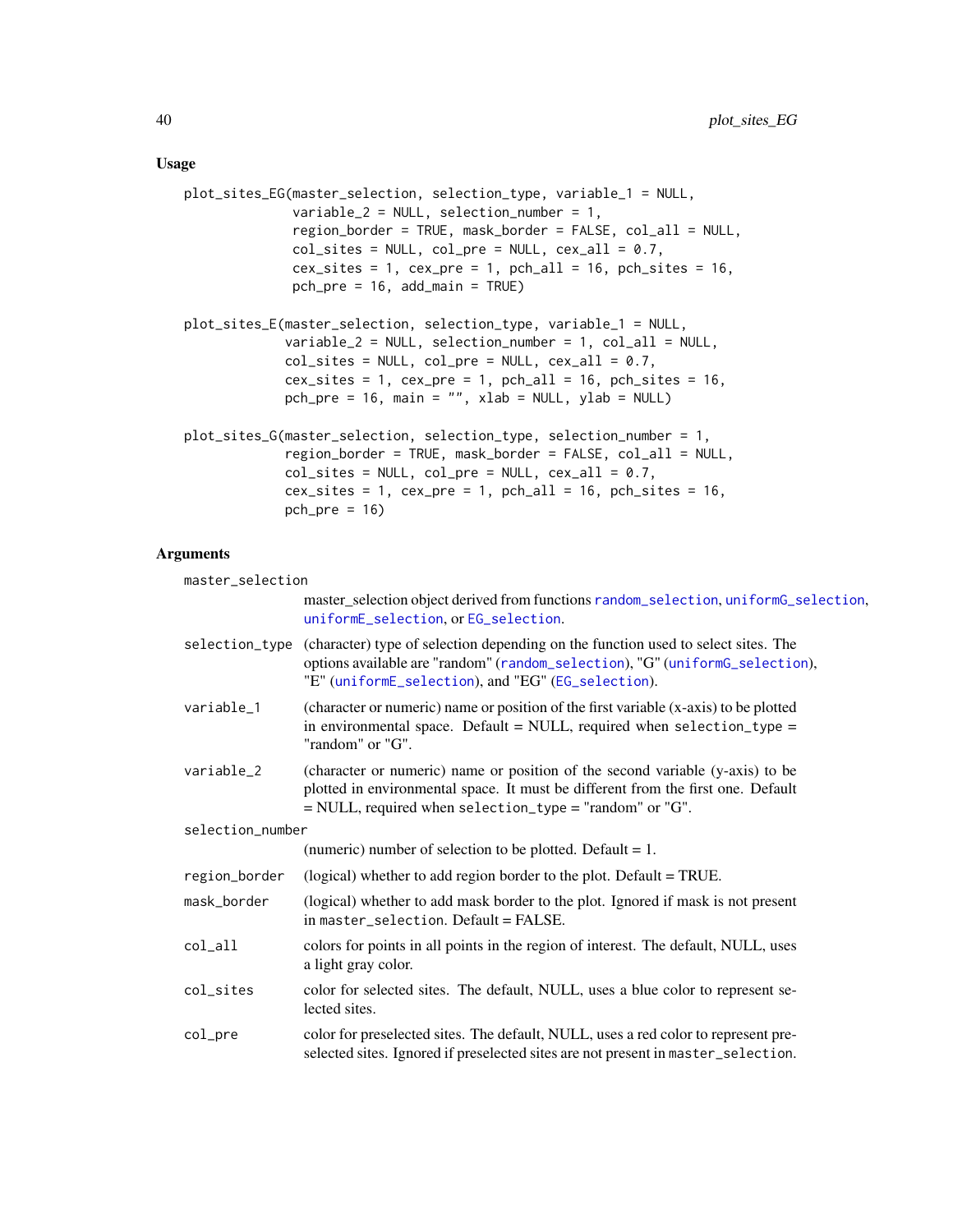## <span id="page-40-0"></span>point\_sample 41

| cex_all   | (numeric) value defining magnification of all points relative to the default. De-<br>fault = $0.7$ .                                                                     |  |
|-----------|--------------------------------------------------------------------------------------------------------------------------------------------------------------------------|--|
| cex_sites | (numeric) value defining magnification of selected sites relative to the default.<br>Default $= 1$ .                                                                     |  |
| cex_pre   | (numeric) value defining magnification of preselected sites relative to the de-<br>fault. Default = 1. Ignored if preselected sites are not present in master_selection. |  |
| pch_all   | (numeric) integer specifying a symbol when plotting all points. Default $= 16$ .                                                                                         |  |
| pch_sites | (numeric) integer specifying a symbol when plotting points of selected sites.<br>Default = $16$ .                                                                        |  |
| pch_pre   | (numeric) integer specifying a symbol when plotting points of preselected sites.<br>Default = 16. Ignored if preselected sites are not present in master_selection.      |  |
| add_main  | (logical) whether or not to add fixed titles to the plot. Default = TRUE. Titles<br>added are "Environmental space" and "Geographic space".                              |  |
| main      | (character) the main title for the plot.                                                                                                                                 |  |
| xlab      | (character) label for the x axis. The default, NULL, uses variable 1.                                                                                                    |  |
| ylab      | (character) label for the y axis. The default, NULL, uses variable_2.                                                                                                    |  |

#### Value

plot\_sites\_EG returns a two-panel plot showing the selected sites. They are show in both spaces, geographic and environmental.

plot\_sites\_E returns a plot of selected sites in environmental space.

plot\_sites\_G returns a plot of selected sites in geographic space.

## Examples

```
# Data
data("m_selection", package = "biosurvey")
```

```
# Plotting
plot_sites_EG(m_selection, selection_type = "E")
plot_sites_E(m_selection, selection_type = "E")
plot_sites_G(m_selection, selection_type = "E")
```
point\_sample *Sample points from a 2D environmental space*

## Description

Sample one or more points from a two dimensional environmental space according to a selection rule and with the possibility of having distinct sets of points to be sampled independently.

#### Usage

```
point_sample(data, variable_1, variable_2, n = 1,
             select_point = "E_centroid", id_column = NULL)
```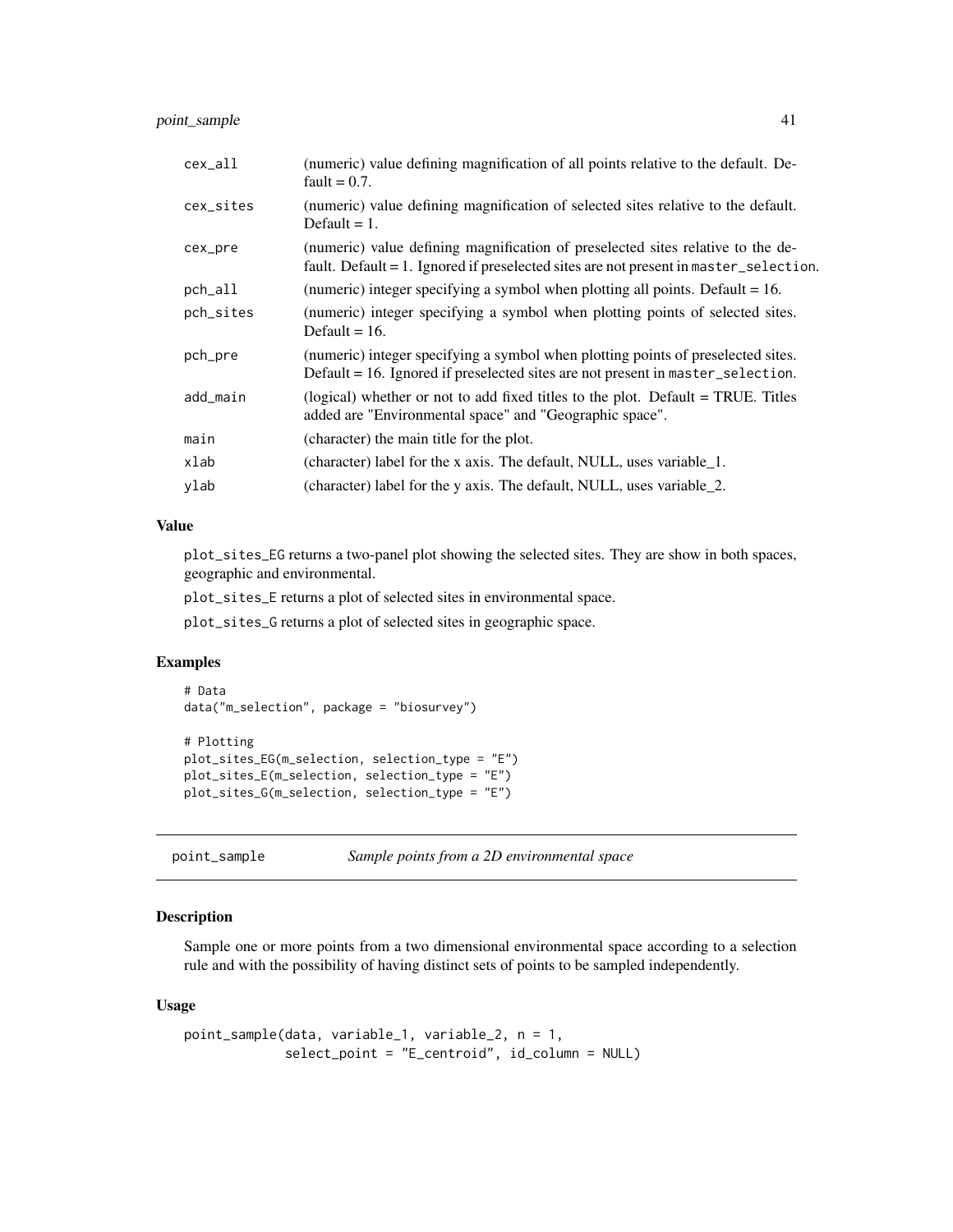#### Arguments

| data         | matrix or data.frame that contains at least four columns: "Longitude" and "Lat-<br>itude" to represent geographic position, and two other columns to represent the<br>variables of the 2D environmental space.                                           |  |
|--------------|----------------------------------------------------------------------------------------------------------------------------------------------------------------------------------------------------------------------------------------------------------|--|
| variable_1   | (character or numeric) name or position of the first variable (x-axis).                                                                                                                                                                                  |  |
| variable_2   | (character or numeric) name or position of the second variable (y-axis). Must<br>be different from the first one.                                                                                                                                        |  |
| n            | (numeric) number of points to be selected. If id_column is defined this argu-<br>ment indicates the number of points per set. Default $= 1$ .                                                                                                            |  |
| select_point | (character) how or which point will be selected. Three options are available:<br>"random", "E_centroid", and "G_centroid". E_ or G_centroid indicate that the<br>$point(s)$ closest to the respective centroid will be selected. Default = "E_centroid". |  |
| id_column    | (character or numeric) name or numeric index of the column in data containing<br>identifiers of one or distinct sets of points. If, NULL, the default, only one set is<br>assumed.                                                                       |  |

## Value

A data.frame containing n rows corresponding to the point or points that were sampled.

#### Examples

```
# Data
data("m_matrix", package = "biosurvey")
# Sampling points
points_s <- point_sample(m_matrix$data_matrix,
                        variable_1 = "Max_temperature",
                         variable_2 = "Min_temperature", n = 1,
                         select_point = "E_centroid", id_column = NULL)
```
points\_s

point\_sample\_cluster *Sample points from a 2D environmental space potentially disjoint in geography*

## Description

Sample one or more points from a two-dimensional environmental space according to a selection rule and with the possibility of having distinct sets of points to be sampled independently. Points to be sampled can be disjoint in geographic space and when that happens two points are selected considering the most numerous clusters.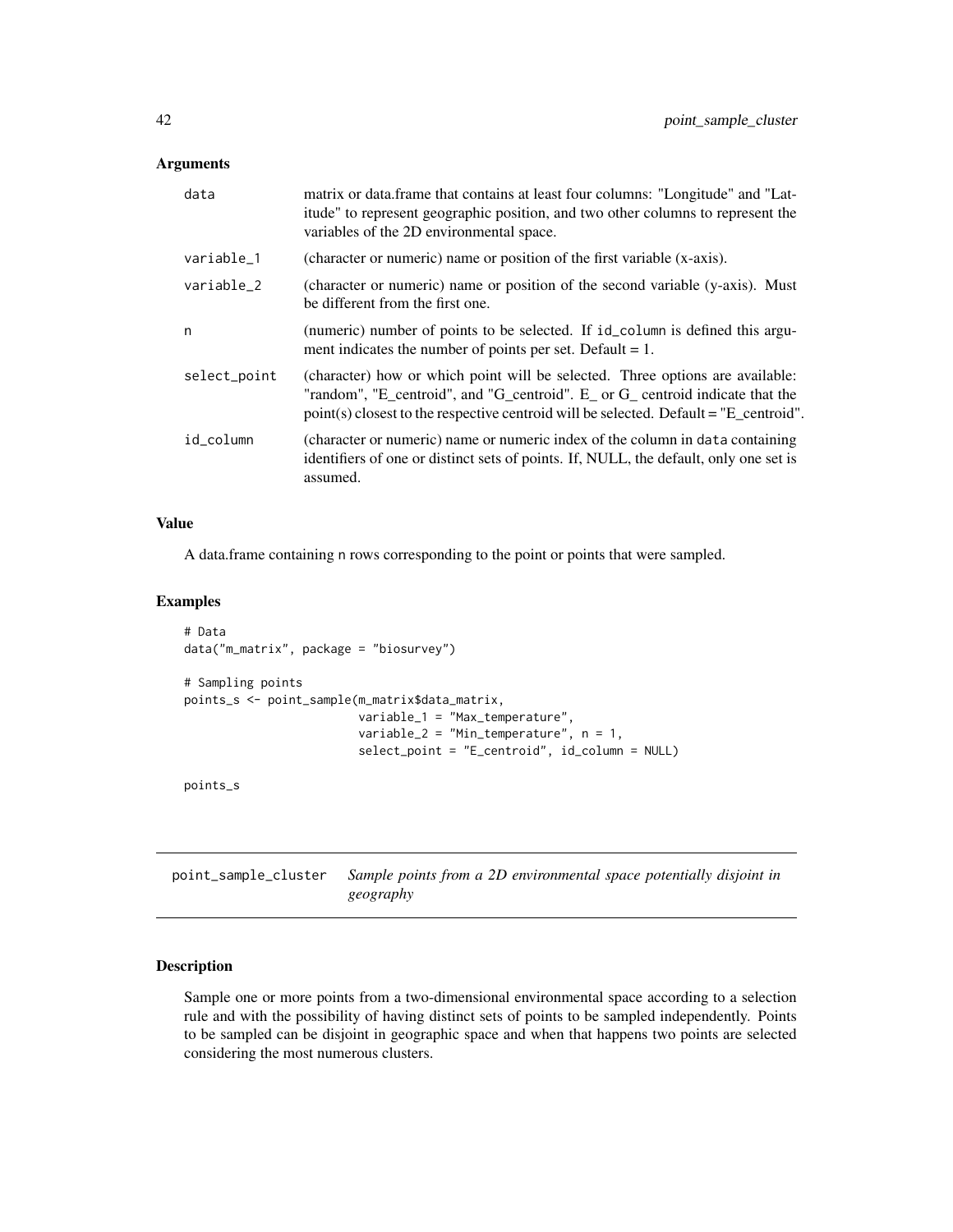#### Usage

```
point_sample_cluster(data, variable_1, variable_2, distance_list,
                     n = 1, cluster_method = "hierarchical",
                     select_point = "E_centroid", id_column = NULL)
```
## Arguments

| data           | matrix or data.frame that contains at least four columns: "Longitude" and "Lat-<br>itude" to represent geographic position, and two other columns to represent the<br>variables of the 2D environmental space.                                                                                             |  |
|----------------|------------------------------------------------------------------------------------------------------------------------------------------------------------------------------------------------------------------------------------------------------------------------------------------------------------|--|
| variable_1     | (character or numeric) name or position of the first variable (x-axis).                                                                                                                                                                                                                                    |  |
| variable_2     | (character or numeric) name or position of the second variable (y-axis). Must<br>be different from the first one.                                                                                                                                                                                          |  |
| distance_list  | list of vectors of geographic distances among all points. If id_column is not<br>defined, only one element in the list is needed, otherwise, distance_list must<br>contain as many elements as unique IDs in id_column. In the latter case, the<br>names in distance_list must match the IDs in id_column. |  |
| n              | (numeric) number of points that are close to the centroid to be detected. Default<br>$=$ 1.                                                                                                                                                                                                                |  |
| cluster_method | (character) there are two options available: "hierarchical" and "k-means". De-<br>$fault = "hierarchical".$                                                                                                                                                                                                |  |
| select_point   | (character) how or which point will be selected. Three options are available:<br>"random", "E_centroid", and "G_centroid". E_ or G_ centroid indicate that the<br>$point(s)$ closest to the respective centroid will be selected. Default = "E_centroid".                                                  |  |
| id_column      | (character or numeric) name or numeric index of the column in data containing<br>identifiers of one or distinct sets of points. If, NULL, the default, only one set is<br>assumed.                                                                                                                         |  |

## Value

A data.frame containing n rows corresponding to the point or points that were sampled.

## Examples

```
# Data
data("m_matrix", package = "biosurvey")
data("dist_list", package = "biosurvey")
# Making blocks for analysis
m_blocks <- make_blocks(m_matrix, variable_1 = "PC1", variable_2 = "PC2",
                       n_cols = 10, n_rows = 10, block_type = "equal_area")
datam <- m_blocks$data_matrix
datam <- datam[datam$Block %in% names(dist_list), ]
# Sampling points
point_clus <- point_sample_cluster(datam, variable_1 = "PC1",
                                   variable_2 = "PC2",
```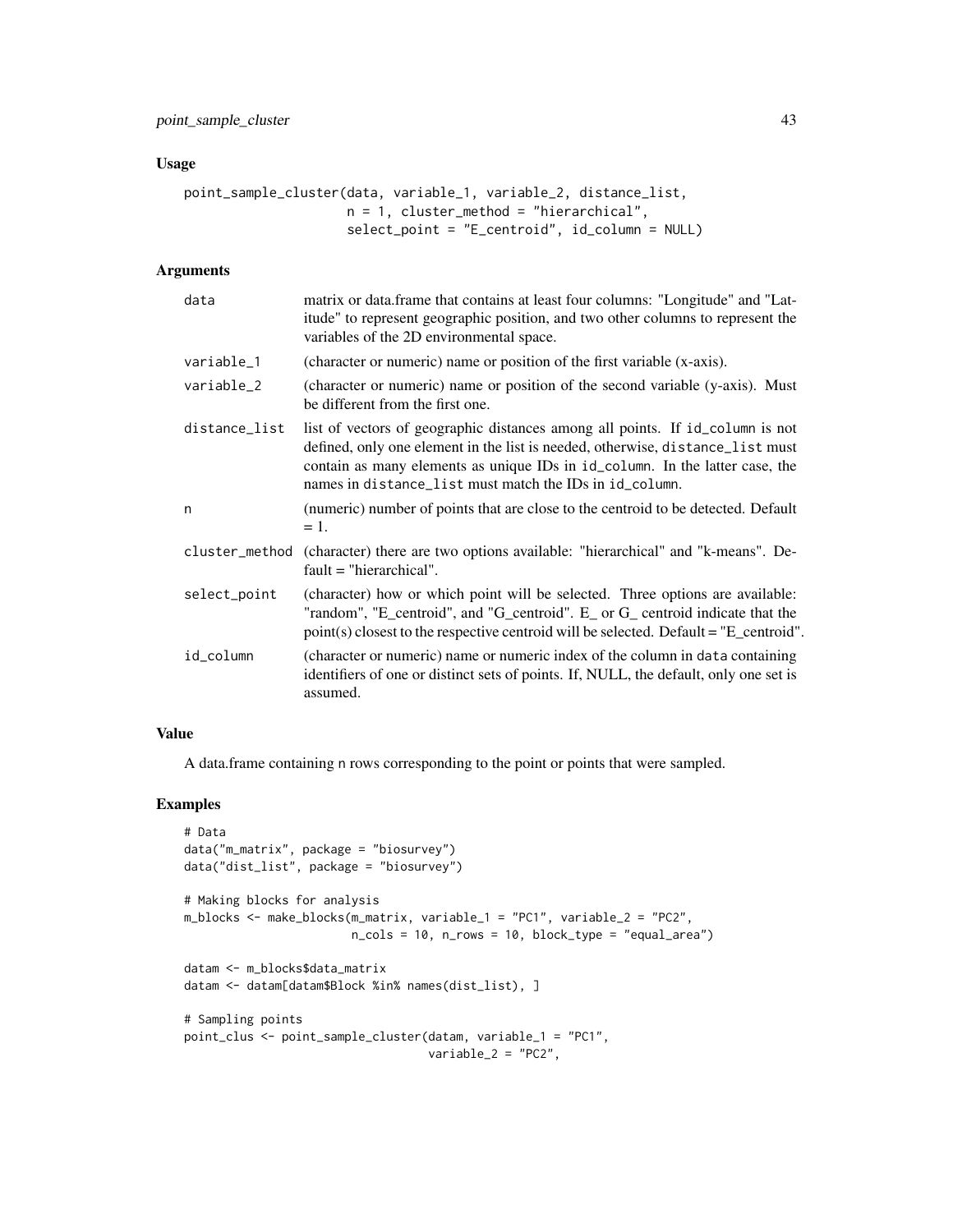```
distance_list = dist_list, n = 1,
cluster_method = "hierarchical",
select_point = "E_centroid",
id_column = "Block")
```
point\_thinning *Helps in thinning points either in geographic or environmental space*

## Description

Point thinning based on user-defined distances in geographic or environmental space.

## Usage

```
point_thinning(data, x_column, y_column, thinning_distance, space,
               max_n samples = 1, replicates = 10, set_seed = 1)
```
## Arguments

| data              | matrix or data frame that contains at least two columns.                                                                                                                                   |  |
|-------------------|--------------------------------------------------------------------------------------------------------------------------------------------------------------------------------------------|--|
| $x_{\rm \_colum}$ | (character) the name of the x-axis.                                                                                                                                                        |  |
| y_column          | (character) the name of the y-axis.                                                                                                                                                        |  |
| thinning_distance |                                                                                                                                                                                            |  |
|                   | (numeric) distance for thinning. Units must be selected according to the space,<br>kilometers (km) for geographic and Euclidean distances for environmental space.                         |  |
| space             | (character) space in which the thinning will be performed. There are two op-<br>tions available: "G", if it will be in geographic space, and "E", if it will be in<br>environmental space. |  |
| max_n_samples     | (numeric) maximum number of samples to chose with most points included.<br>Default $= 1$ .                                                                                                 |  |
| replicates        | (numeric) number of thinning replicates. Default $= 10$ .                                                                                                                                  |  |
| set_seed          | (numeric) integer value to specify a initial seed. Default $= 1$ .                                                                                                                         |  |

## Value

A list with one or more elements, depending on max\_n\_samples. Each element is a data.frame containing points retained after thinning. All elements are different in at least one of the selected points.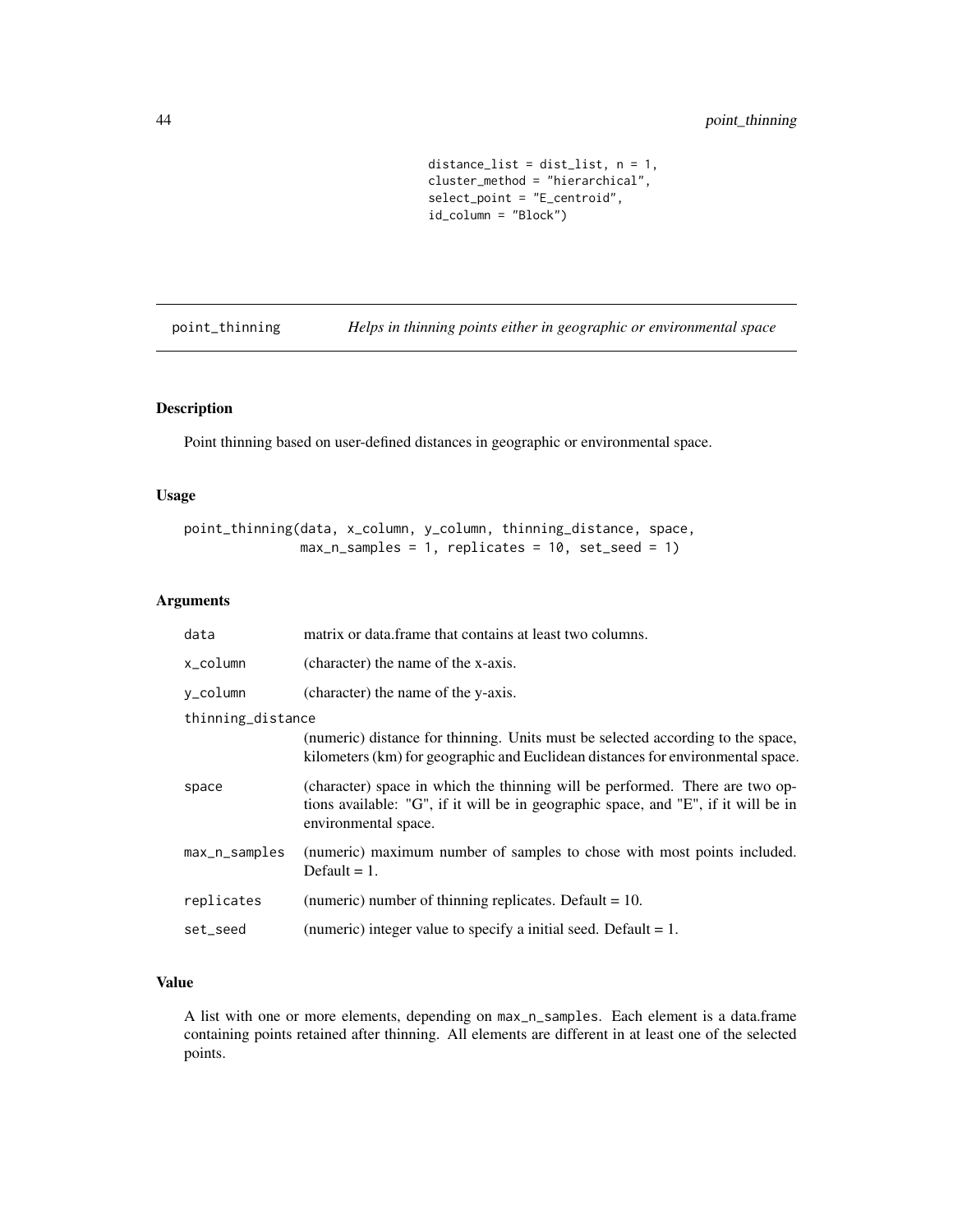## prepare\_base\_PAM 45

## Examples

```
# Data
data("m_matrix", package = "biosurvey")
data1 <- m_matrix$data_matrix
# Thinning the points
thin <- point_thinning(data1, x_column = "Longitude", y_column = "Latitude",
                       thinning_distance = 200, space = "G",
                       max_n samples = 1, replicates = 5, set_seed = 1)
```
<span id="page-44-0"></span>prepare\_base\_PAM *Presence-absence matrix (PAM) linked to a spatial grid*

## Description

Prepares a presence-absence matrix (PAM) in which all sites of interest (rows) will have a value for presence or absence of a species of interest (columns). Initial points of interest will be represented by an ID, and longitude and latitude coordinates. The PAM will be linked to a spatial grid.

#### Usage

```
prepare_base_PAM(data, format = NULL, master_matrix, cell_size,
                 complete_cover = TRUE, clip_grid = FALSE,
                 indices = "basic", parallel = FALSE, n_cores = NULL,
                 verbose = TRUE)
```

| data           | species geographic ranges to be used to create a presence-absence matrix (PAM).<br>This argument can be: character, data.frame, RasterStack, RasterBrick, list, Spa-<br>tialPolygonsDataFrame, or SpatialPointsDataFrame. See details for a descrip-<br>tion of the characteristics of data for each option. |  |
|----------------|--------------------------------------------------------------------------------------------------------------------------------------------------------------------------------------------------------------------------------------------------------------------------------------------------------------|--|
| format         | (character) if data is of class character, available options are: "shp", "gpkg",<br>"geojson", "GTiff", and "ascii".                                                                                                                                                                                         |  |
| master_matrix  | object of class "master_matrix" or "master_selection". See details.                                                                                                                                                                                                                                          |  |
| cell_size      | (numeric) resolution for grid (single number or vector of two numbers) in kilo-<br>meters (km).                                                                                                                                                                                                              |  |
| complete_cover | (logical) whether or not to include cells of grid partially overlapped with the<br>geographic region of interest contained in master_matrix. Default = TRUE.                                                                                                                                                 |  |
| clip_grid      | (logical) whether to clip the spatial grid using the region of interest. Clipping<br>improves visualization but depending on how complex the region of interest is<br>it could take time to perform this task.                                                                                               |  |
| indices        | (character) code for indices to be calculated. Basic indices are calculated all the<br>time, other indices need to be specified. Options are: "all", "basic, "AB", "BW",<br>"BL", "SCSC", "SCSR", "DF", "CC", "WRN", "SRC", "CMSC", and "CMSR".<br>Default $=$ "basic". See details.                         |  |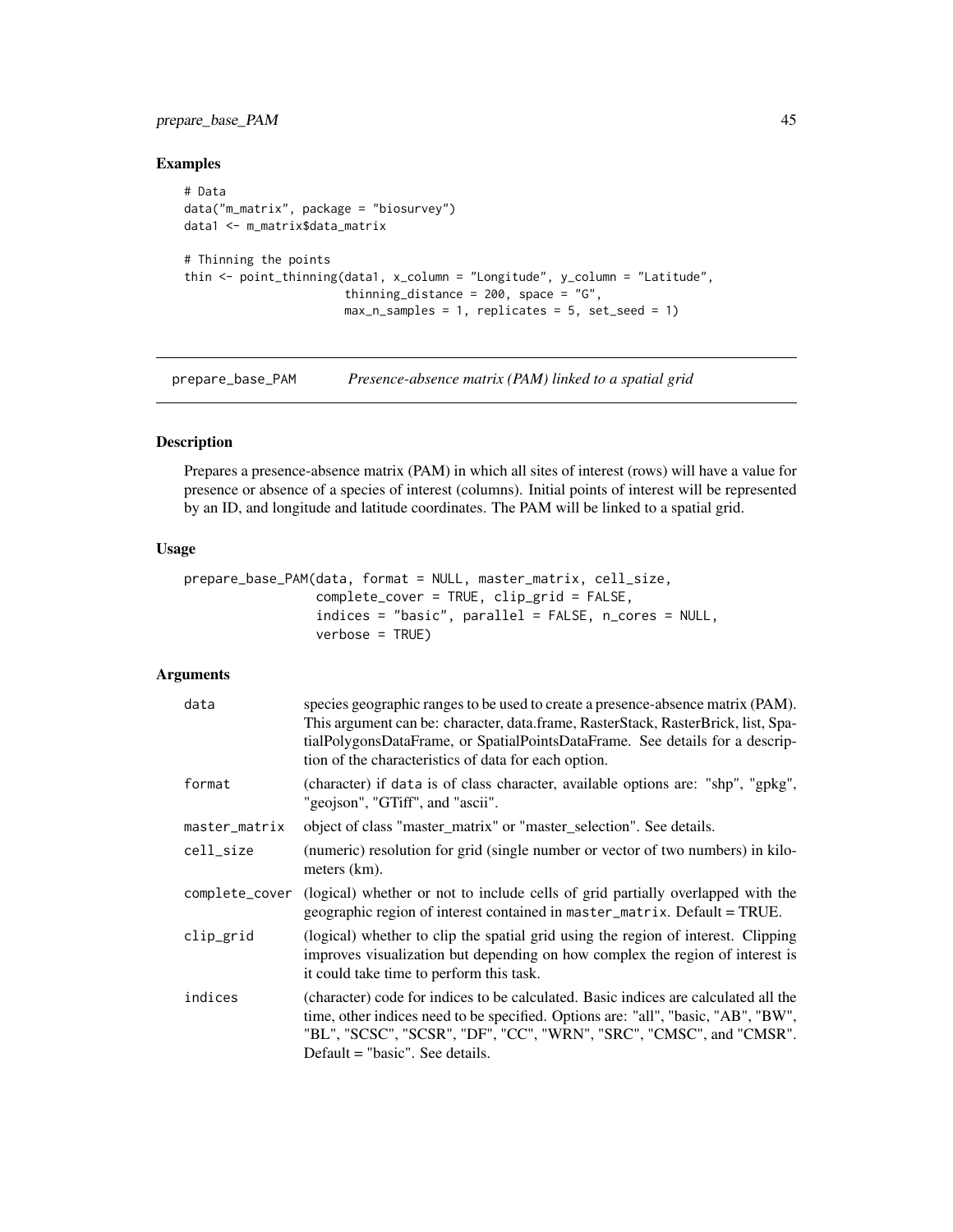| parallel | (logical) whether to perform analyses in parallel. Default = FALSE. Not used if<br>data is of class data frame, RasterStack, or RasterBrick. |  |
|----------|----------------------------------------------------------------------------------------------------------------------------------------------|--|
| n cores  | (numeric) number of cores to be used when $parallel = TRUE$ . The default,<br>NULL, uses available cores - 1.                                |  |
| verbose  | (logical) whether or not to print messages about the process. Default = TRUE.                                                                |  |

## Details

Objects of class "master\_matrix" or "master\_selection" can be obtained from functions [prepare\\_master\\_matrix](#page-46-0), [random\\_selection](#page-52-0), [uniformG\\_selection](#page-66-0), [uniformE\\_selection](#page-64-0), or uniformEG\_selection. The element region or mask if this last is not NULL is used to prepare the spatial grid.

Geographic projection of objects or coordinates involved must be WGS84 (EPSG:4326).

Description of objects to be used as data:

- character.- name of directory containing raster, shapefiles, geopackage, or geojson files representing species geographic ranges. Each file must be named as the species that it represents. All files must be in the same format. If files are in raster format, "GTiff" and "ascii" are acceptable extensions; values in each layer must be 1 (presence) and 0 (absence).
- data.frame.- a table containing three columns. Columns must be in the following order: Longitude, Latitude, Species.
- RasterStack or RasterBrick.- Each layer must be named as the species which range it represents, and values in each layer must be 1 (presence) and 0 (absence).
- list.- a list of RasterLayers that cannot be stacked because of extent or resolution differences. Each element of the list must be named as the species which range it represents, and values in each RasterLayer must be 1 (presence) and 0 (absence).
- SpatialPolygonsDataFrame.- object representing species' geographic ranges. The data.frame associated with the object must contain a column named "Species" to distinguish among features representing each species range.
- SpatialPointsDataFrame.- object of spatial points where each record of a species must be a point. The associated data.frame must contain the following columns (in that order): Longitude, Latitude, Species.

A list of codes and indices that can be calculated is described below. For further details on the way calculations are performed and the meaning of the indices see Soberon and Cavner (2015) doi: [10.17161/bi.v10i0.4801.](https://doi.org/10.17161/bi.v10i0.4801)

| Code        | Index                                 | Calculation                  |
|-------------|---------------------------------------|------------------------------|
| <b>RI</b>   | Richness                              | <b>Basic</b>                 |
| <b>RA</b>   | Range                                 | <b>Basic</b>                 |
| <b>RIN</b>  | Richness normalized                   | <b>Basic</b>                 |
| <b>RAN</b>  | Range normalized                      | <b>Basic</b>                 |
| AB          | <b>Additive Beta</b>                  | Needs to be defined          |
| BW          | Beta Whittaker                        | Needs to be defined          |
| BL.         | Beta Legendre                         | Needs to be defined and DF   |
| <b>SCSC</b> | Schluter covariance sites-composition | Needs to be defined and CMSC |
| <b>SCSR</b> | Schluter covariance species-ranges    | Needs to be defined and CMSR |
| DF          | Dispersion field                      | Needs to be defined          |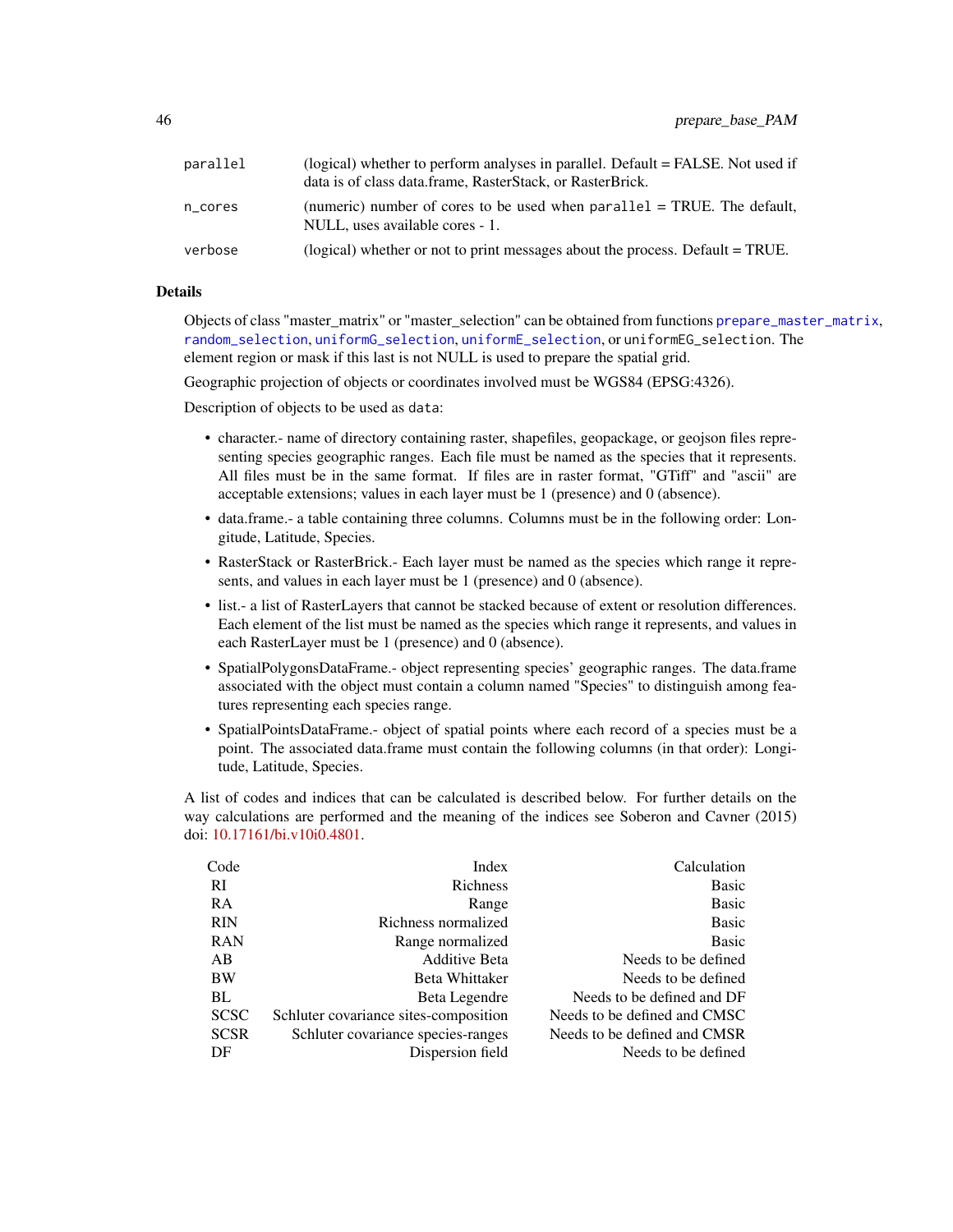<span id="page-46-1"></span>

| Needs to be defined              |
|----------------------------------|
| Needs to be defined, BW, and DF  |
| Needs to be defined and DF       |
| Needs to be defined, DF, and BW  |
| Needs to be defined, SCC, and BW |
| Calculated with CMSC             |
| Calculated with CMSR             |
|                                  |

## Value

A presence-absence matrix (PAM) of class [base\\_PAM](#page-4-0) for the region of interest associated with a SpatialPolygonsDataFrame, as in a grid of cell\_size resolution. Each grid cell is related to a specific ID and longitude and latitude coordinates. Presence (1) and absence (0) values for each species in every cell of the PAM are included as apart of the data.frame of the SpatialPolygonsDataFrame. PAM indices is returned with the basic indices of biodiversity as default, but can be changed using the argument indices.

#### See Also

[PAM\\_indices](#page-28-0)

#### Examples

```
# Data
data("m_matrix", package = "biosurvey")
data("species_data", package = "biosurvey")
# Create base_PAM
b_pam <- prepare_base_PAM(data = species_data, master_matrix = m_matrix,
                          cell_size = 100)
sp::plot(b_pam$PAM)
summary(b_pam$PAM@data[, 1:6])
```
<span id="page-46-0"></span>prepare\_master\_matrix *Prepare a base object to perform further analyses*

#### Description

prepare an S3 object that will serve as the base to perform all further analyses. This object will contain geographic and environmental information that will be used to characterize the region of interest.

#### Usage

```
prepare_master_matrix(region, variables, mask = NULL,
                      preselected_sites = NULL, do_pca = FALSE,
                      center = TRUE, scale = FALSE,
                      variables_in_matrix = NULL, verbose = TRUE)
```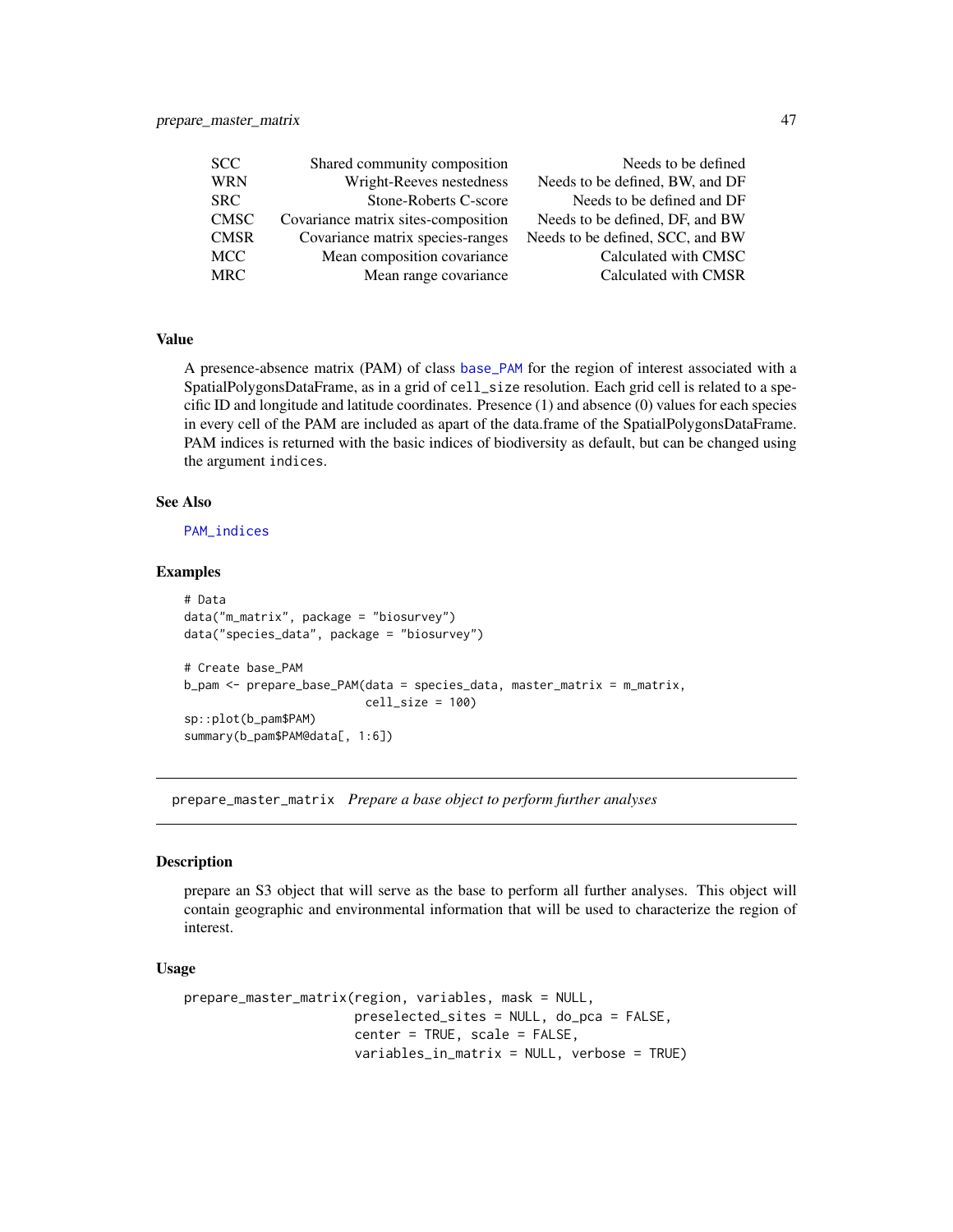#### <span id="page-47-0"></span>**Arguments**

| region              | SpatialPolygons* of the region of interest; for instance, a country, another type<br>of administrative are, or a protected area.                                                                |  |
|---------------------|-------------------------------------------------------------------------------------------------------------------------------------------------------------------------------------------------|--|
| variables           | RasterStack or RasterBrick of environmental variables.                                                                                                                                          |  |
| mask                | (optional) SpatialPolygons* object to mask variables and reduce region to an<br>area that is more relevant for analysis (e.g., only areas with natural vegetation<br>$cover)$ . Default = NULL. |  |
| preselected_sites   |                                                                                                                                                                                                 |  |
|                     | data. frame containing sites that must be included in posterior selections of sites<br>for the survey system. Columns must be: "Sites", "Longitude", "Latitude", in<br>that order.              |  |
| do_pca              | (logical) whether or not to perform a principal component analysis. Default $=$<br>FALSE.                                                                                                       |  |
| center              | (logical) whether or not to center variables. Argument to be passed to the func-<br>tion $\mathsf{prcomp}$ . Default = TRUE.                                                                    |  |
| scale               | (logical) whether or not to scale the variables. Recommended when variables<br>are in different units. Argument to be passed to the function $\frac{1}{1}$ promp. Default =<br>FALSE.           |  |
| variables_in_matrix |                                                                                                                                                                                                 |  |
|                     | (character) name of variables to include in matrix. If NULL (the default) all<br>variables will be included.                                                                                    |  |
| verbose             | (logical) whether or not to print messages about the process. Default = TRUE.                                                                                                                   |  |

#### Details

This function helps in preparing all data as needed for further analyses aiming to define a survey sampling system considering geographic and environmental spaces in the region of interest.

If mask is defined all analyses will be restricted to such an area. If mask is not fully contained by region, the mask used for reducing variables, and returned as part of the S3 object (master\_matrix) is the intersection between them.

If preselected\_sites is defined, environmental values and, if do\_pca = TRUE, principal components are added to such records. These records and their characteristics will be considered in further analyses.

#### Value

An S3 object of class [master\\_matrix](#page-22-0) containing the following elements:

- data\_matrix: a date.frame with information about geographic location of raster cells, initial environmental data, and if do\_pca is TRUE, the first two principal components derived from original data.
- region: a SpatialPolygons\* representing the region of interest.
- mask: SpatialPolygons\* object used. NULL if mask was not defined.
- preselected\_sites: sites defined by used. NULL if preselected\_sites was not defined.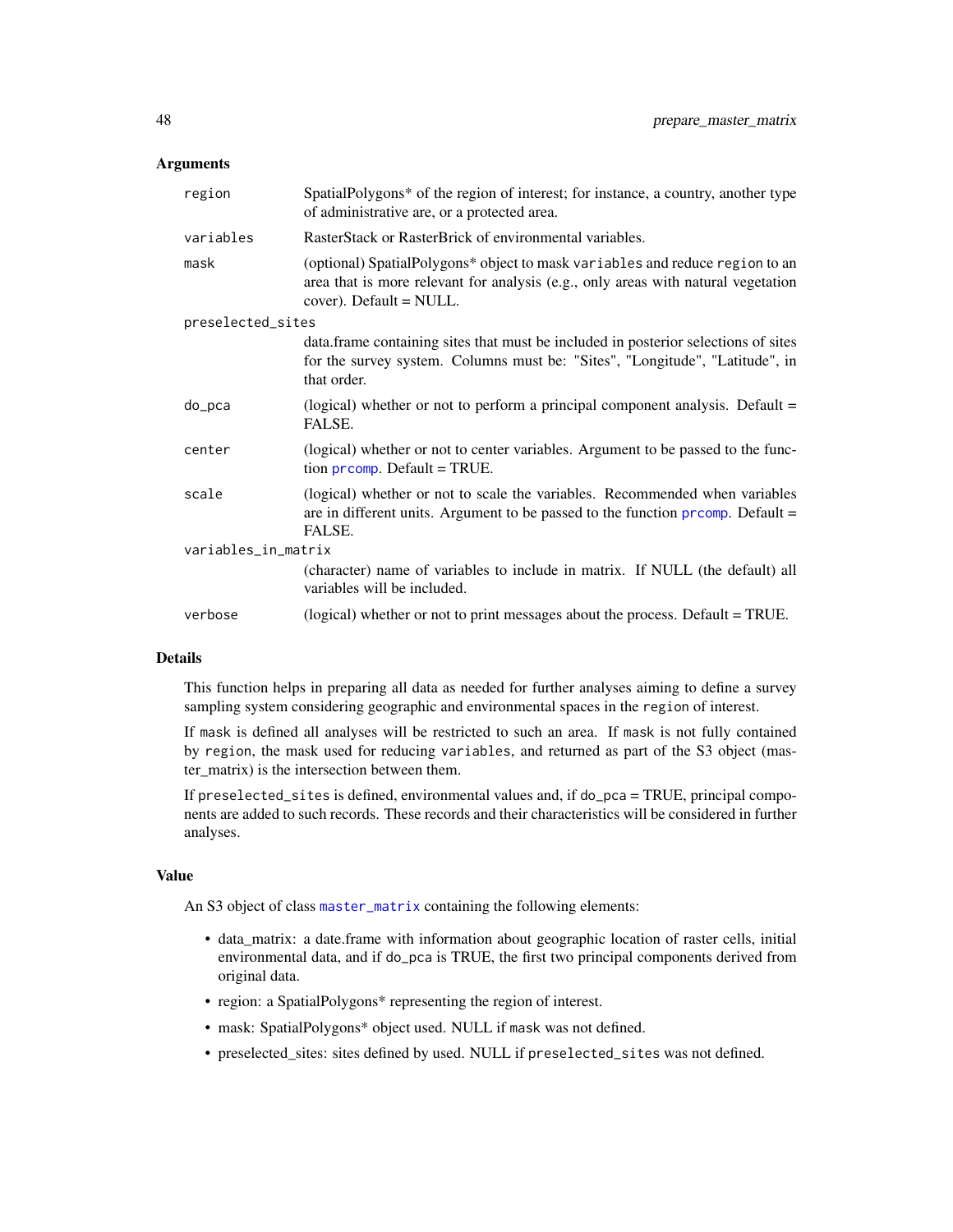## prepare\_PAM\_CS 49

- raster\_base: a RasterLayer representing the raster masked to region or mask, which will be used for plotting purposes.
- PCA\_results: if do\_pca is TRUE, other results from principal component analysis. If FALSE, PCA\_results element of the object is NULL.

## Examples

```
# Data
data("mx", package = "biosurvey")
variables <- raster::stack(system.file("extdata/variables.tif",
                                       package = "biosurvey"))
# Create master matrix object
m_matrix <- prepare_master_matrix(region = mx, variables = variables,
                                  do_pca = TRUE, center = TRUE, scale = TRUE)
```

| prepare_PAM_CS | Preparing data for new range-diversity plot |  |
|----------------|---------------------------------------------|--|
|                |                                             |  |

#### Description

Preparation of data and details to create range-diversity plots.

#### Usage

```
prepare_PAM_CS(PAM, exclude_column = NULL, id_column = NULL,
               significance_test = FALSE, randomization_iterations = 100,
               CL = 0.05, picante_iterations = NULL,
               keep_randomizations = FALSE, parallel = FALSE,
               n_cores = NULL)
```

| <b>PAM</b>               | matrix, data.frame, or base_PAM object containing information on presence and<br>absence of species for a set of sites. Sites are organized in the rows and species<br>in the columns. See details.    |  |
|--------------------------|--------------------------------------------------------------------------------------------------------------------------------------------------------------------------------------------------------|--|
|                          | exclude_column (optional) name or numeric index of columns to be excluded. Default = NULL.                                                                                                             |  |
| id_column                | (optional) name or numeric index of column containing the ID of sites (cells of<br>the PAM). Default $=$ NULL.                                                                                         |  |
| significance_test        |                                                                                                                                                                                                        |  |
|                          | (logical) whether to perform a test to detect sites (cells) that are statistically<br>significant (i.e., the pattern detected can be distinguished from random expecta-<br>$tions$ ). Default = FALSE. |  |
| randomization_iterations |                                                                                                                                                                                                        |  |
|                          | (numeric) number of iterations for the randomization test used to calculate sta-<br>tistical significance. Default = $100$ .                                                                           |  |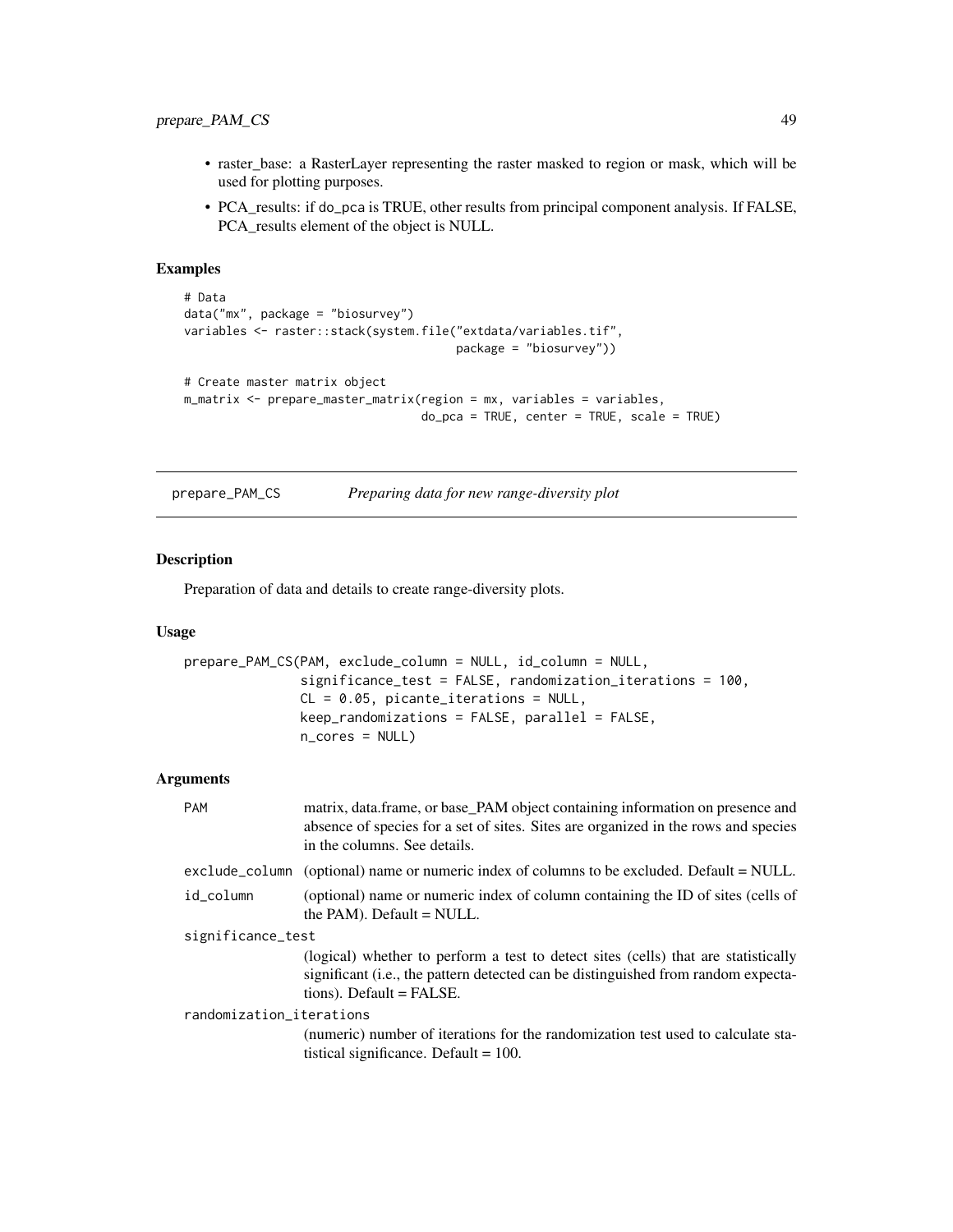<span id="page-49-0"></span>

| (numeric) confidence limit to detect statistically significant values. Default =                              |  |  |
|---------------------------------------------------------------------------------------------------------------|--|--|
| 0.05.                                                                                                         |  |  |
| picante_iterations                                                                                            |  |  |
| (numeric) number of iterations to be used for each matrix randomization process                               |  |  |
| (to be done randomization_iterations times). This process is done using the                                   |  |  |
| function randomizeMatrix from the package picante. The default, NULL,                                         |  |  |
| uses $2 * sum(PAM)$ .                                                                                         |  |  |
| keep_randomizations                                                                                           |  |  |
| (logical) whether to keep a matrix with all values from the randomization pro-<br>$cess.$ Default = FALSE.    |  |  |
| (logical) whether to perform analyses in parallel. Default = FALSE.                                           |  |  |
| (numeric) number of cores to be used when $parallel = TRUE$ . The default,<br>NULL, uses available cores - 1. |  |  |
|                                                                                                               |  |  |

# Details

Range-diversity plot allow explorations of patterns of biodiversity in a region based on the data of presence-absence matrices. The plots to be produced using the information prepared here are a modification of those presented in Arita et al. (2011) doi: [10.1111/j.14668238.2011.00662.x.](https://doi.org/10.1111/j.1466-8238.2011.00662.x)

#### Value

An S3 object of class [PAM\\_CS](#page-27-0) if PAM is a matrix or data.frame, otherwise, an object of class [base\\_PAM](#page-4-0) that contains the [PAM\\_CS](#page-27-0) object as a part of PAM\_indices.

Significant values are presented as a vector in which 0 means non-significant, and 1 and 2 represent significant values below and above confidence limits of random expectations, respectively.

## Examples

```
# Data
data("b_pam", package = "biosurvey")
# Preparing data for CS diagram
pcs <- prepare_PAM_CS(PAM = b_pam)
```
summary(pcs\$PAM\_indices\$CS\_diagram)

```
preselected Example of a data.frame of preselected sites
```
## Description

A data.frame with 5 rows and three columns: "Site", "Longitude", and "Latitude".

#### Usage

preselected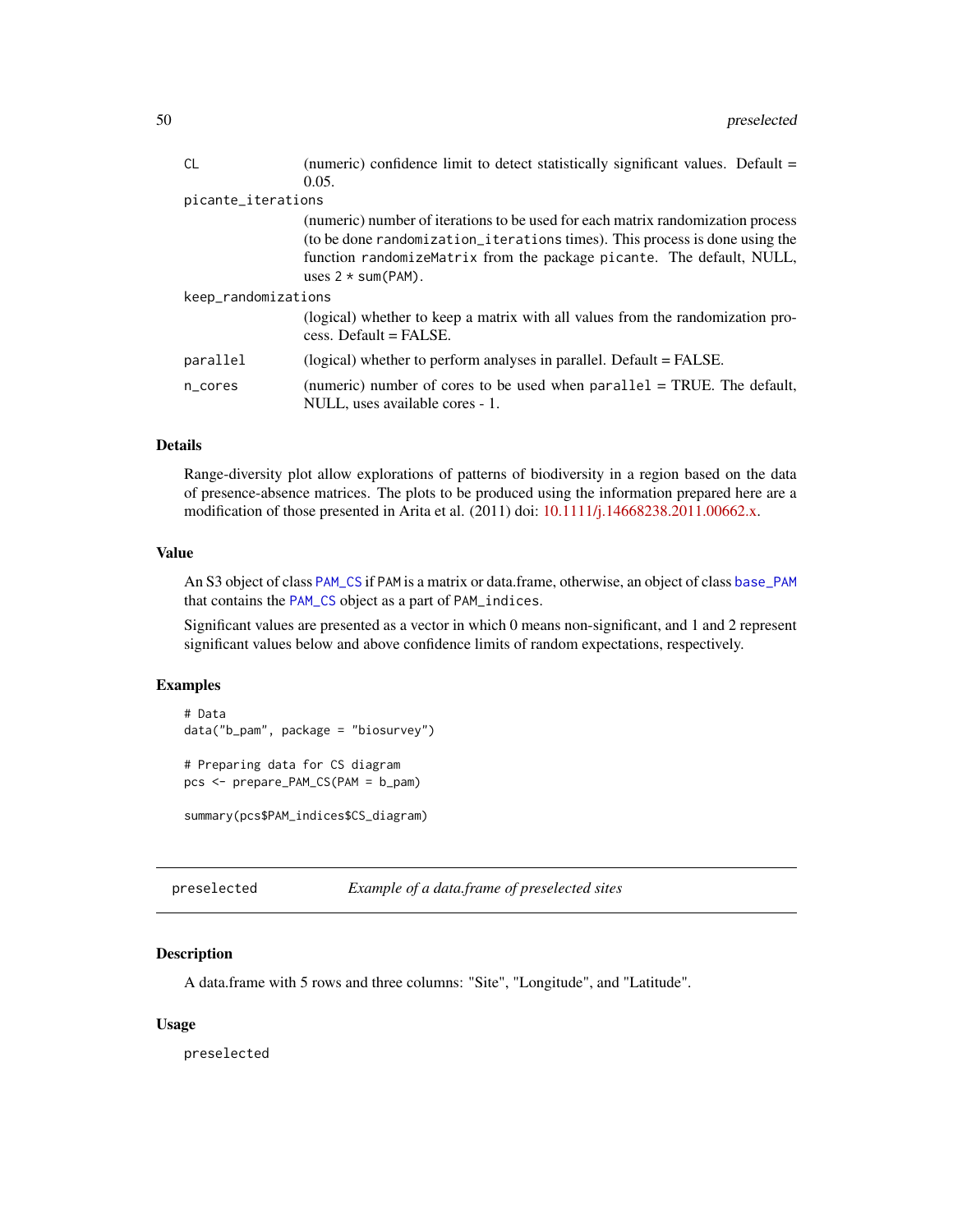# <span id="page-50-0"></span>Format

data.frame:

Site name of preselected sites Longitude x coordinates Latitude y coordinates

## Examples

```
data("preselected", package = "biosurvey")
```
print(preselected)

preselected\_dist\_mask *Helper to create objects to detect points to close to preselected sites*

## Description

Helper to create objects to detect points to close to preselected sites

#### Usage

```
preselected_dist_mask(master, expected_points, space, variable_1 = NULL,
                      variable_2 = NULL, use_blocks = FALSE,
                      verbose = TRUE)
```

| master          | master_matrix object derived from function prepare_master_matrix or mas-<br>ter_selection object derived from functions random_selection, uniformE_selection,<br>or EG_selection.          |
|-----------------|--------------------------------------------------------------------------------------------------------------------------------------------------------------------------------------------|
| expected_points |                                                                                                                                                                                            |
|                 | (numeric) number of survey points (sites) to be selected.                                                                                                                                  |
| space           | (character) space in which the thinning will be performed. There are two op-<br>tions available: "G", if it will be in geographic space, and "E", if it will be in<br>environmental space. |
| variable_1      | (character or numeric) name or position of the first variable (x-axis). Default $=$<br>NULL.                                                                                               |
| variable_2      | (character or numeric) name or position of the second variable (y-axis). Default<br>$=$ NULL.                                                                                              |
| use_blocks      | (logical) whether or not to use block centroids instead of all points when space<br>$=$ "E". Default $=$ FALSE.                                                                            |
| verbose         | (logical) whether or not to print messages about the process. Default = TRUE.                                                                                                              |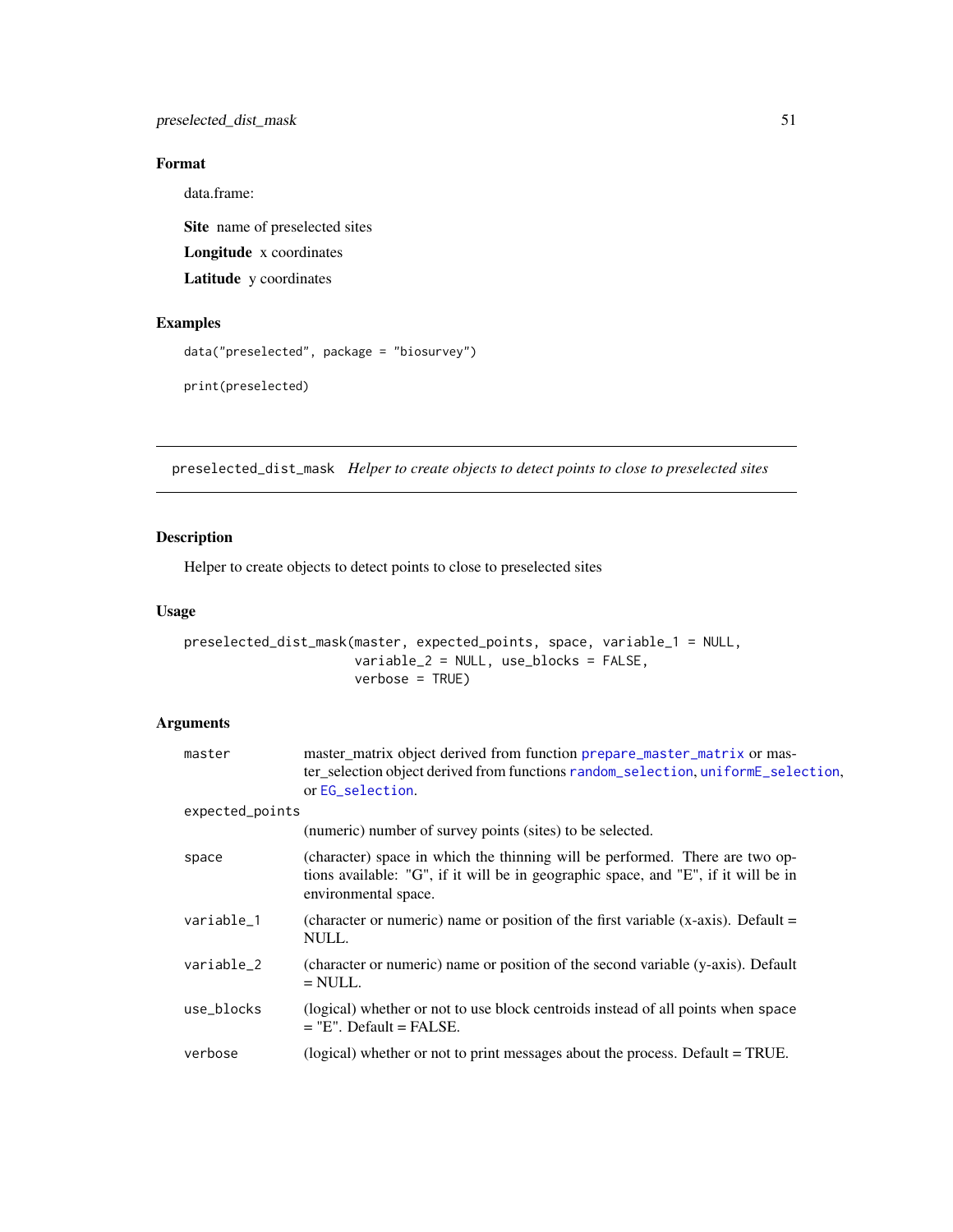## Value

A list of two elements: the distance used to obtain expected\_points and a SpatialPolygons-DataFrame object created from preselected\_sites in master.

## Examples

```
# Data
data("m_matrix_pre", package = "biosurvey")
```

```
# Running
pdm <- preselected_dist_mask(master = m_matrix_pre, expected_points = 20,
                             space = "G")
```
print *Print a short version of elements in master and base objects*

## Description

Print a short version of elements in master and base objects

## Usage

```
## S3 method for class 'master_matrix'
print(x, \ldots)## S3 method for class 'master_selection'
print(x, \ldots)## S3 method for class 'base_PAM'
print(x, \ldots)## S3 method for class 'PAM_subset'
print(x, \ldots)## S3 method for class 'PAM_CS'
print(x, \ldots)
```
#### Arguments

|   | object of class master_matrix, master_selection, base_PAM, or PAM subset.                 |
|---|-------------------------------------------------------------------------------------------|
| . | further arguments to be passed to or from other methods. Ignored in these func-<br>tions. |

## Value

A short description of objects in the console.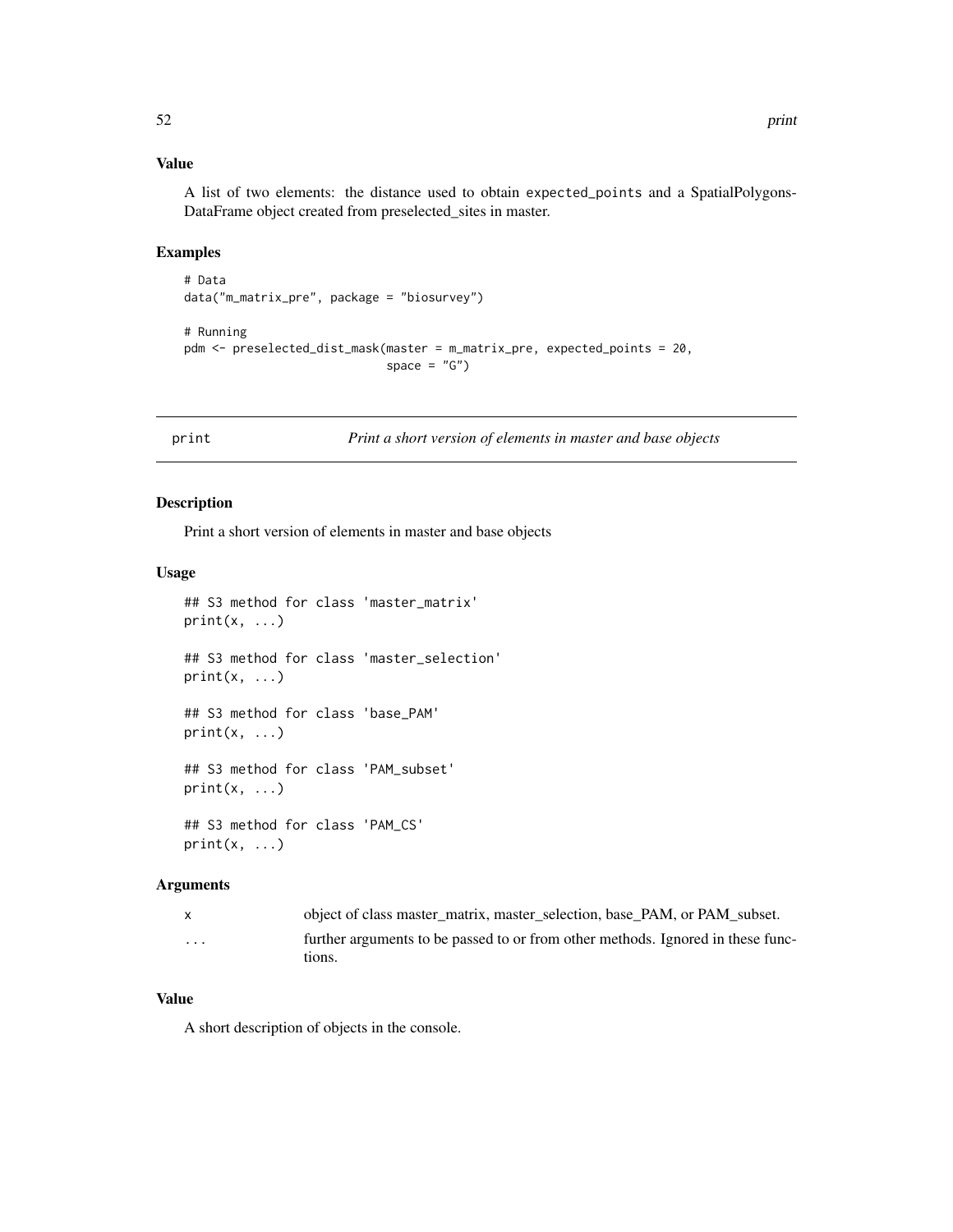<span id="page-52-2"></span><span id="page-52-1"></span>

# Description

Simple color palettes

## Usage

# sequential palettes purplow(n)

darkros(n)

daright(n)

# diverging palettes greeple(n)

bluered(n)

## Arguments

n number of colors to be in the palette.

## Value

A character vector of hex color codes.

## Examples

purplow(3) darkros(3) daright(3) greeple(3) bluered(3)

<span id="page-52-0"></span>random\_selection *Random selection of survey sites*

## Description

Random selection of sites to be sampled in a survey. Sites are selected from a set of points provided in master.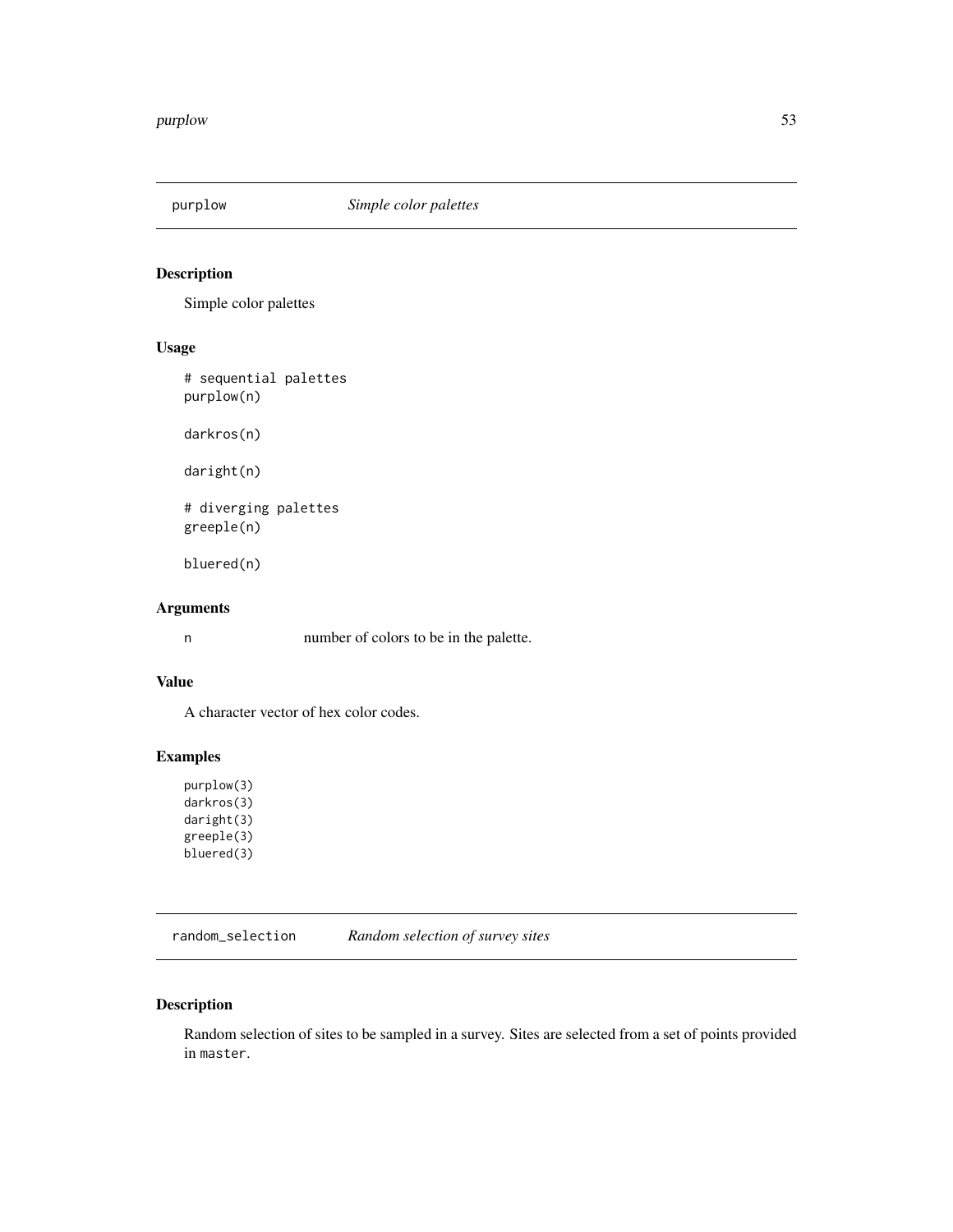#### <span id="page-53-0"></span>Usage

```
random_selection(master, n_sites, n_samplings = 1,
                use_preselected_sites = TRUE, median_distance_filter = NULL,
                set_seed = 1, verbose = TRUE, force = FALSE)
```
## Arguments

| master                 | master_matrix object derived from function prepare_master_matrix, or mas-<br>ter_selection object derived from functions uniformG_selection, uniformE_selection<br>or EG_selection.                                                                                           |  |
|------------------------|-------------------------------------------------------------------------------------------------------------------------------------------------------------------------------------------------------------------------------------------------------------------------------|--|
| n_sites                | (numeric) number of sites to be selected from master_matrix to be used as<br>sites to be sampled in survey.                                                                                                                                                                   |  |
| n_samplings            | (numeric) number of processes of selection, which will turn into multiple op-<br>tions for a process of survey planning. Default $= 1$ .                                                                                                                                      |  |
| use_preselected_sites  |                                                                                                                                                                                                                                                                               |  |
|                        | (logical) whether to use sites that have been defined as part of the selected sites<br>previous to any selection. Object in master must contain the site(s) preselected<br>in and element of name "preselected_sites" for this argument to be effective.<br>$Default = TRUE.$ |  |
| median_distance_filter |                                                                                                                                                                                                                                                                               |  |
|                        | (character) optional argument to define a median distance-based filter based on<br>which sets of sampling sites will be selected. The default, NULL, does not apply<br>such a filter. Options are: "max" and "min".                                                           |  |
| set_seed               | (numeric) integer value to specify a initial seed. Default $= 1$ .                                                                                                                                                                                                            |  |
| verbose                | (logical) whether or not to print messages about the process. Default = TRUE.                                                                                                                                                                                                 |  |
| force                  | (logical) whether to replace existing set of sites selected with this method in<br>master.                                                                                                                                                                                    |  |

#### Details

Survey sites are selected randomly from the entire set of points provided in master\$data\_matrix. Considering the environmental space, as points are selected randomly, sites that have environmental conditions that are common in the region of interest will be sampled more that other sites that present condition that are not as common.

To see how common or rare are distinct environments in the region of interest, the function [explore\\_data\\_EG](#page-15-0) can be used. Common environmental conditions are those that are present in areas of higher density in one of the plots obtained with [explore\\_data\\_EG](#page-15-0).

As multiple sets could result from selection, the argument of the function median\_distance\_filter could be used to select the set of sites with the maximum ("max") or minimum ("min") median distance among selected sites. Option "max" will increase the geographic distance among sampling sites, which could be desirable if the goal is to cover the region of interest more broadly. The other option, "min", could be used in cases when the goal is to reduce resources and time needed to sample such sites.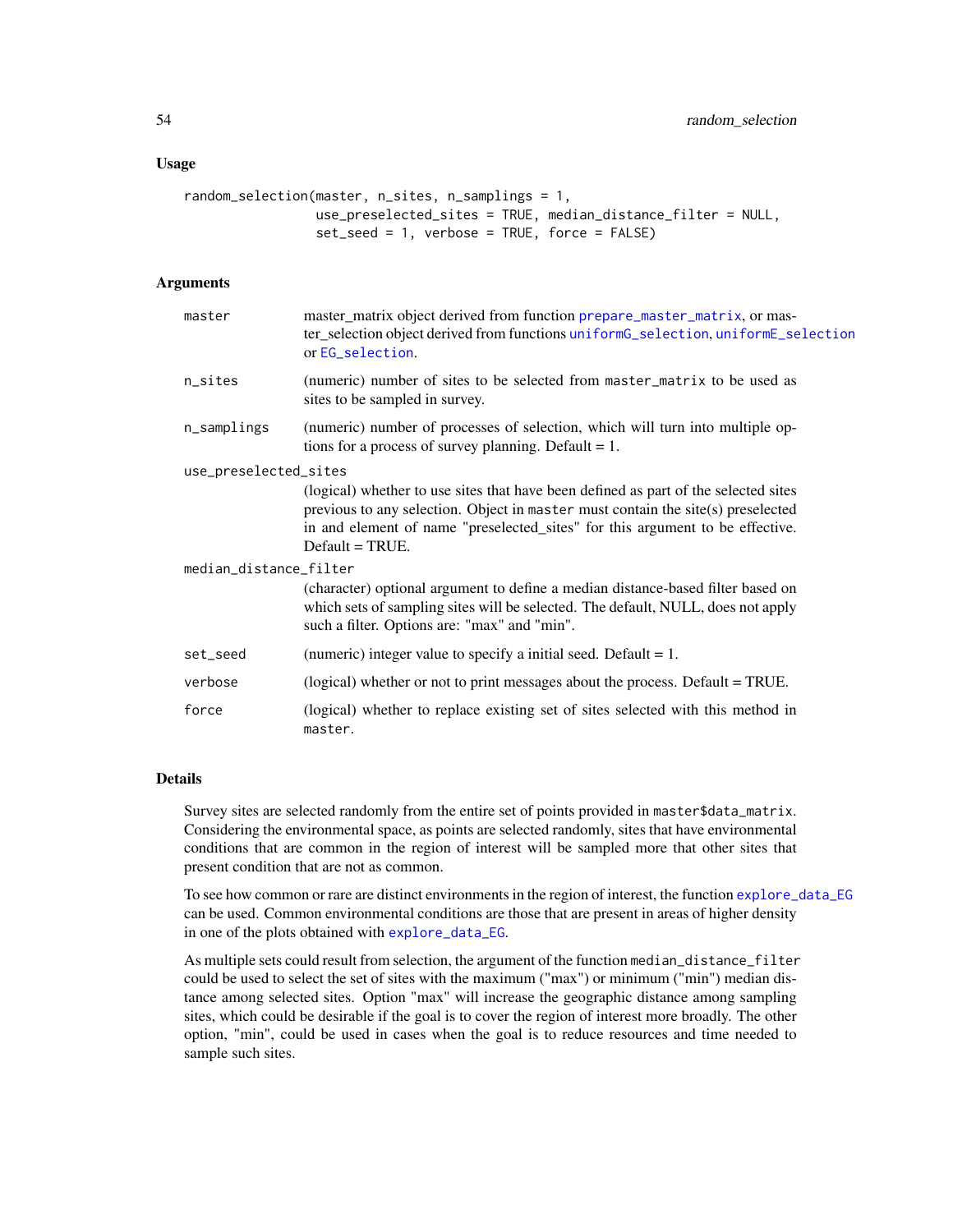# <span id="page-54-0"></span>Value

A [master\\_selection](#page-23-0) object (S3) with an element called selected\_sites\_random containing one or more sets of selected sites.

# See Also

[uniformG\\_selection](#page-66-0), [uniformE\\_selection](#page-64-0), [EG\\_selection](#page-12-0), [plot\\_sites\\_EG](#page-38-0)

## Examples

```
# Data
data("m_matrix", package = "biosurvey")
r_selection <- random_selection(m_matrix, n_sites = 20, n_samplings = 5)
```
refill\_PAM\_indices *Helper to refill a list of PAM indices with new or more results*

## Description

Helper to refill a list of PAM indices with new or more results

## Usage

```
refill_PAM_indices(initial_index_list, new_index_list)
```
## Arguments

| initial_index_list |                                                                                                                                                                                                            |
|--------------------|------------------------------------------------------------------------------------------------------------------------------------------------------------------------------------------------------------|
|                    | list of PAM indices to be refill. Indices present in this list and absent in new_index_list<br>are maintained.                                                                                             |
|                    | new_index_list list of PAM indices to be used to refill initial_index_list. New indices are<br>included in the resulting list. Indices present in both lists are updated using the<br>values of this list. |

## Value

A list of PAM indices containing old and new values for its indices.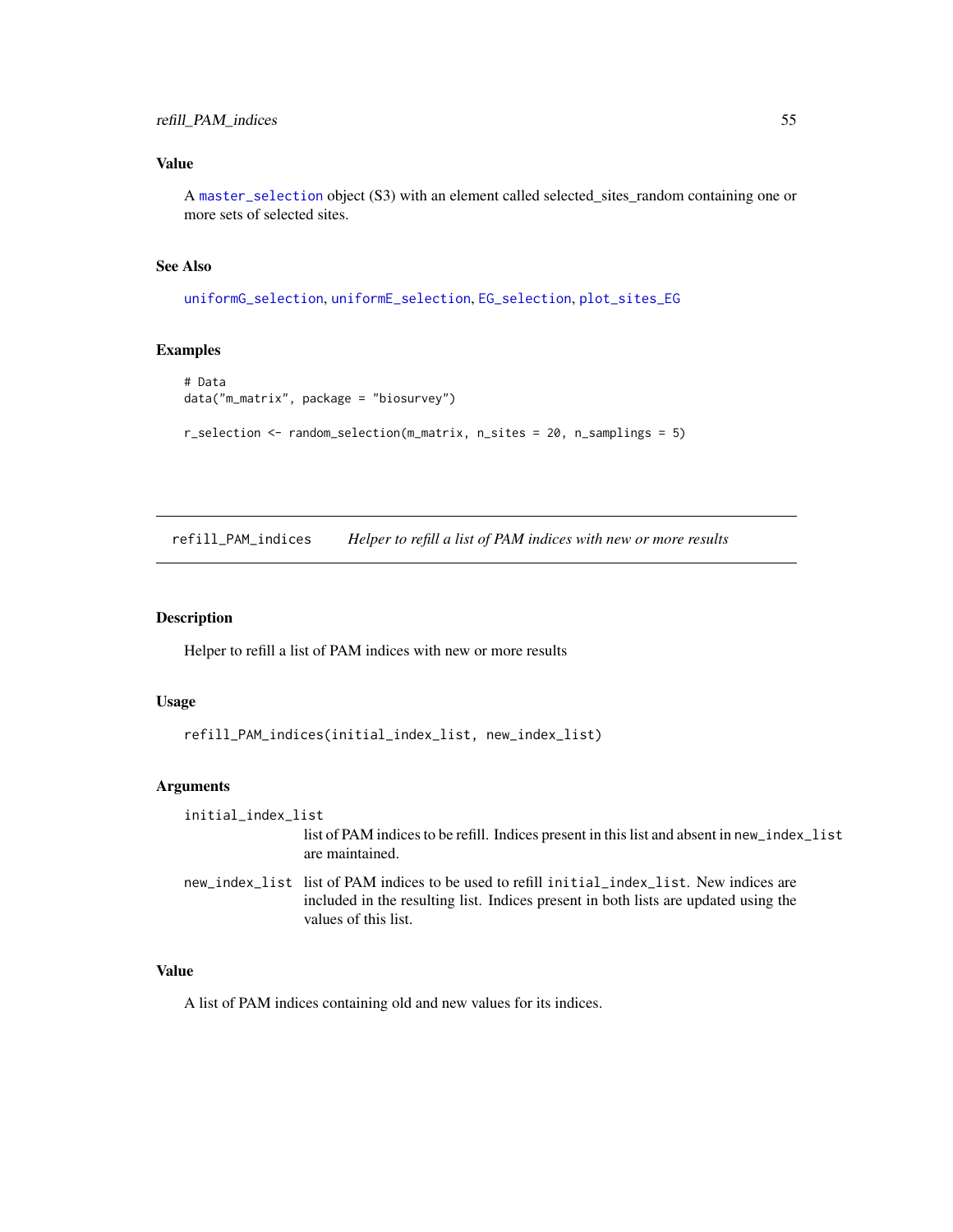## Description

Creates a data.frame of species' references that contains longitude, latitude, and species name, using a list of raster layers as input. Useful when raster layers have distinct extent or resolution.

## Usage

```
rlist_2data(raster_list, parallel = FALSE, n_cores = NULL)
```
## Arguments

| raster list | list of RasterLayer objects. Each raster layer must be named as the species that<br>it represents, and values in each layer must be 1 (presence) and 0 (absence). |
|-------------|-------------------------------------------------------------------------------------------------------------------------------------------------------------------|
| parallel    | (logical) whether to perform analyses in parallel. Default = FALSE.                                                                                               |
| n_cores     | (numeric) number of cores to be used when $parallel = TRUE$ . The default,<br>NULL, uses available cores - 1.                                                     |

## Value

A data.frame of species geographic records derived from values of presence in each layer from the list of raster layers.

## Examples

```
# Data
rsp <- raster::stack(system.file("extdata/sp_layers.tif",
                     package = "biosurvey"))
names(rsp) <- paste0("Species_", 1:5)
rlist <- lapply(1:5, function(x) {rsp[[x]]})
# Species data from RasterStack
sp_data <- rlist_2data(raster_list = rlist)
summary(sp_data)
```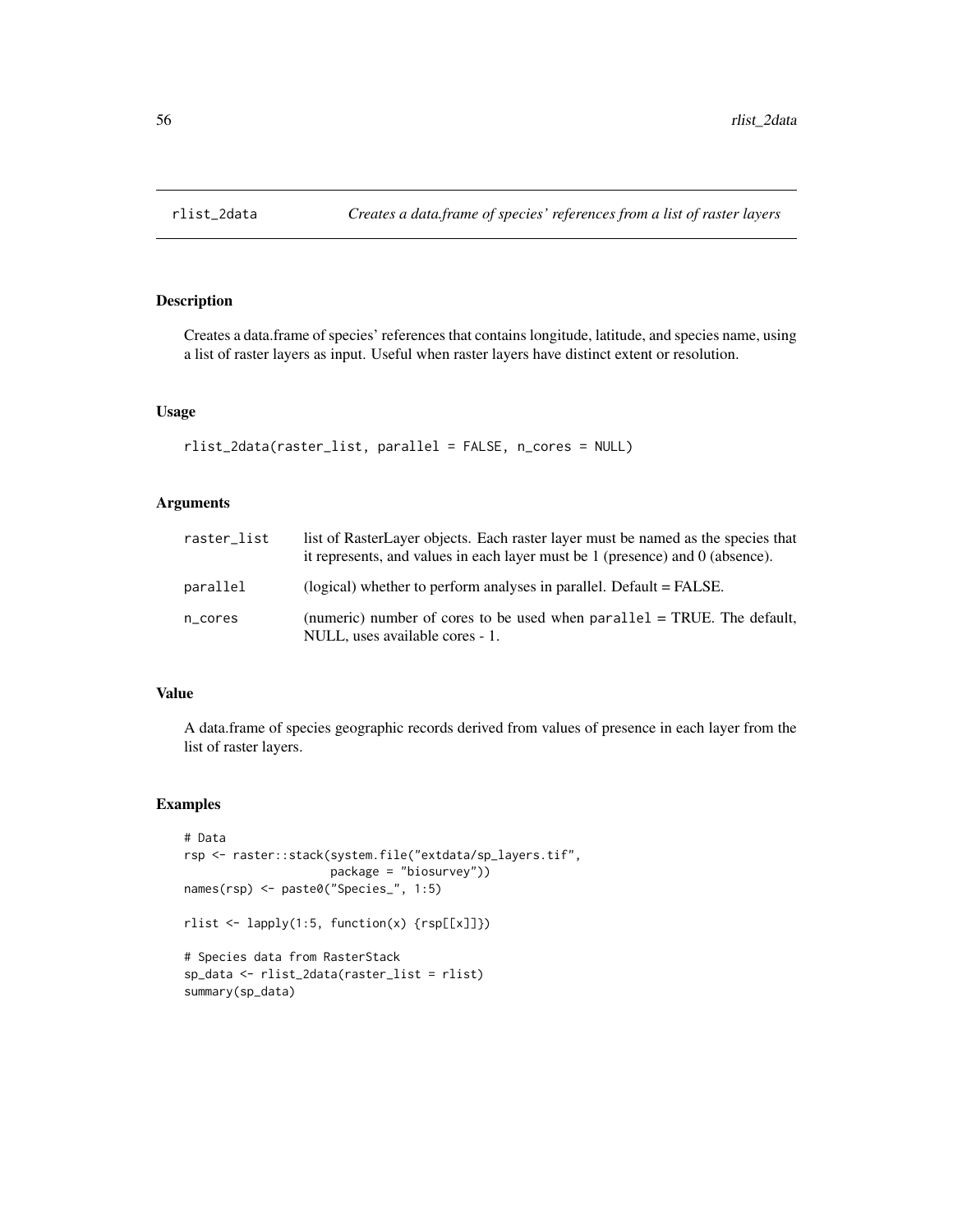selected\_sites\_DI *Dissimilarity indices from PAM\_subset*

#### Description

Computes dissimilarity indices for each set of selected sites contained in elements of PAM\_subset that contain information of species incidence (presence-absence). Calculations are done also among sets of selected sites.

## Usage

```
selected_sites_DI(PAM_subset, selection_type = "all", method = "jaccard",
                 verbose = TRUE, ...
```
## Arguments

| PAM_subset | object of class PAM_subset obtained using the function subset_PAM.                                                                                                                                                                               |
|------------|--------------------------------------------------------------------------------------------------------------------------------------------------------------------------------------------------------------------------------------------------|
|            | selection_type type of selection to be considered when creating dissimilarity matrices for ele-<br>ments in PAM_subset. Options are: "all", "random", "E", "G", and "EG". The<br>default, "all", uses all selection types present in PAM_subset. |
| method     | (character) dissimilarity index to be passed to function vegdist. Default = "jac-<br>card". See details.                                                                                                                                         |
| verbose    | (logical) whether or not to print messages about the process. Default = TRUE.                                                                                                                                                                    |
| $\cdots$   | other arguments to be passed to function vegdist.                                                                                                                                                                                                |

## Details

Important details about the process performed to compute dissimilarity indices can be seen in the documentation of [vegdist](#page-0-0).

#### Value

A list containing:

- Dissimilarity matrices for all PAMs reduced based on distinct sets of selected sites.
- A matrix summarizing incidences from all sets of selected sites.
- A dissimilarity matrix for the summary of incidences for all sets of selected sites.
- The result of clustering sets of selected sites based on dissimilarities.

## Examples

```
# Data
data("b_pam", package = "biosurvey")
data("m_selection", package = "biosurvey")
```
# Subsetting base PAM according to selections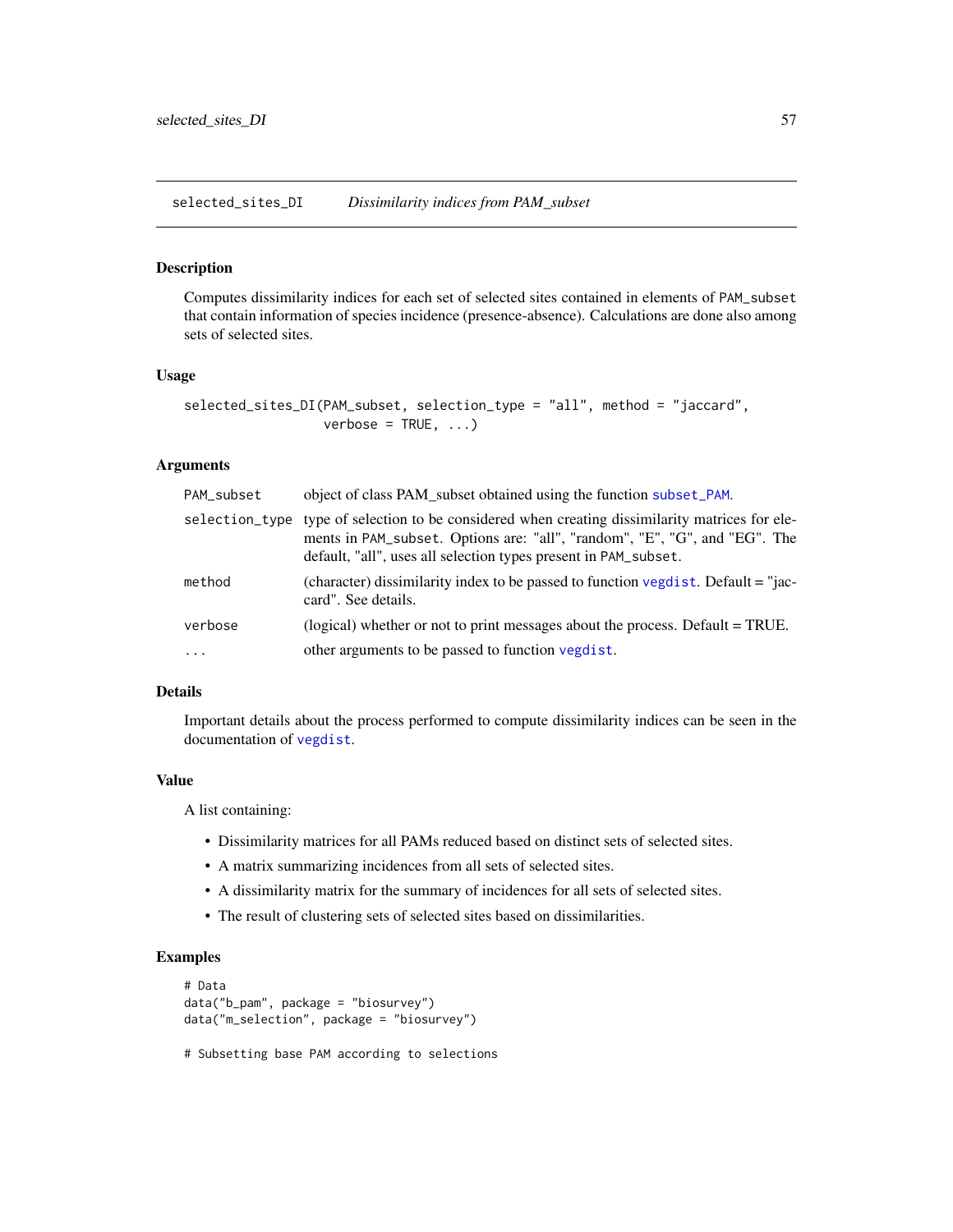```
sub_pam_all <- subset_PAM(b_pam, m_selection, selection_type = "all")
# Calculating dissimilarities
DI_sel <- selected_sites_DI(sub_pam_all)
```
selected\_sites\_PAM *Helper to subset PAM according to selected sites*

#### Description

Helper to subset PAM according to selected sites

#### Usage

```
selected_sites_PAM(selected_sites, base_PAM)
```
## Arguments

|          | selected_sites list of selected sites. See any of the main functions to perform such a se- |
|----------|--------------------------------------------------------------------------------------------|
|          | lection: random_selection.uniformG_selection.uniformE_selection.or                         |
|          | EG selection.                                                                              |
| base_PAM | object of class base_PAM obtained using the function prepare_base_PAM.                     |

## Value

A list of selected site data.frames with information of PAM added as additional columns.

<span id="page-57-0"></span>selected\_sites\_SAC *Species accumulation curves from PAM\_subset*

## Description

Creates species accumulation curves for each set of selected sites contained in elements of PAM\_subset that contain information of species incidence (presence-absence).

## Usage

```
selected_sites_SAC(PAM_subset, selection_type = "all", method = "exact", ...)
```

| PAM_subset | object of class PAM subset obtained using the function subset_PAM.                                                                                                                                                             |
|------------|--------------------------------------------------------------------------------------------------------------------------------------------------------------------------------------------------------------------------------|
|            | selection_type type of selection to be considered when creating SAC for elements in PAM_subset.<br>Options are: "all", "random", "E", "G", #' and "EG". The default, "all", uses all<br>selection types present in PAM_subset. |
| method     | (character) species accumulation method to be passed to function specaccum.<br>Default $=$ "exact".                                                                                                                            |
| $\ddots$   | other arguments to be passed to function specaccum.                                                                                                                                                                            |

<span id="page-57-1"></span>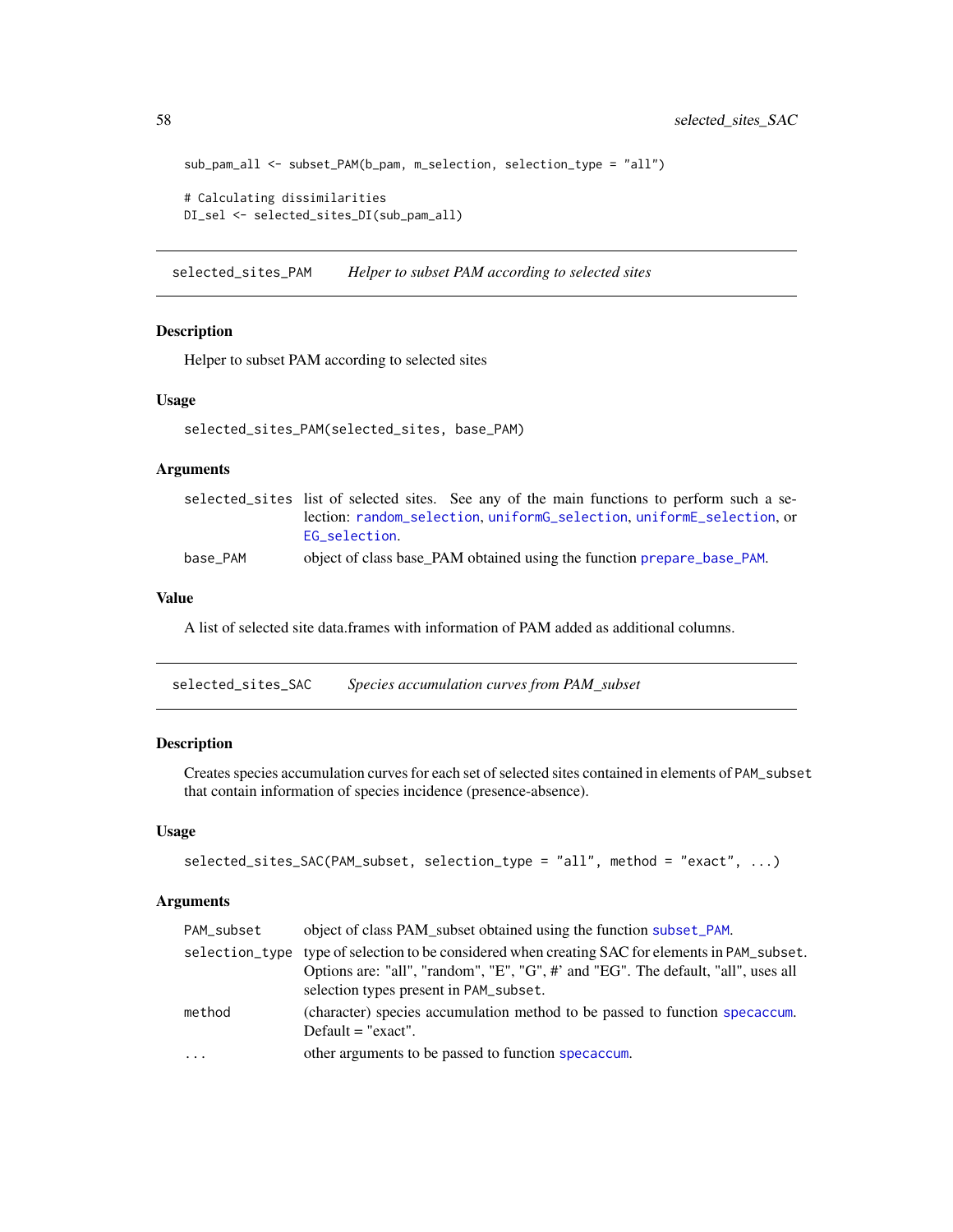## <span id="page-58-1"></span>spdf\_2data 59

## Details

Important details about the process performed to obtain each of the SACs can be seen in the help for function [specaccum](#page-0-0).

#### Value

A list of species accumulation curves (SACs, "specaccum" objects) for all sets of selected sites according to option defined in selection\_type.

## Examples

```
# Data
data("b_pam", package = "biosurvey")
data("m_selection", package = "biosurvey")
# Subsetting base PAM according to selections
sub_pam_all <- subset_PAM(b_pam, m_selection, selection_type = "all")
SACs <- selected_sites_SAC(PAM_subset = sub_pam_all, selection_type = "all")
```
<span id="page-58-0"></span>

| spdf_2data |           | Creates a data.frame of species' references from SpatialPolygons- |
|------------|-----------|-------------------------------------------------------------------|
|            | DataFrame |                                                                   |

#### Description

Creates a data.frame of species' references that contains identifiers of position and species name, using a SpatialPolygonsDataFrame as input.

## Usage

```
spdf_2data(spdf_object, spdf_grid, parallel = FALSE, n_cores = NULL)
```
## Arguments

| spdf_object | SpatialPolygonsDataFrame representing species' geographic distributions. The<br>data.frame associated with the object must contain a column named "Species"<br>to distinguish among features. |
|-------------|-----------------------------------------------------------------------------------------------------------------------------------------------------------------------------------------------|
| spdf_grid   | geographic grid for the region of interest (output of function grid from region).                                                                                                             |
| parallel    | (logical) whether to perform analyses in parallel. Default = FALSE.                                                                                                                           |
| n_cores     | (numeric) number of cores to be used when $parallel = TRUE$ . The default,<br>NULL, uses available cores - 1.                                                                                 |

#### Value

A data.frame of species' found in distinct positions (defined with identifiers); includes two columns: "ID" and "Species".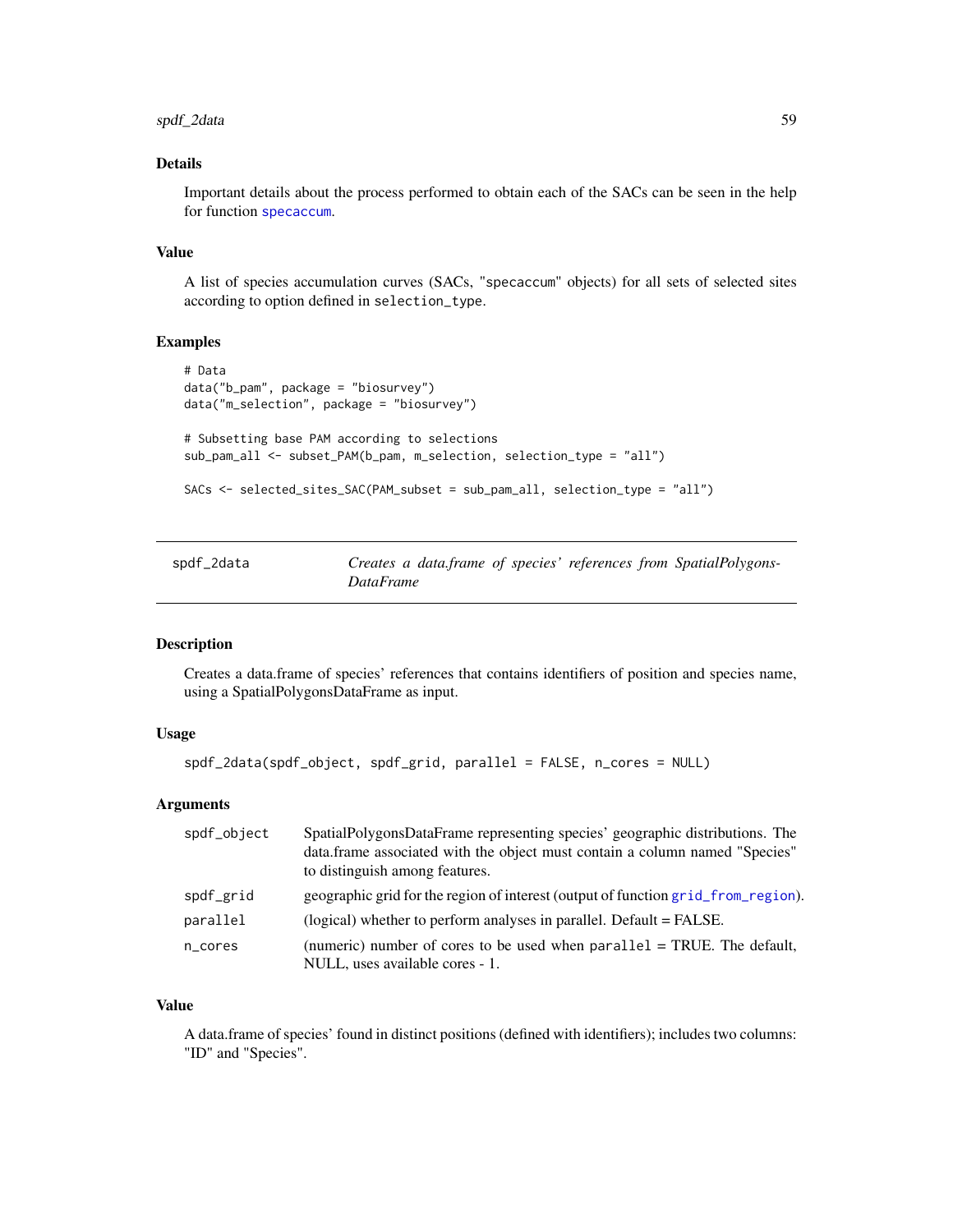## Examples

```
# Data
data("species_data", package = "biosurvey")
data("mx", package = "biosurvey")
# GRID
grid_reg <- grid_from_region(region = mx, cell_size = 100)
# Species data from polygons
sp_data <- spdf_2data(spdf_object = species_data, spdf_grid = grid_reg)
summary(sp_data)
```

| species_data |  | Example of species ranges as SpatialPolygonsDataFrame |
|--------------|--|-------------------------------------------------------|
|              |  |                                                       |

## Description

An object of class SpatialPolygonsDataFrame.

#### Usage

species\_data

## Format

data.frame:

data data.frame with 25 rows and 1 column

polygons SpatialPolygons

proj4string object of class CRS

## Examples

```
data("species_data", package = "biosurvey")
```
species\_data

<span id="page-59-0"></span>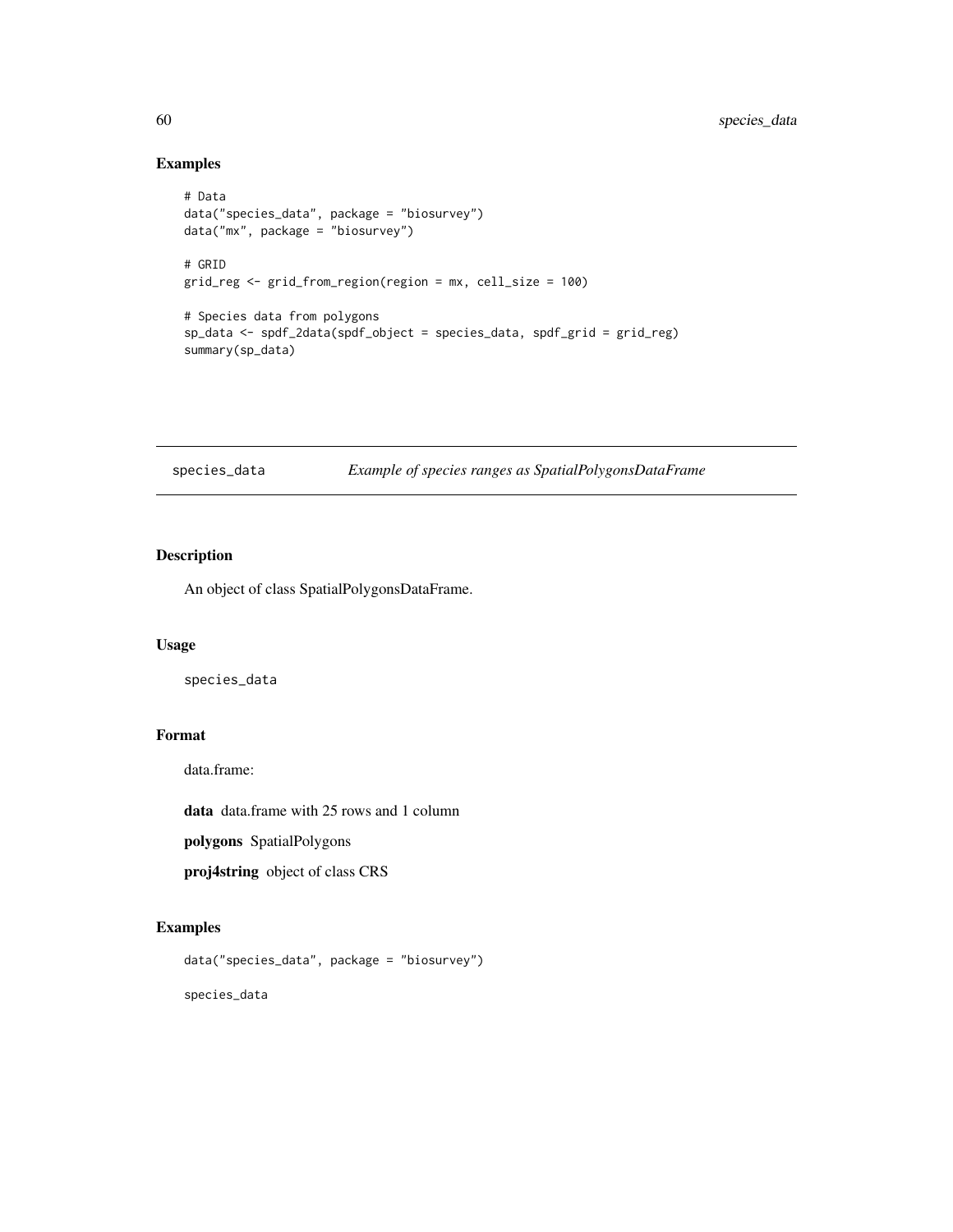<span id="page-60-0"></span>

## Description

A data.frame with 590 rows and two columns: "ID" and "Species". It is the output of the function [spdf\\_2data](#page-58-0).

#### Usage

sp\_data

## Format

data.frame:

ID identifier of position

Species different species in the table

## Examples

data("sp\_data", package = "biosurvey")

summary(sp\_data)

| sp_layers | Example of stack of layers of suitable and unsuitable conditions for |
|-----------|----------------------------------------------------------------------|
|           | species                                                              |

# Description

An object of class RasterStack containing information about suitable and unsuitable conditions for five species.

## Format

RasterStack with 109 rows, 182 columns, 19838 cells, and 5 layers:

RasterLayer suitable (1) and unsuitable (0) conditions

## Examples

```
sp_layers <- raster::stack(system.file("extdata/sp_layers.tif",
                           package = "biosurvey"))
```
sp\_layers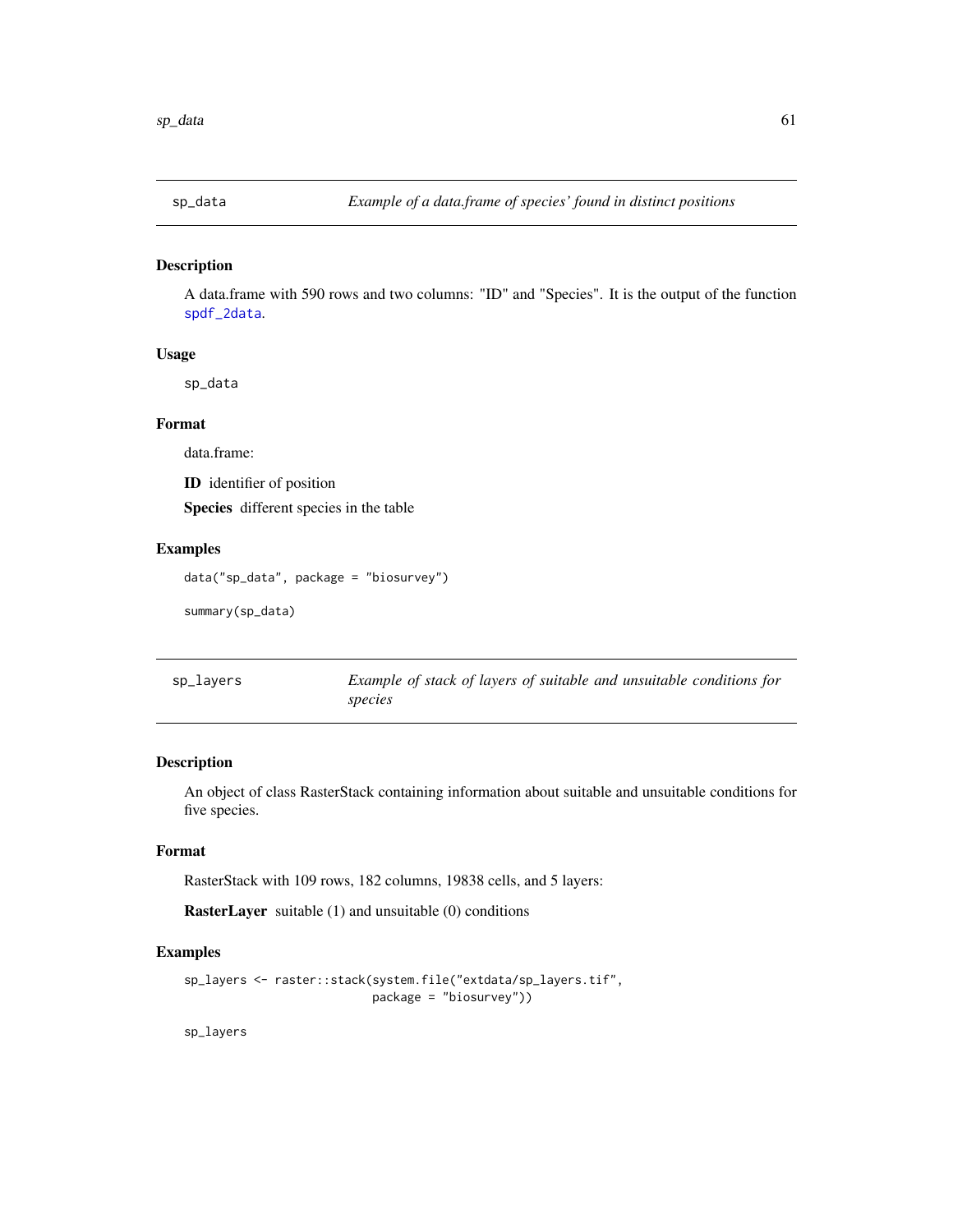<span id="page-61-0"></span>

#### Description

Dataset containing geographic coordinates of a Cuban butterfly.

#### Usage

sp\_occurrences

#### Format

A data.frame with 19 rows and 3 columns.

name character, species scientific name.

longitude numeric, longitude values.

latitude numeric, latitude values.

## Source

<https://www.gbif.org/>

#### Examples

data("sp\_occurrences", package = "biosurvey") head(sp\_occurrences)

stack\_2data *Creates a data.frame of species' references from RasterStack*

## Description

Creates a data.frame of species' references that contains longitude, latitude, and species name, using a RasterStack or a RasterBrick as input.

# Usage

```
stack_2data(species_layers)
```
#### Arguments

species\_layers RasterStack or RasterBrick object. Each layer must be named as the species that it represents, and values in each layer must be 1 (presence) and 0 (absence).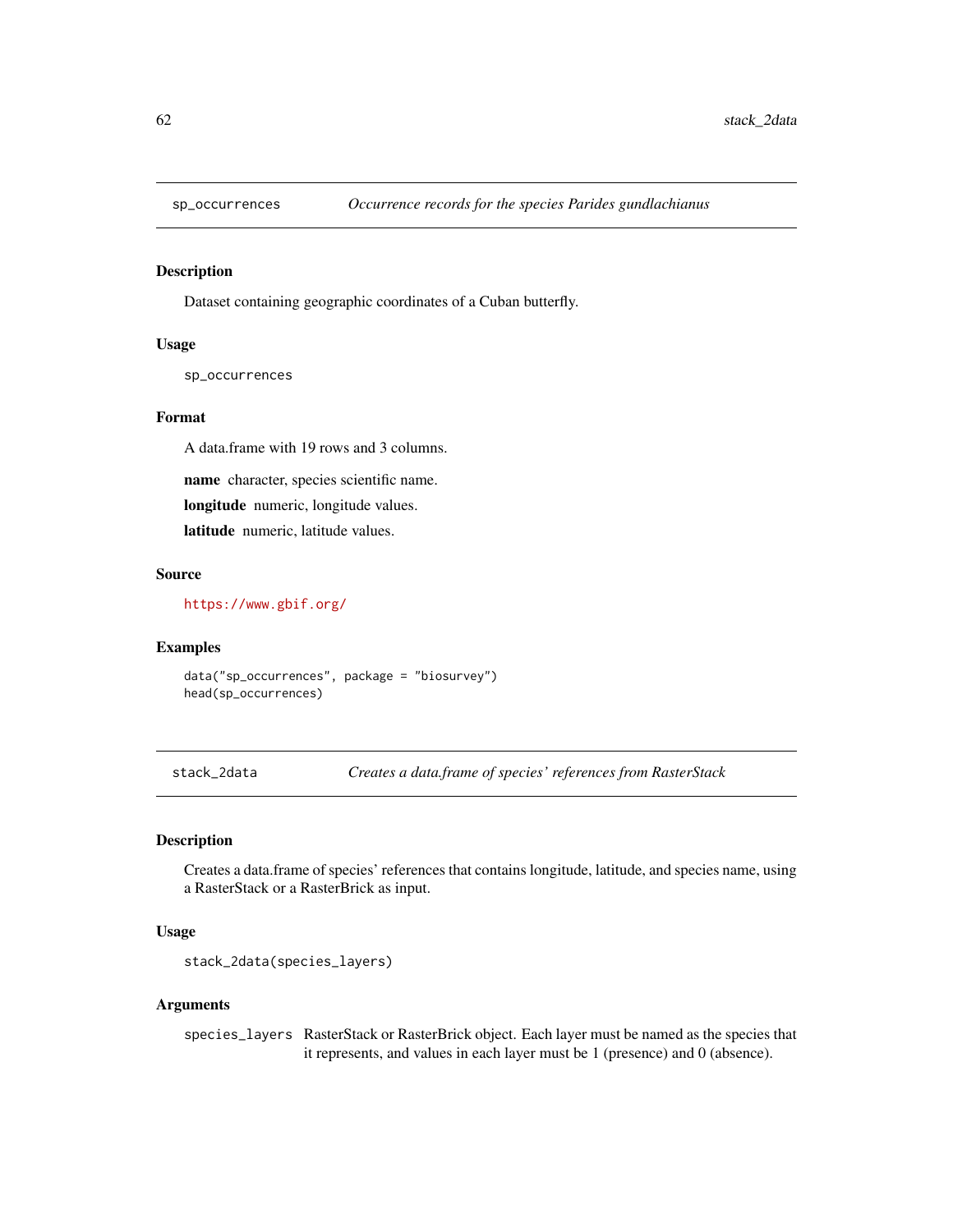## <span id="page-62-1"></span>subset\_PAM 63

## Value

A data.frame of species geographic records derived from values of presence in each layer from the RasterStack.

#### Examples

```
# Data
rsp <- raster::stack(system.file("extdata/sp_layers.tif",
                                 package = "biosurvey"))
names(rsp) <- paste0("Species_", 1:5)
# Species data from RasterStack
sp_data <- stack_2data(species_layers = rsp)
summary(sp_data)
```
## <span id="page-62-0"></span>subset\_PAM *Subset PAM according to selected sites*

## Description

Subsets of a base\_PAM object according to survey sites contained in a master\_selection object.

#### Usage

```
subset_PAM(base_PAM, master_selection, selection_type = "all")
```
## Arguments

| base_PAM |  |  |  | object of class base_PAM obtained using the function prepare_base_PAM. |  |
|----------|--|--|--|------------------------------------------------------------------------|--|
|----------|--|--|--|------------------------------------------------------------------------|--|

#### master\_selection

object of class master\_selection. This object can be obtained using the functions: [random\\_selection](#page-52-0), [uniformG\\_selection](#page-66-0), [uniformE\\_selection](#page-64-0), or [EG\\_selection](#page-12-0).

selection\_type type of selection to be considered to subset base\_PAM. Options are: "all", "random", "E", "G", and "EG". The default, "all", uses all selection types present in master\_selection.

## Value

An object of class [PAM\\_subset](#page-30-0) containing the original base\_PAM and other subsets of the PAM according to selection\_type.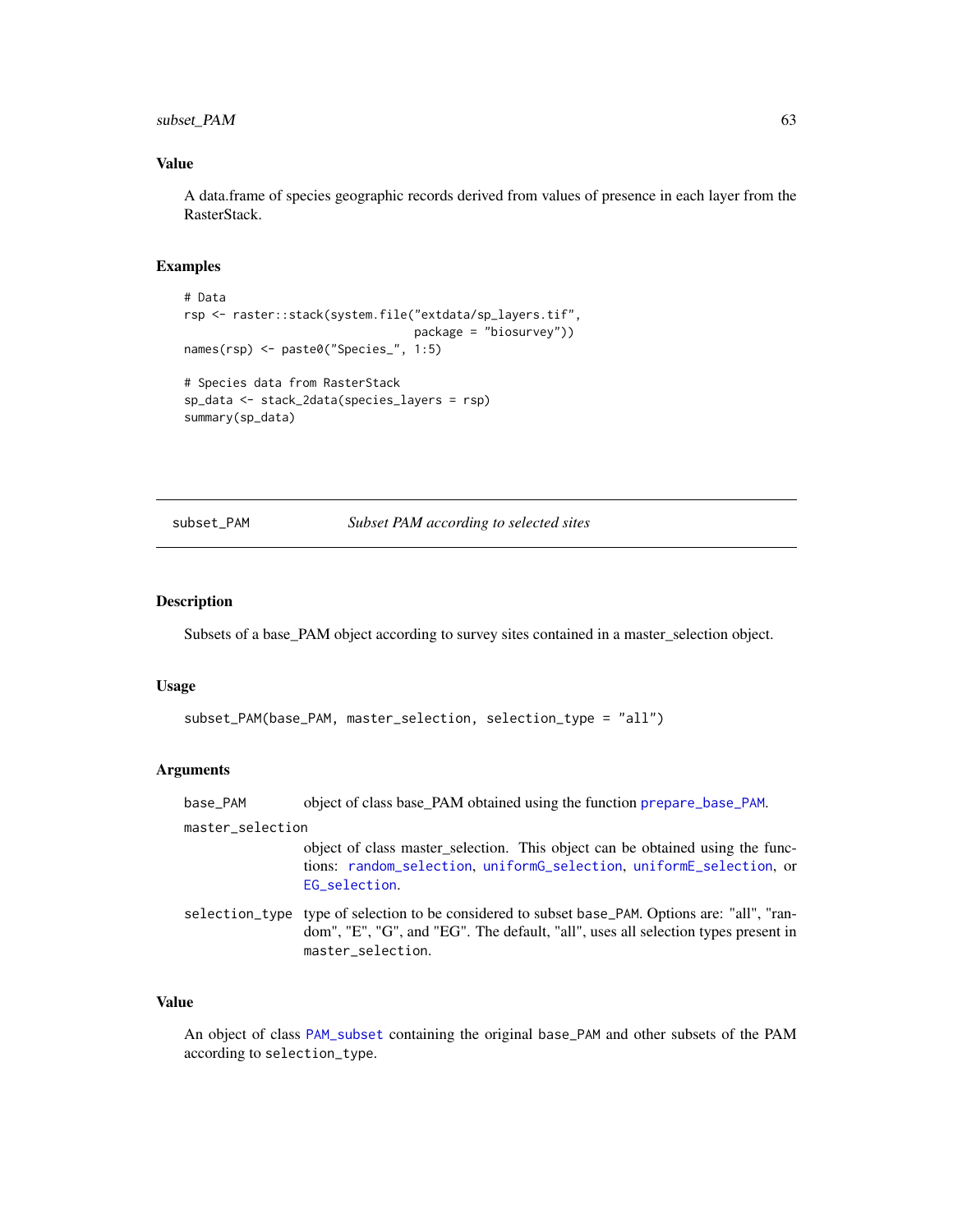## Examples

```
# Data
data("b_pam", package = "biosurvey")
data("m_selection", package = "biosurvey")
# Subsetting base PAM according to selections
## only uniform in G
sub_pam_G <- subset_PAM(b_pam, m_selection, selection_type = "G")
## All at the time
sub_pam_all <- subset_PAM(b_pam, m_selection, selection_type = "all")
```
summary *Summary of attributes and results*

## Description

Summary of attributes and results

## Usage

```
## S3 method for class 'master_matrix'
summary(object, ...)
## S3 method for class 'master_selection'
summary(object, nrow = 6, ncol = 2, ...)
## S3 method for class 'base_PAM'
summary(object, ...)
## S3 method for class 'PAM_subset'
summary(object, ...)
## S3 method for class 'PAM_CS'
```

```
summary(object, ...)
```
#### Arguments

| object | object of class master matrix or master selection.                                    |
|--------|---------------------------------------------------------------------------------------|
| .      | additional arguments affecting the summary produced. Ignored in these func-<br>tions. |
| nrow   | number of rows to be printed for selected sites in a master selection object.         |
| ncol   | number of columns to be printed for selected_sites in a master_selection object.      |

## Value

A printed summary.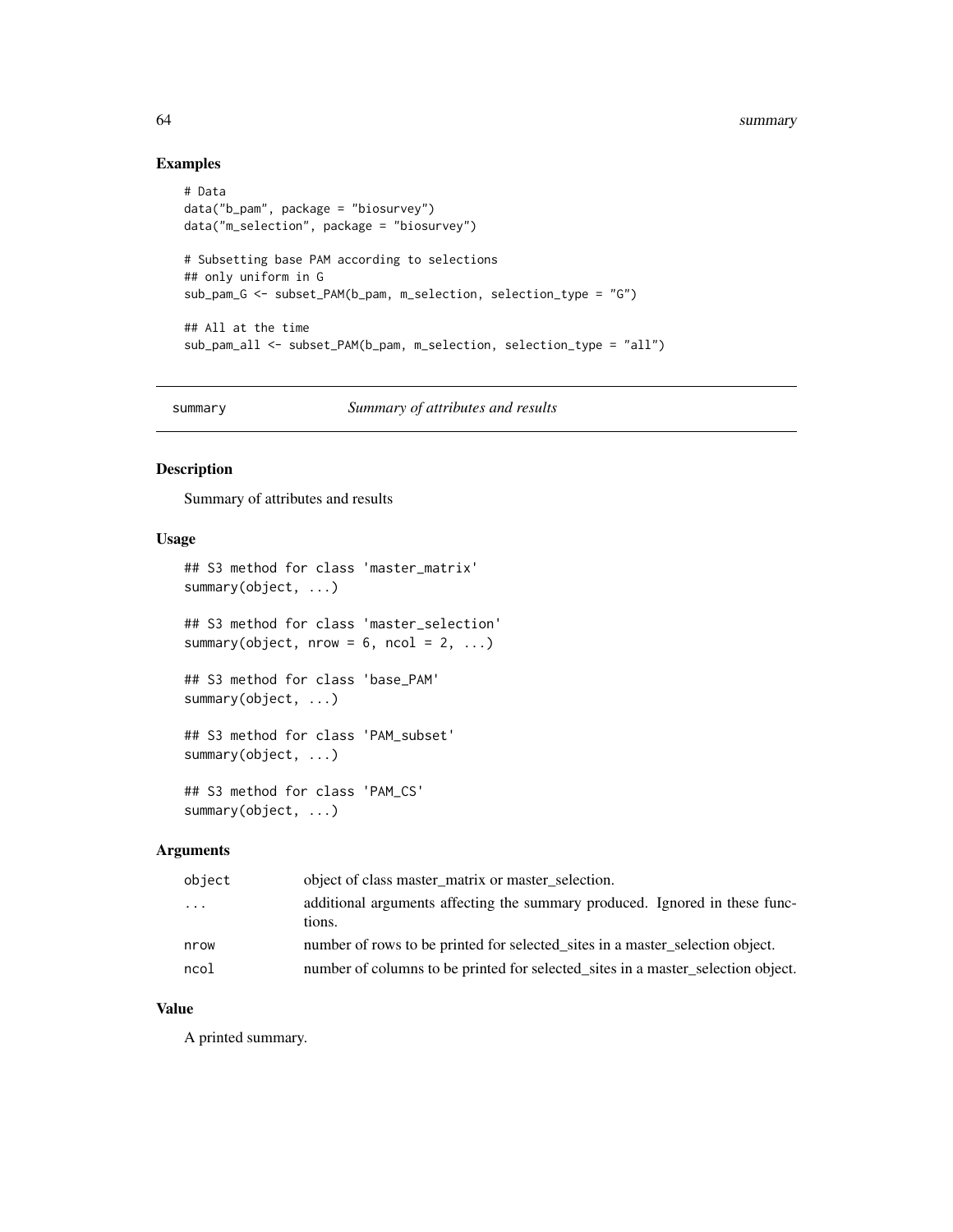<span id="page-64-1"></span><span id="page-64-0"></span>uniformE\_selection *Selection of survey sites maximizing uniformity in environmental space*

# Description

Selection of sites to be sampled in a survey, with the goal of maximizing uniformity of points in environmental space.

## Usage

```
uniformE_selection(master, variable_1 = NULL, variable_2 = NULL,
                   selection_from = "all_points", expected_points,
                   guess_distances = TRUE, initial_distance = NULL,
                   increase = NULL, max_n_samplings = 1,
                   replicates = 10, use_preselected_sites = TRUE,
                   median_distance_filter = NULL, set_seed = 1,
                   verbose = TRUE, force = FALSE)
```

| master           | master_matrix object derived from function prepare_master_matrix or mas-<br>ter_selection object derived from functions random_selection, uniformG_selection,<br>or EG_selection.                                                                                                                                                                    |
|------------------|------------------------------------------------------------------------------------------------------------------------------------------------------------------------------------------------------------------------------------------------------------------------------------------------------------------------------------------------------|
| variable_1       | (character or numeric) name or position of the first variable (x-axis). If the<br>function make_blocks was used in a previous step, the default, NULL, will use<br>the same two variables, otherwise this argument must be defined.                                                                                                                  |
| variable_2       | (character or numeric) name or position of the second variable (y-axis). If the<br>function make_blocks was used in a previous step, the default, NULL, will use<br>the same two variables, otherwise this argument must be defined.                                                                                                                 |
|                  | selection_from (character) set of points to perform the selection from. Two options are available,<br>"all_points" or "block_centroids". The first option picks the points from all<br>points in the environmental cloud, and the second one selects points only from<br>centroids of environmental blocks. See make_blocks. Default = "all_points". |
| expected_points  |                                                                                                                                                                                                                                                                                                                                                      |
|                  | (numeric) number of survey points (sites) to be selected.                                                                                                                                                                                                                                                                                            |
| guess_distances  |                                                                                                                                                                                                                                                                                                                                                      |
|                  | (logical) whether or not to use internal algorithm to automatically select initial_distance<br>and increase. Default = TRUE. If FALSE, initial_distance and increase<br>must be defined.                                                                                                                                                             |
| initial_distance |                                                                                                                                                                                                                                                                                                                                                      |
|                  | (numeric) Euclidean distance to be used for a first process of thinning and de-<br>tection of remaining points. Default = NULL.                                                                                                                                                                                                                      |
| increase         | (numeric) initial value to be added to or subtracted from initial_distance<br>until reaching the number of expected_points. Default = NULL.                                                                                                                                                                                                          |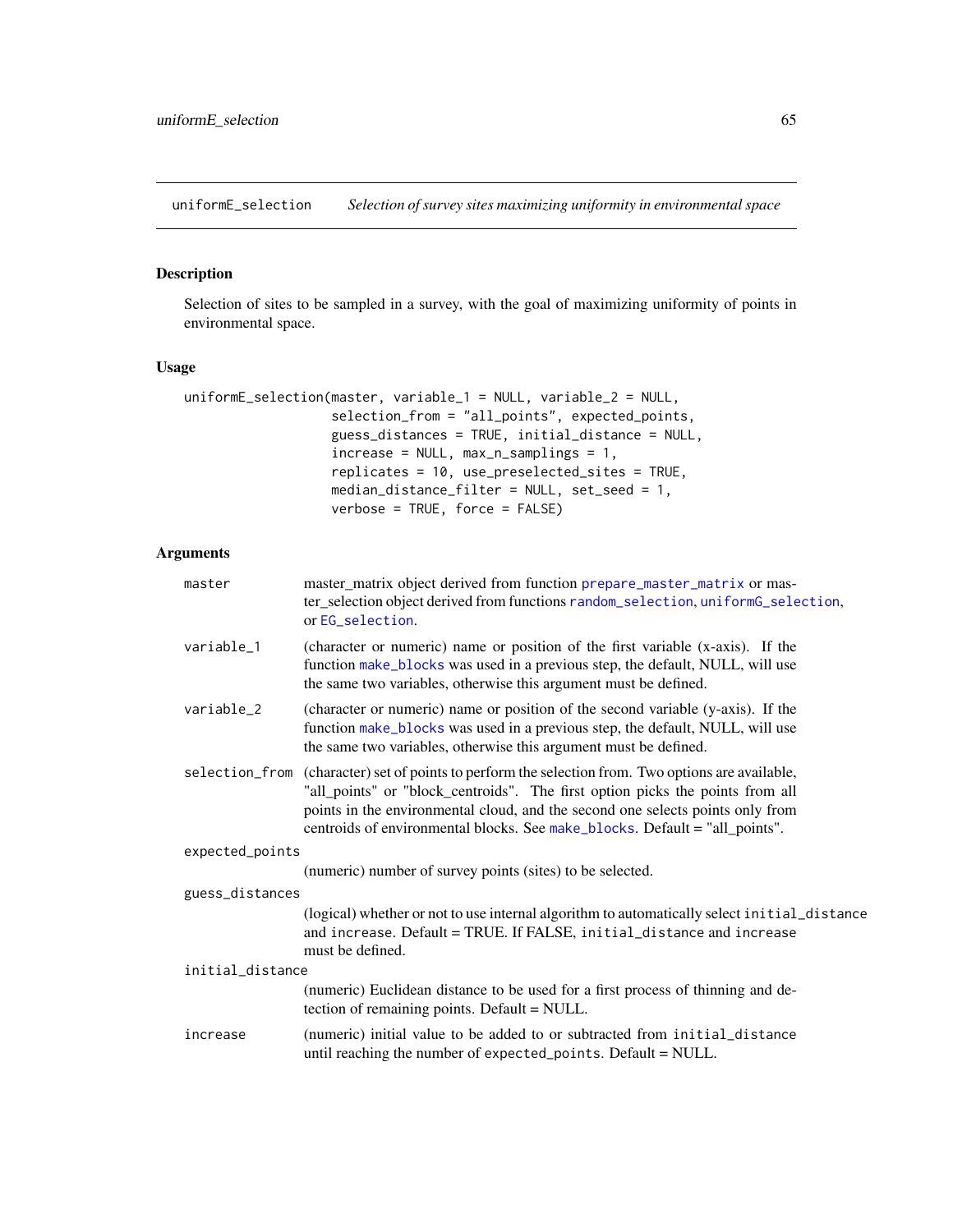<span id="page-65-0"></span>

| max_n_samplings        |                                                                                                                                                                                                                                                                                                                                 |
|------------------------|---------------------------------------------------------------------------------------------------------------------------------------------------------------------------------------------------------------------------------------------------------------------------------------------------------------------------------|
|                        | (numeric) maximum number of samples to be chosen after performing all thin-<br>ning replicates. Default = $1$ .                                                                                                                                                                                                                 |
| replicates             | (numeric) number of thinning replicates. Default $= 10$ .                                                                                                                                                                                                                                                                       |
| use_preselected_sites  |                                                                                                                                                                                                                                                                                                                                 |
|                        | (logical) whether to use sites that have been defined as part of the selected sites<br>previous any selection. Object in master must contain the site(s) preselected<br>in and element of name "preselected_sites" for this argument to be effective.<br>Default = TRUE. See details for more information on the approach used. |
| median_distance_filter |                                                                                                                                                                                                                                                                                                                                 |
|                        | (character) optional argument to define a median distance-based filter based on<br>which sets of sampling sites will be selected. The default, NULL, does not apply<br>such a filter. Options are: "max" and "min".                                                                                                             |
| set_seed               | (numeric) integer value to specify a initial seed. Default $= 1$ .                                                                                                                                                                                                                                                              |
| verbose                | (logical) whether or not to print messages about the process. Default = TRUE.                                                                                                                                                                                                                                                   |
| force                  | (logical) whether to replace existing set of sites selected with this method in<br>master.                                                                                                                                                                                                                                      |

#### Details

Survey sites are selected in ways in which points will be uniformly dispersed in environmental space, helping to select sites that present different environmental conditions across the area of interest. This type of selection is very useful to include, in the selected sites, distinct environmental combinations existent in the area of interest. However, as the distribution of climatic or other environmental combinations is not uniform in geography, the sites selected with this function could appear clustered when looked in a map.

Exploring the geographic and environmental spaces of the region of interest would be a crucial first step before selecting survey sites. Such explorations can be done using the function [explore\\_data\\_EG](#page-15-0).

If use\_preselected\_sites = TRUE and such sites are included as an element in the object in master, the approach for selecting uniform sites in environmental space is different than what was described above. User-preselected sites will always be part of the sites selected. Other points are selected based on an algorithm that searches for sites that are uniformly distributed in environmental space but at a distance from preselected sites that helps in maintaining uniformity. Note that preselected sites will not be processed; therefore, uniformity of such points cannot be warrantied. As multiple sets could result from selection, the argument of the function median\_distance\_filter could be used to select the set of sites with the maximum ("max") or minimum ("min") median distance among selected sites. Option "max" will increase the geographic distance among sampling sites, which could be desirable if the goal is to cover the region of interest more broadly. The other option, "min", could be used in cases when the goal is to reduce resources and time needed to sample such sites.

#### Value

A [master\\_selection](#page-23-0) object (S3) with an element called selected\_sites\_E containing one or more sets of selected sites.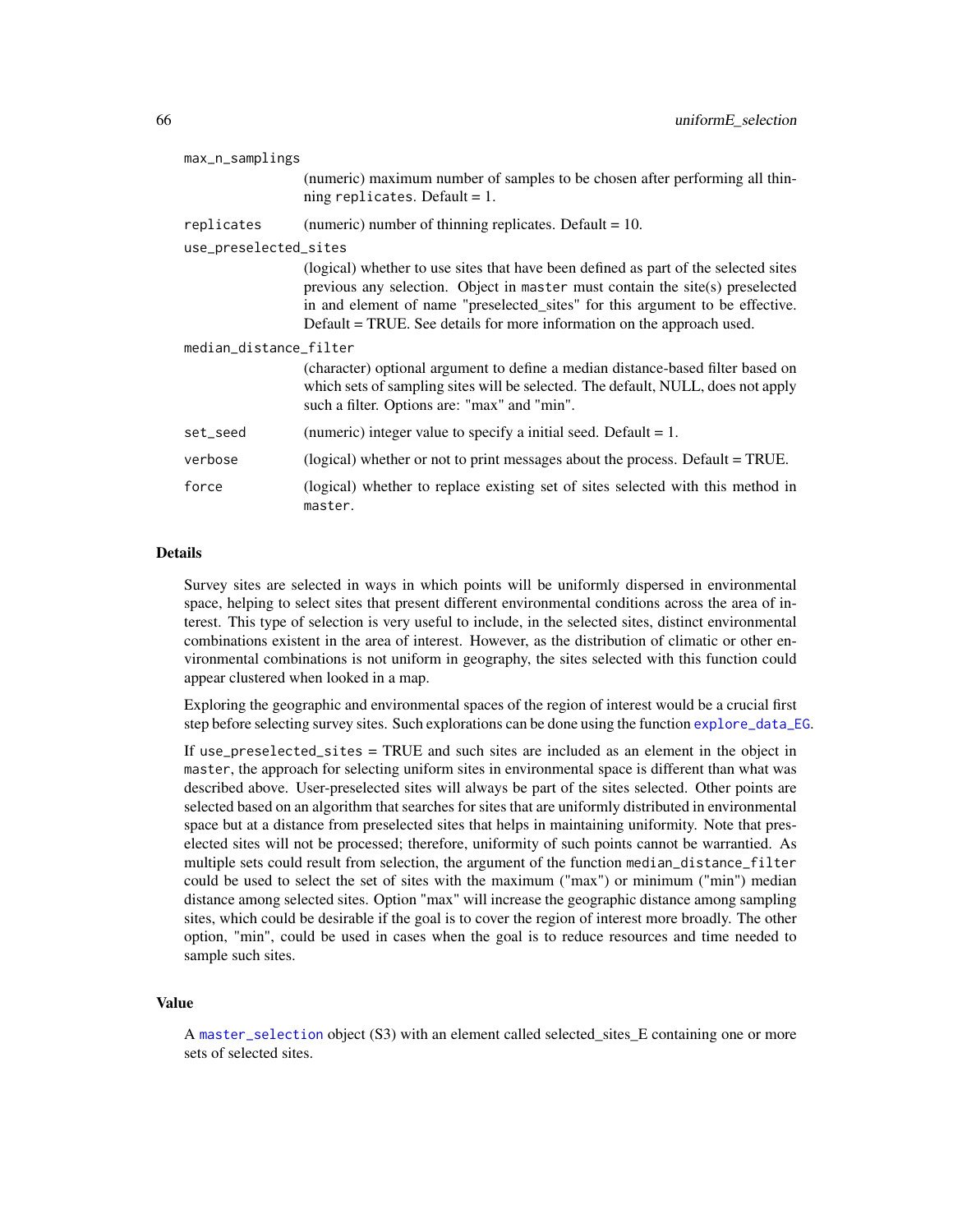#### <span id="page-66-1"></span>uniformG\_selection 67

#### See Also

[uniformG\\_selection](#page-66-0), [random\\_selection](#page-52-0), [EG\\_selection](#page-12-0), [make\\_blocks](#page-21-0), [plot\\_sites\\_EG](#page-38-0)

#### Examples

```
# Data
data("m_matrix", package = "biosurvey")
# Making blocks for analysis
m_blocks <- make_blocks(m_matrix, variable_1 = "PC1",
                        variable_2 = "PC2", n_cols = 10, n_rows = 10,
                        block_type = "equal_area")
# Checking column names
colnames(m_blocks$data_matrix)
# Selecting sites uniformly in E space
# because the make_blocks function was used, the same two variables will be
# used by default.
selectionE <- uniformE_selection(m_blocks, selection_from = "block_centroids",
                                 expected_points = 15, max_n_samplings = 1,
                                 replicates = 5, set_seed = 1)
```
<span id="page-66-0"></span>uniformG\_selection *Selection of survey sites maximizing uniformity in geography*

#### Description

Selection of sites to be sampled in a survey, with the goal of maximizing uniformity of points in geographic space.

#### Usage

```
uniformG_selection(master, expected_points, guess_distances = TRUE,
                   initial_distance = NULL, increase = NULL,
                   max_n_samplings = 1, replicates = 10,
                   use_preselected_sites = TRUE,
                   median_distance_filter = NULL, set_seed = 1,
                   verbose = TRUE, force = FALSE)
```
#### Arguments

| master | master matrix object derived from function prepare master matrix or mas-          |
|--------|-----------------------------------------------------------------------------------|
|        | ter_selection object derived from functions random_selection, uniformE_selection, |
|        | or EG selection.                                                                  |

expected\_points

(numeric) number of survey points (sites) to be selected.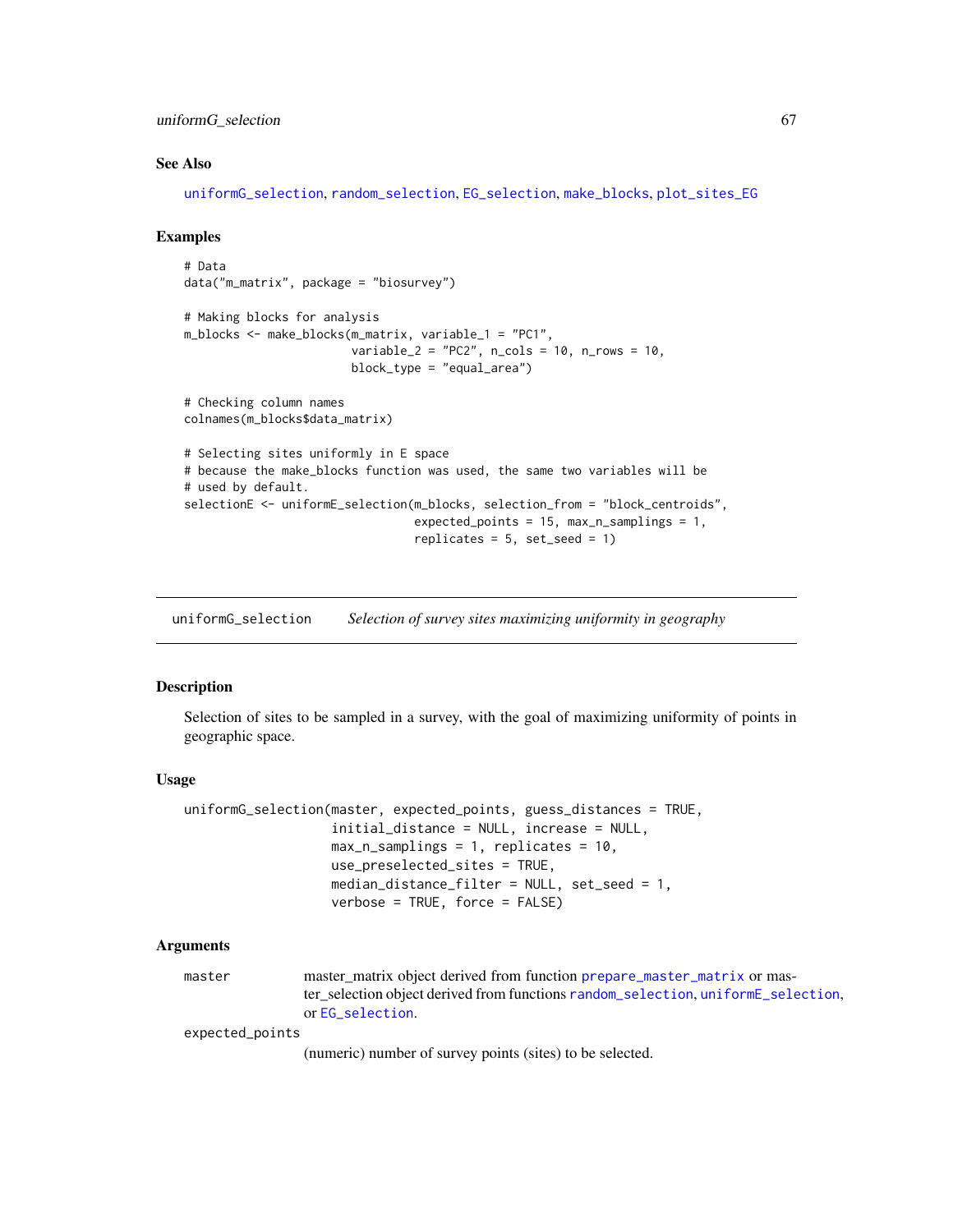<span id="page-67-0"></span>

| guess_distances        |                                                                                                                                                                                                                                                                                                                                 |
|------------------------|---------------------------------------------------------------------------------------------------------------------------------------------------------------------------------------------------------------------------------------------------------------------------------------------------------------------------------|
|                        | (logical) whether or not to use internal algorithm to select automatically initial_distance<br>and increase. Default = TRUE. If FALSE, initial_distance and increase<br>must be defined.                                                                                                                                        |
| initial_distance       |                                                                                                                                                                                                                                                                                                                                 |
|                        | (numeric) distance in km to be used for a first process of thinning and detection<br>of remaining points. Default = NULL.                                                                                                                                                                                                       |
| increase               | (numeric) initial value to be added to or subtracted from initial_distance<br>until reaching the number of expected_points. Default = NULL.                                                                                                                                                                                     |
| max_n_samplings        |                                                                                                                                                                                                                                                                                                                                 |
|                        | (numeric) maximum number of samples to be chosen after performing all thin-<br>ning replicates. Default = $1$ .                                                                                                                                                                                                                 |
| replicates             | (numeric) number of thinning replicates. Default = $10$ .                                                                                                                                                                                                                                                                       |
| use_preselected_sites  |                                                                                                                                                                                                                                                                                                                                 |
|                        | (logical) whether to use sites that have been defined as part of the selected sites<br>previous any selection. Object in master must contain the site(s) preselected<br>in and element of name "preselected_sites" for this argument to be effective.<br>Default = TRUE. See details for more information on the approach used. |
| median_distance_filter |                                                                                                                                                                                                                                                                                                                                 |
|                        | (character) optional argument to define a median distance-based filter based on<br>which sets of sampling sites will be selected. The default, NULL, does not apply<br>such a filter. Options are: "max" and "min".                                                                                                             |
| set_seed               | (numeric) integer value to specify an initial seed. Default $= 1$ .                                                                                                                                                                                                                                                             |
| verbose                | (logical) whether or not to print messages about the process. Default = TRUE.                                                                                                                                                                                                                                                   |
| force                  | (logical) whether to replace existing set of sites selected with this method in<br>master.                                                                                                                                                                                                                                      |

#### Details

Survey sites are selected searching for maximum geographic distances among all sites. This approach helps in selecting points that can cover most of the geographic extent of the region of interest. This type of selection could be appropriate when the region of interest has a complex geographic pattern (e.g., an archipelago). This type of selection does not consider environmental conditions in the region of interest, which is why important environmental combinations may not be represented in the final selection of sites.

Exploring the geographic and environmental spaces of the region of interest would be a crucial first step before selecting survey sites. Such explorations can be done using the function [explore\\_data\\_EG](#page-15-0).

If use\_preselected\_sites = TRUE and such sites are included as an element in the object in master, the approach for selecting uniform sites in geography is different than what was described above. User-preselected sites will always be part of the sites selected. Other points are selected based on an algorithm that searches for sites that are uniformly distributed in geographic space but at a distance from preselected sites that helps in maintaining uniformity. Note that preselected sites will not be processed; therefore, uniformity of such points cannot be warrantied.

As multiple sets could result from selection when the use\_preselected\_sites is set as FALSE, the argument of the function median\_distance\_filter could be used to select the set of sites with the maximum ("max") or minimum ("min") median distance among selected sites. The option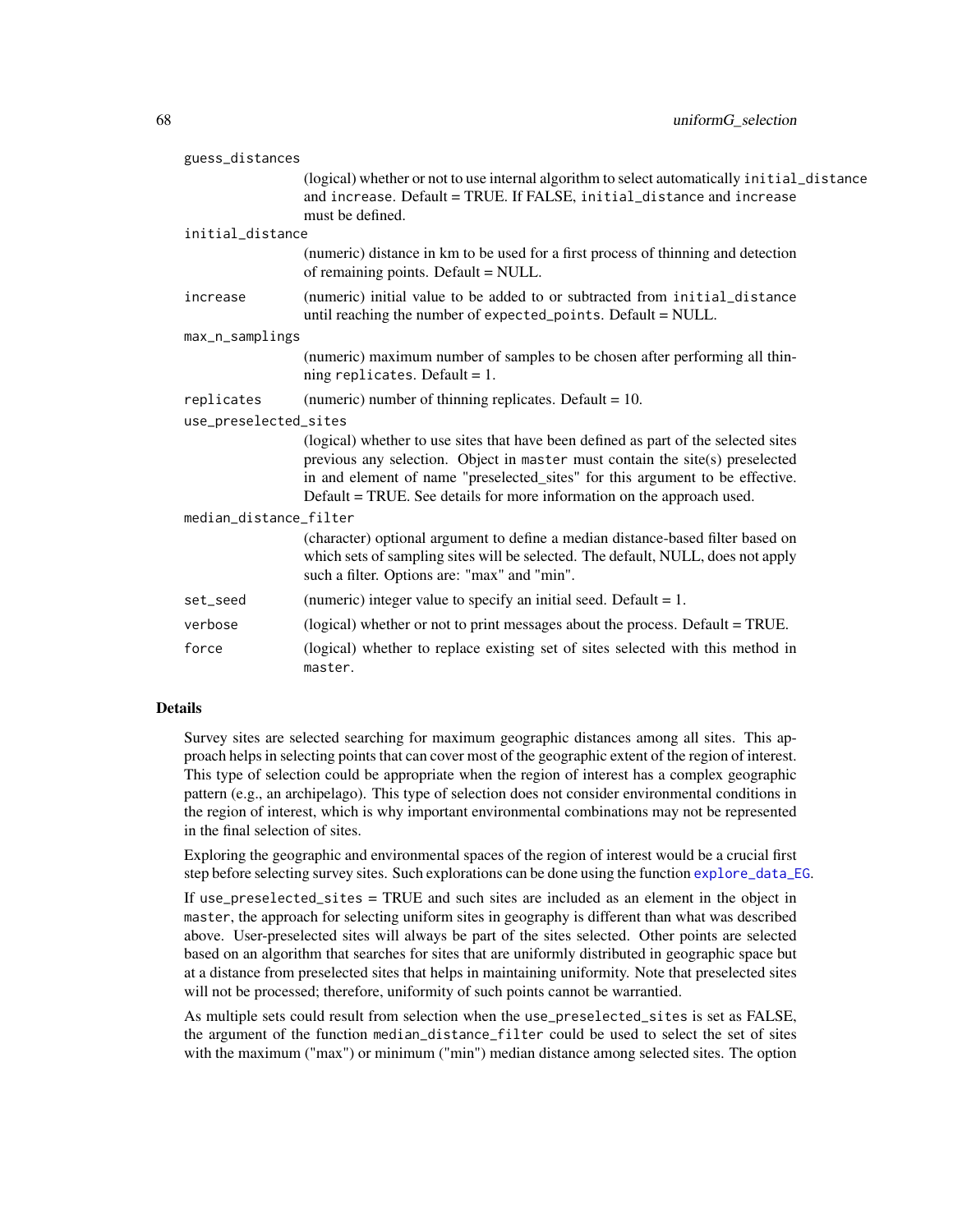## <span id="page-68-0"></span>unimodal\_test 69

"max" will increase the geographic distance among sampling sites, which could be desirable if the goal is to cover the region of interest more broadly. The other option, "min", could be used in cases when the goal is to reduce resources and time needed to sample such sites.

# Value

A [master\\_selection](#page-23-0) object (S3) with an element called selected\_sites\_G containing one or more sets of selected sites.

#### See Also

```
random_selection, uniformE_selection, EG_selection, plot_sites_EG
```
#### Examples

# Data data("m\_matrix", package = "biosurvey")

```
# Selecting sites uniformly in G space
selectionG <- uniformG_selection(m_matrix, expected_points = 40,
                                 max_n_samplings = 1, replicates = 5)
```

| unimodal_test | Unimodality test for list of one or multiple sets of values |  |
|---------------|-------------------------------------------------------------|--|
|               |                                                             |  |

## Description

Test of unimodality based in Hartigans' dip statistic D. Calculations of the statistic and p-value are done as in [dip.test](#page-0-0).

#### Usage

```
unimodal_test(values_list, MC_replicates= 1000)
```
#### Arguments

| values list | named list of vectors of class numeric. Names in values list are required. If<br>only one set of values is used the list must contain only one element. |
|-------------|---------------------------------------------------------------------------------------------------------------------------------------------------------|
|             | MC_replicates (numeric) number of replicates for the Monte Carlo test to calculate p-value.<br>Default $= 1000$ .                                       |

#### Value

A data.frame with the results of the test.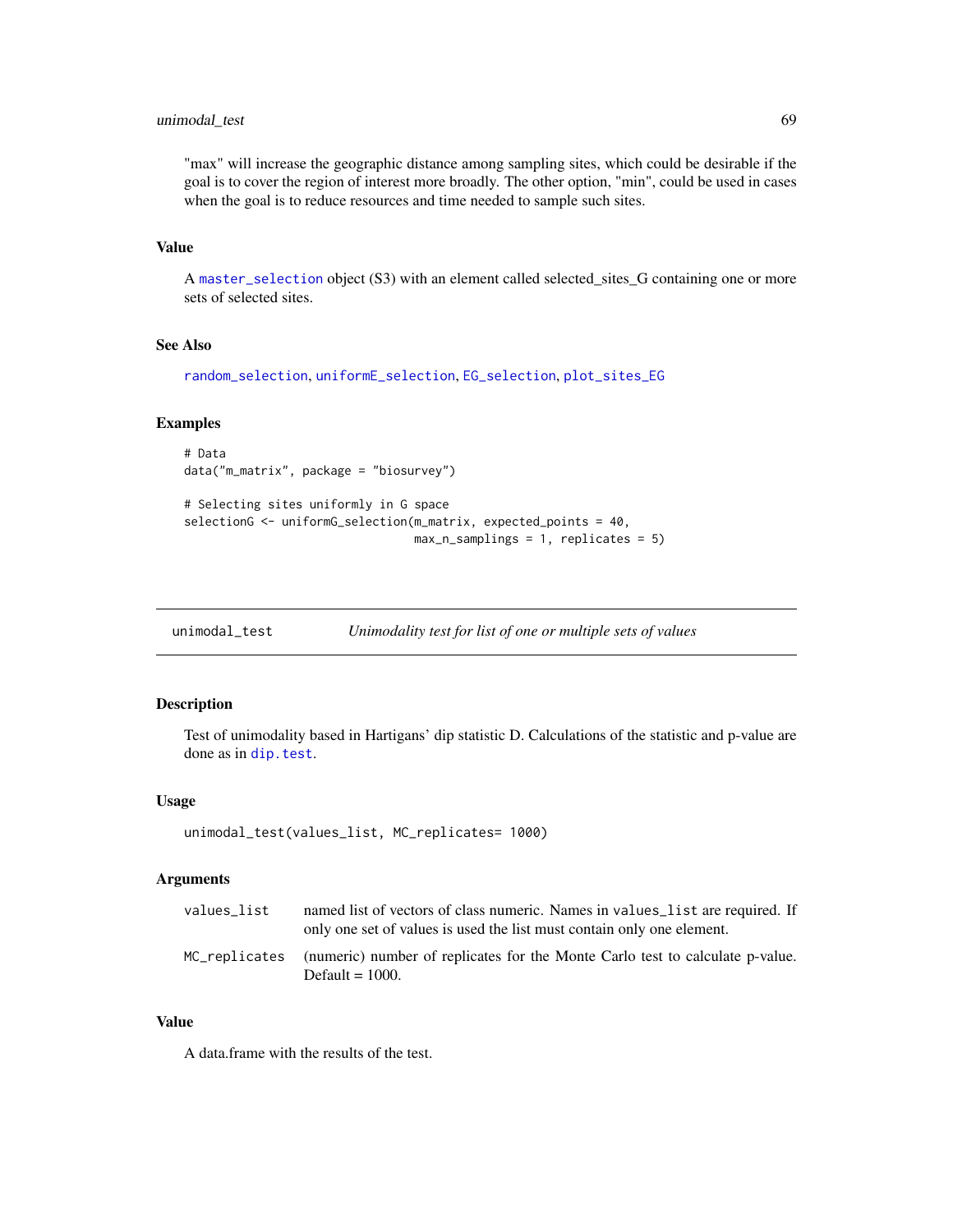## Examples

```
# Data
data("dist_list", package = "biosurvey")
# Testing unimodality
u_test <- unimodal_test(values_list = dist_list, MC_replicates = 500)
u_test
```
variables *Example of variables to be used for preparing a master matrix*

## Description

A dataset containing raster variables for an area that is relevant for used in examples included in the package [biosurvey](#page-4-1).

#### Format

A RasterStack with 109 rows, 190 columns, 20710 cells, and 6 layers:

Temperature temperature, in degrees Celsius times 10.

Precipitation precipitation, in millimeters.

## Source

<https://www.worldclim.org/data/index.html>

#### Examples

```
variables <- raster::stack(system.file("extdata/variables.tif",
                                       package = "biosurvey"))
```
raster::plot(variables[[1]])

wgs84\_2aed\_laea *Project spatial points from geographic coordinates*

## Description

Project spatial points from geographic coordinates

#### Usage

```
wgs84_2aed_laea(data, longitude, latitude, which = "ED")
```
<span id="page-69-0"></span>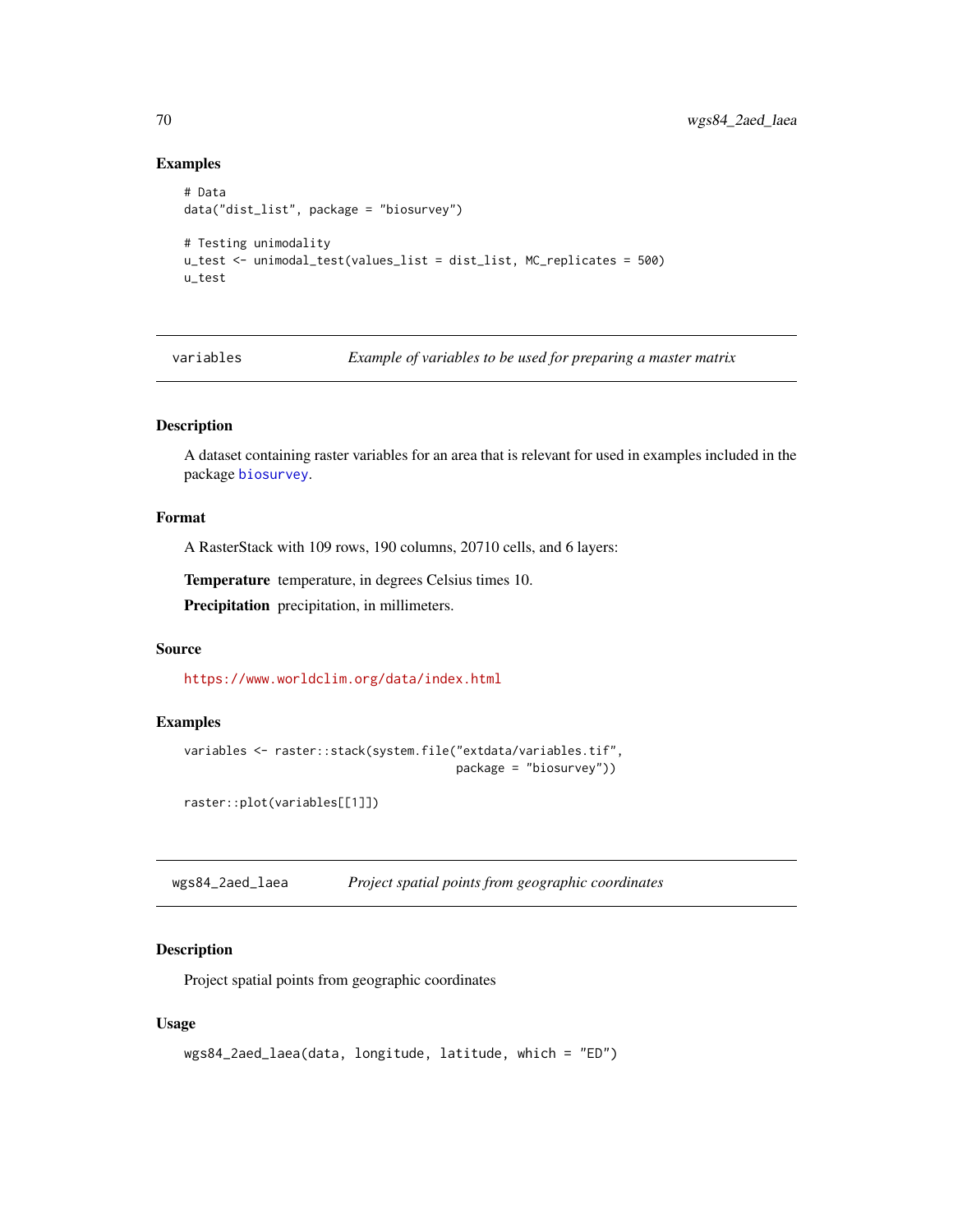# Arguments

| data      | matrix or data.frame that contains at least two columns, one with longitude in-<br>formation and the other with latitude information.                                |
|-----------|----------------------------------------------------------------------------------------------------------------------------------------------------------------------|
| longitude | (character) the name of the column that contains the longitude information.                                                                                          |
| latitude  | (character) the name of the column that contains the latitude information.                                                                                           |
| which     | (character) type of projection. There are two options available: "ED", for Az-<br>imuthal Equidistant and "EA", for Lambert Azimuthal Equal-Area. Default =<br>"ED". |

# Value

SpatialPointsDataFrame projected to an option in which.

# Examples

```
data("sp_occurrences", package = "biosurvey")
```

```
sp_occ <- wgs84_2aed_laea(sp_occurrences, longitude = "longitude",
                         latitude = "latitude", which = "EA")
```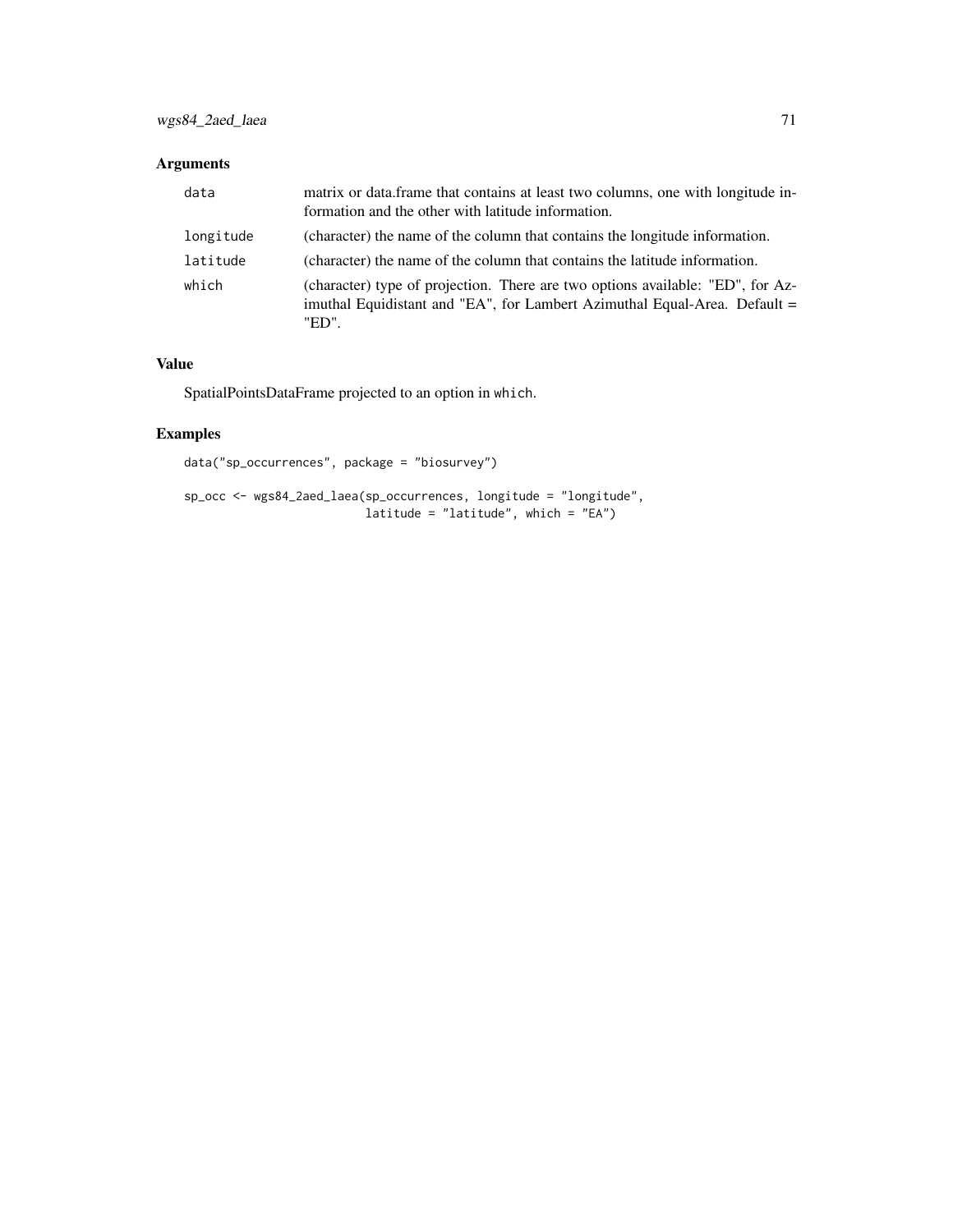# **Index**

∗ datasets b\_pam, [7](#page-6-0) dist\_list, [11](#page-10-0) m\_matrix, [26](#page-25-0) m\_matrix\_pre, [26](#page-25-0) m\_selection, [27](#page-26-0) mx, [25](#page-24-0) preselected, [50](#page-49-0) sp\_data, [61](#page-60-0) sp\_occurrences, [62](#page-61-0) species\_data, [60](#page-59-0) assign\_blocks, [3,](#page-2-0) *[6](#page-5-0)* b\_pam, *[6](#page-5-0)*, [7](#page-6-0) base\_PAM, [5,](#page-4-2) *[47](#page-46-1)*, *[50](#page-49-0)* biosurvey, [5,](#page-4-2) *[70](#page-69-0)* block\_sample, *[6](#page-5-0)*, [6](#page-5-0) bluered *(*purplow*)*, [53](#page-52-2) closest\_to\_centroid, *[6](#page-5-0)*, [8](#page-7-0) colorRampPalette, *[16,](#page-15-1) [17](#page-16-0)* compare\_SAC, *[6](#page-5-0)*, [9](#page-8-0) daright *(*purplow*)*, [53](#page-52-2) darkros *(*purplow*)*, [53](#page-52-2) density, *[20](#page-19-1)* DI\_dendrogram, *[6](#page-5-0)*, [12](#page-11-0) dip.test, *[69](#page-68-0)* dis\_loop, [11](#page-10-0) dist\_list, *[6](#page-5-0)*, [11](#page-10-0) distance\_filter, *[6](#page-5-0)*, [10](#page-9-0) EG\_selection, *[6](#page-5-0)*, [13,](#page-12-1) *[16](#page-15-1)*, *[27](#page-26-0)*, *[32](#page-31-0)*, *[37](#page-36-0)*, *[40](#page-39-0)*, *[51](#page-50-0)*, *[54,](#page-53-0) [55](#page-54-0)*, *[58](#page-57-1)*, *[63](#page-62-1)*, *[65](#page-64-1)*, *[67](#page-66-1)*, *[69](#page-68-0)* explore\_data\_EG, *[6](#page-5-0)*, *[14](#page-13-0)*, [16,](#page-15-1) *[54](#page-53-0)*, *[66](#page-65-0)*, *[68](#page-67-0)*

files\_2data, *[6](#page-5-0)*, [17](#page-16-0) find\_clusters, *[6](#page-5-0)*, *[14](#page-13-0)*, [18](#page-17-0) find\_modes, *[6](#page-5-0)*, [20](#page-19-1)

greeple *(*purplow*)*, [53](#page-52-2) grid\_from\_region, *[6](#page-5-0)*, *[18](#page-17-0)*, [20,](#page-19-1) *[59](#page-58-1)*

hclust, *[12](#page-11-0)* heat.colors, *[16,](#page-15-1) [17](#page-16-0)*

legend\_bar, [21](#page-20-0)

m\_matrix, *[6](#page-5-0)*, [26](#page-25-0) m\_matrix\_pre, *[6](#page-5-0)*, [26](#page-25-0) m\_selection, *[6](#page-5-0)*, [27](#page-26-0) make\_blocks, *[6,](#page-5-0) [7](#page-6-0)*, *[15](#page-14-0)*, [22,](#page-21-1) *[32](#page-31-0)*, *[65](#page-64-1)*, *[67](#page-66-1)* master\_matrix, [23,](#page-22-1) *[48](#page-47-0)* master\_selection, *[15](#page-14-0)*, [24,](#page-23-1) *[55](#page-54-0)*, *[66](#page-65-0)*, *[69](#page-68-0)* match\_rformat, *[6](#page-5-0)*, [25](#page-24-0) mx, *[6](#page-5-0)*, [25](#page-24-0)

new\_base\_PAM *(*base\_PAM*)*, [5](#page-4-2) new\_master\_matrix *(*master\_matrix*)*, [23](#page-22-1) new\_master\_selection *(*master\_selection*)*, [24](#page-23-1) new\_PAM\_CS *(*PAM\_CS*)*, [28](#page-27-1) new\_PAM\_subset *(*PAM\_subset*)*, [31](#page-30-1)

PAM\_CS, [28,](#page-27-1) *[50](#page-49-0)* PAM\_from\_table, *[6](#page-5-0)*, [29](#page-28-1) PAM\_indices, *[6](#page-5-0)*, [29,](#page-28-1) *[47](#page-46-1)* PAM\_subset, [31,](#page-30-1) *[63](#page-62-1)* par, *[9](#page-8-0)*, *[36](#page-35-0)* plot\_blocks\_E *(*plot\_blocks\_EG*)*, [32](#page-31-0) plot\_blocks\_EG, *[6](#page-5-0)*, [32](#page-31-0) plot\_blocks\_G *(*plot\_blocks\_EG*)*, [32](#page-31-0) plot\_DI, *[6](#page-5-0)*, [34](#page-33-0) plot\_PAM\_CS, *[6](#page-5-0)*, [35](#page-34-0) plot\_PAM\_CS\_geo *(*plot\_PAM\_CS*)*, [35](#page-34-0) plot\_PAM\_geo, *[6](#page-5-0)*, [37](#page-36-0) plot\_SAC, *[6](#page-5-0)*, [38](#page-37-0) plot\_sites\_E *(*plot\_sites\_EG*)*, [39](#page-38-1) plot\_sites\_EG, *[6](#page-5-0)*, *[15](#page-14-0)*, [39,](#page-38-1) *[55](#page-54-0)*, *[67](#page-66-1)*, *[69](#page-68-0)* plot\_sites\_G *(*plot\_sites\_EG*)*, [39](#page-38-1) point\_sample, *[6](#page-5-0)*, [41](#page-40-0)